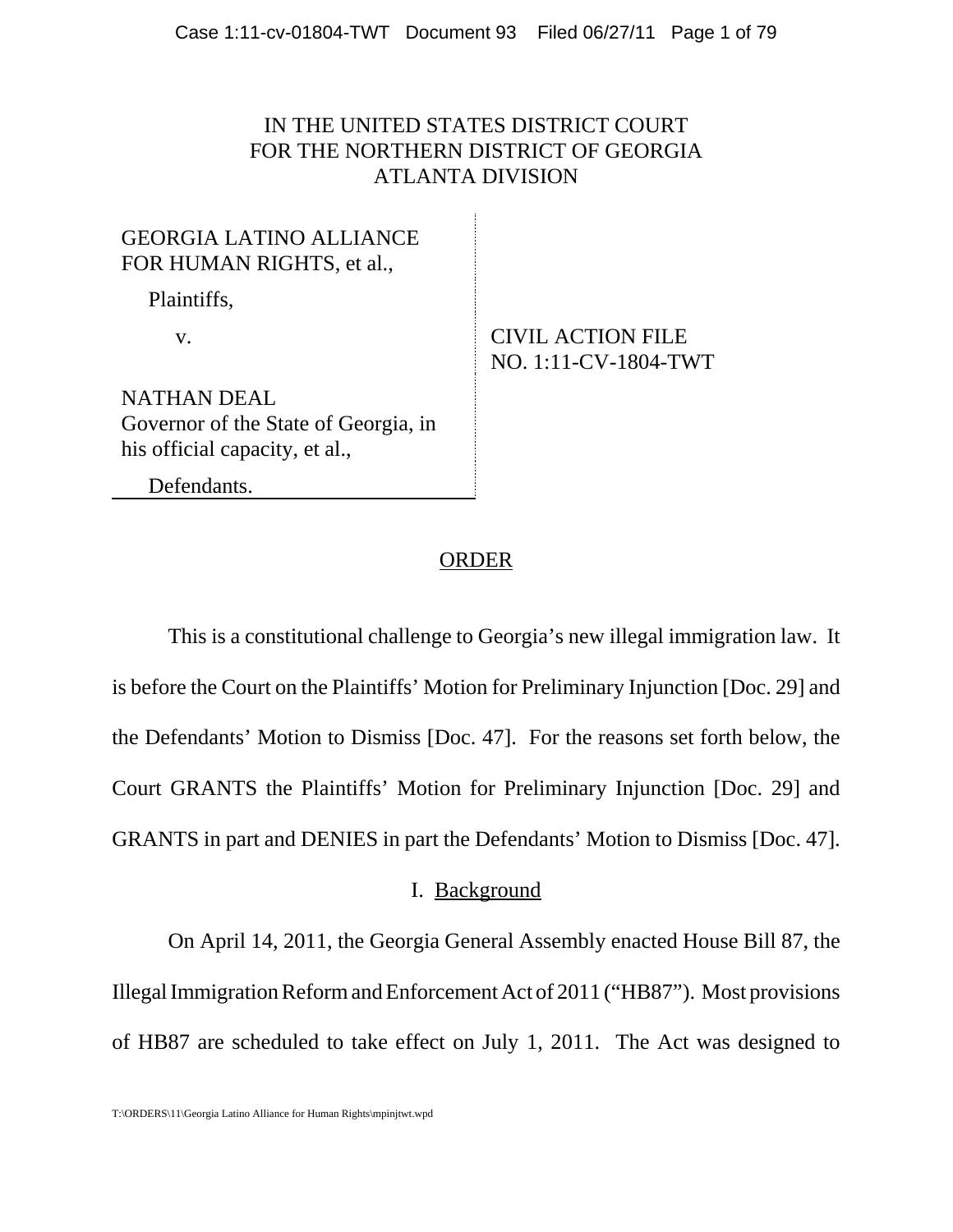address the "very serious problem of illegal immigration in the State of Georgia."

(Debt. on HB87 Before the Georgia Senate (April 14, 2011); Lauterback Decl., Ex. B.)

Section 8 of HB87 authorizes Georgia law enforcement officers to investigate the immigration status of criminal suspects where the officer has probable cause to believe the suspect committed another criminal offense. O.C.G.A. § 17-5-100(b). The suspect may show legal immigration status by providing one of five types of identification.<sup>1</sup> If, however, the suspect fails to present one of the five listed forms of identification, the officer may use "any reasonable means available to determine the immigration status of the suspect." O.C.G.A. § 17-5-100(c). If the officer determines

<sup>&</sup>lt;sup>1</sup>The forms of identification include:

<sup>(1)</sup> A secure and verifiable document as defined in Code Section 50-36-  $2:$ 

<sup>(2)</sup> A valid Georgia driver's license;

<sup>(3)</sup> A valid Georgia identification card issued by the Department of Driver Services;

<sup>(4)</sup> If the entity requires proof of legal presence in the United States before issuance, any valid driver's license from a state or district of the United States or any valid identification document issued by the United States federal government;

<sup>(5)</sup> A document used in compliance with paragraph (2) of subsection (a) of Code Section 40-5-21; or

<sup>(6)</sup> Other information as to the suspect's identity that is sufficient to allow the peace officer to independently identify the suspect.

O.C.G.A. § 17-5-100(b). HB87 in effect requires all individuals in Georgia to carry a state-approved identity document in order to avoid extended questioning each time they encounter law enforcement.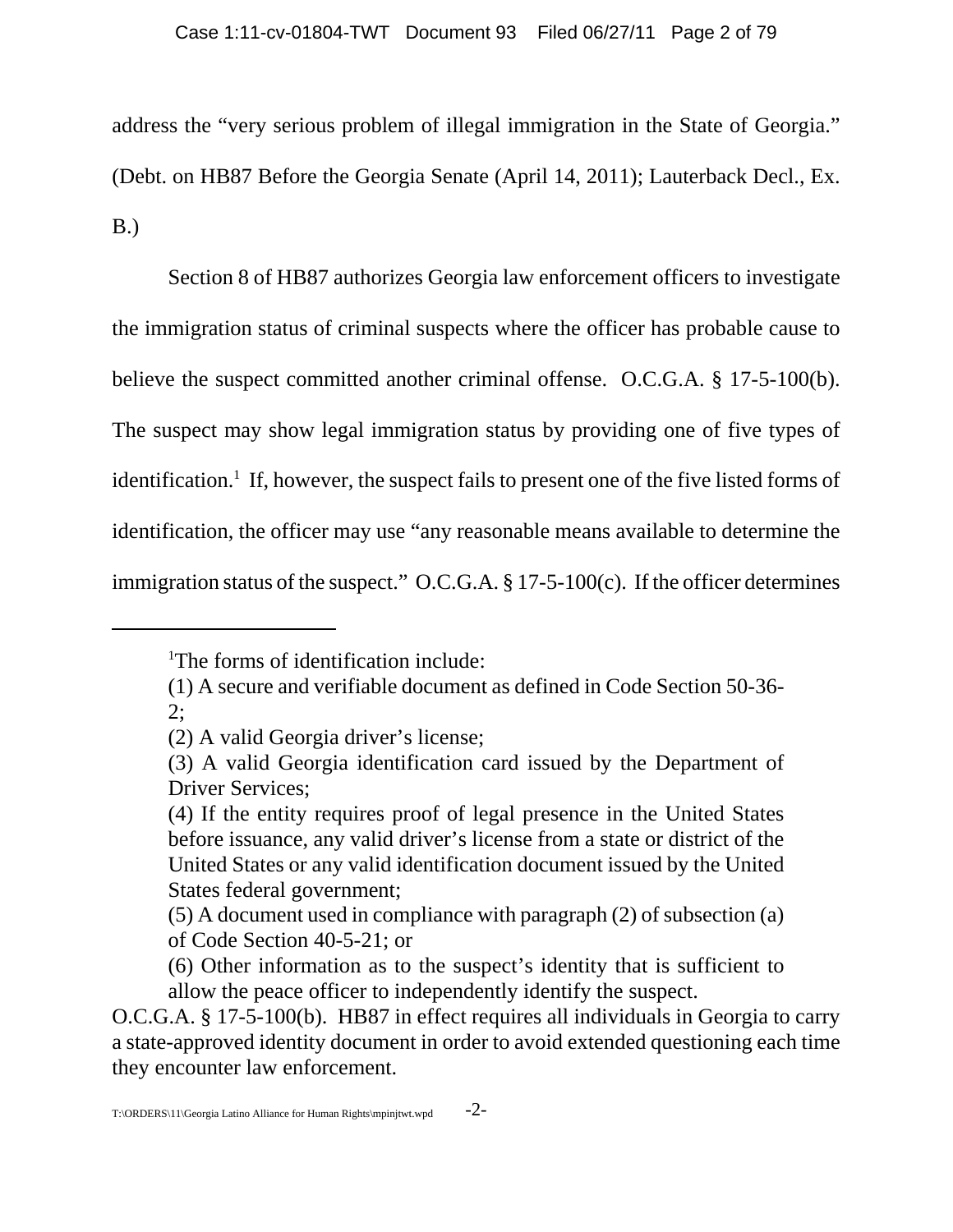that the suspect is in the United States illegally, he may detain the suspect, transport him to a state or federal detention facility, or notify the United States Department of Homeland Security. O.C.G.A. § 17-5-100(e).

Section 7 of HB87 prohibits "transporting or moving an illegal alien," "concealing or harboring an illegal alien," or "inducing an illegal alien to enter into [Georgia]" while committing another criminal offense. O.C.G.A. § 16-11-200; O.C.G.A. § 16-11-201; O.C.G.A. § 16-11-202. Finally, Section 19 of HB87 requires Georgia agencies and political subdivisions to accept only "secure and verifiable" identity documents for official purposes and provides criminal penalties for those who "knowingly accept[ ]" documents that are not secure and verifiable. O.C.G.A. § 50-  $36-2(c)$  & (d). HB87 defines secure and verifiable documents as those "approved and posted by the Attorney General." O.C.G.A. § 50-36-2(b)(3). Consular identification cards are specifically excluded. Id.

The Plaintiffs are nonprofit organizations, business associations, and individuals. The Plaintiff organizations claim that HB87 will cause them to divert resources from their traditional missions in order to educate the public on the effects of the new law. The individual Plaintiffs claim that they will be subject to investigation, detention, and arrest under HB87 because of their status as, or association with, unauthorized aliens. The Plaintiffs filed this class action lawsuit on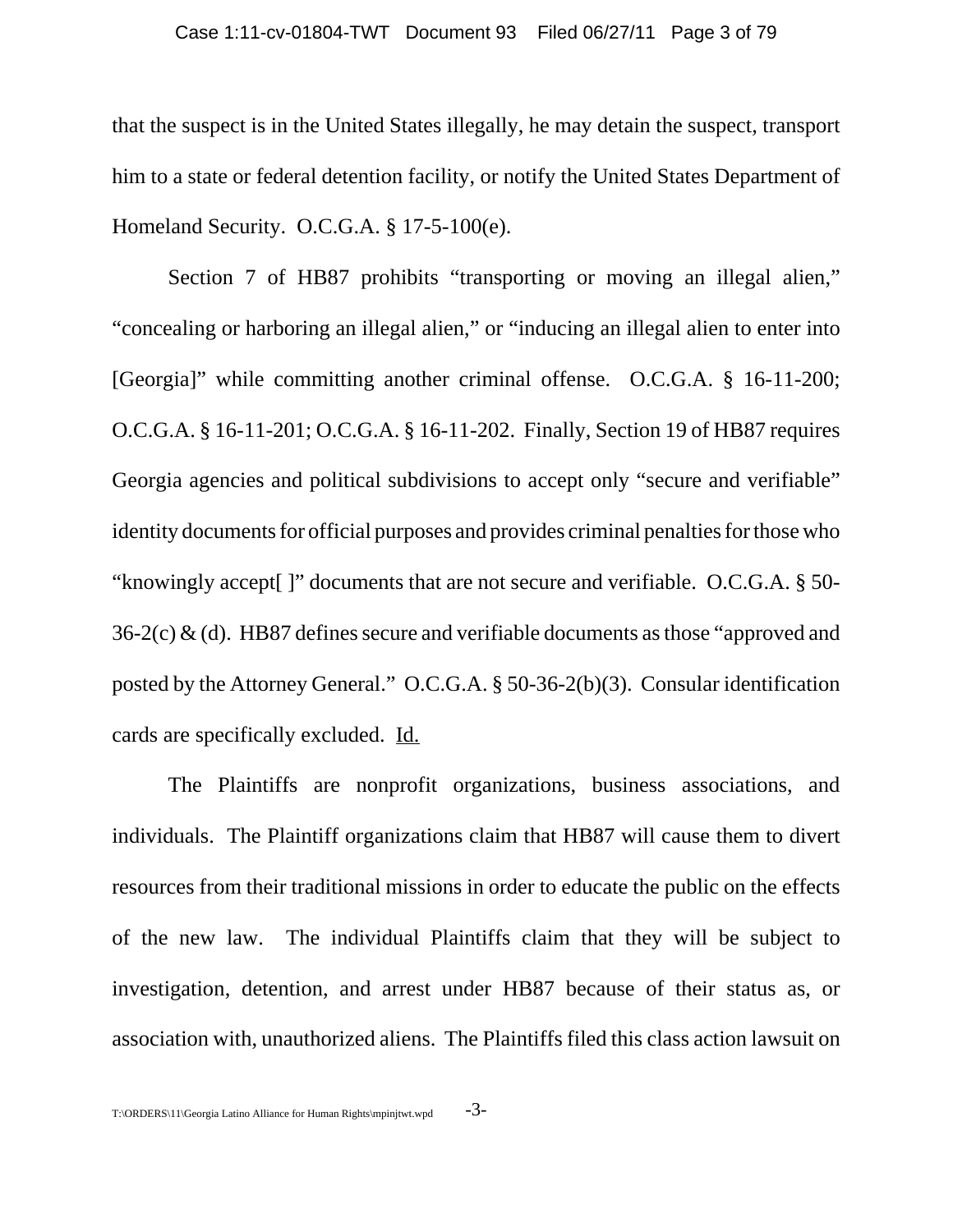June 2, 2011 [Doc. 1]. On June 8, 2011, the Plaintiffs filed a Motion for Preliminary Injunction [Doc. 29]. The Plaintiffs seek to enjoin enforcement of the portions of HB87 that will go into effect on July 1, 2011.<sup>2</sup> The Plaintiffs argue that HB87 violates the Supremacy Clause, the Fourth Amendment, the Fourteenth Amendment, and the constitutional right to travel. $3$  The Defendants have filed a Motion to Dismiss [Doc. 47]. The Defendants contend that the Plaintiffs lack standing and that the Court lacks jurisdiction over the Plaintiffs' claims. The Court held a hearing on the motions on June 20, 2011.

## II. Legal Standards

## A. Preliminary Injunction Standard

A "preliminary injunction is an extraordinary and drastic remedy not to be granted until the movant clearly carries the burden of persuasion as to the four prerequisites." Northeastern Fla. Chapter v. Jacksonville, Fla., 896 F.2d 1283, 1285  $(11<sup>th</sup> Cir. 1990)$ . In order to obtain a preliminary injunction, a movant must demonstrate: "(1) a substantial likelihood that he will ultimately prevail on the merits;

<sup>&</sup>lt;sup>2</sup>The Plaintiffs also object to other portions of HB87 that are not scheduled to go into effect until January 2012. The Motion for Preliminary Injunction, however, only addresses Sections 7, 8, and 19.

<sup>&</sup>lt;sup>3</sup>The Plaintiffs have withdrawn their claim for violations of the Georgia Constitution. (Pls.' Br. in Opp'n to Defs.' Mot. to Dismiss, at 45.)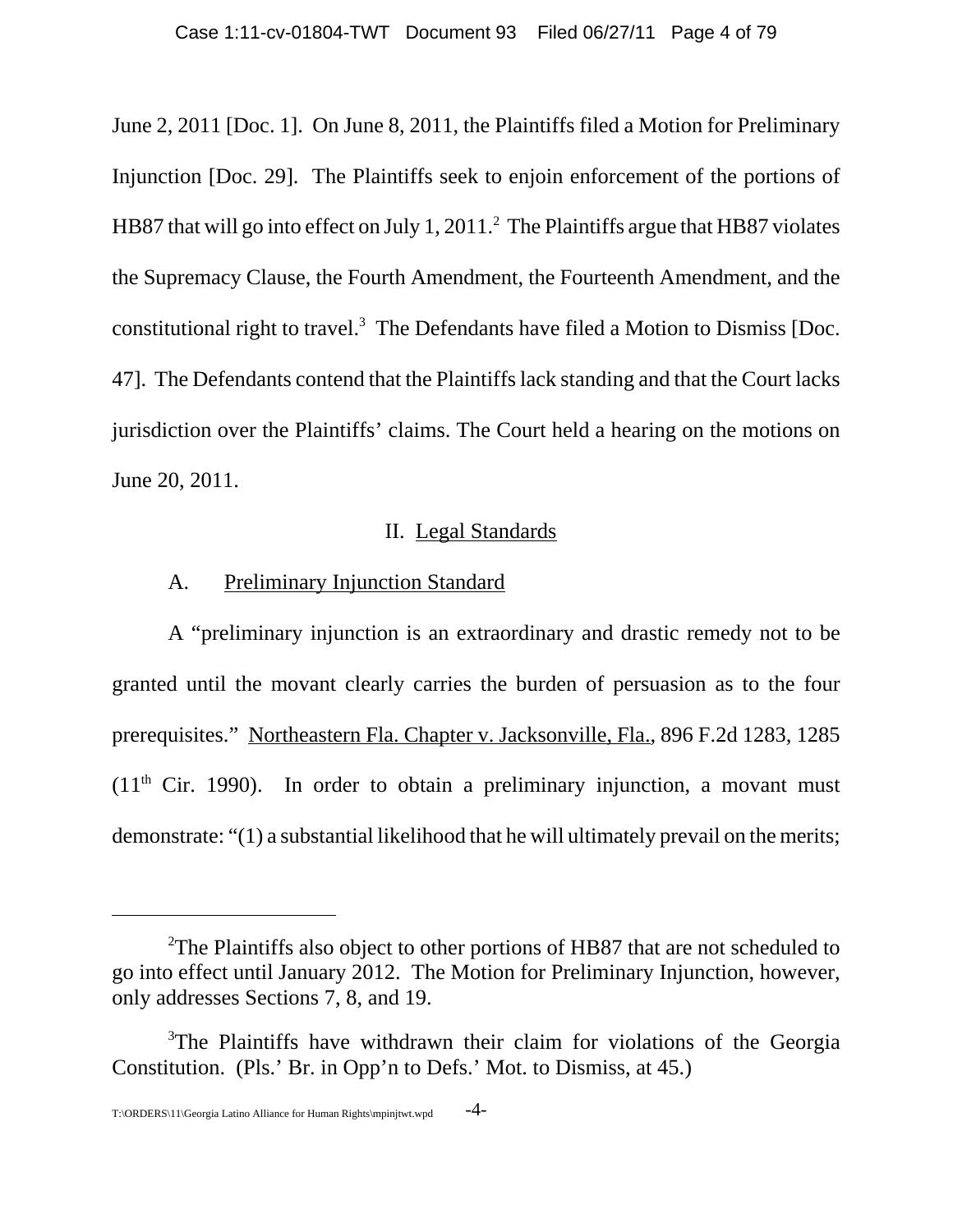(2) that he will suffer irreparable injury unless the injunction issues; (3) that the threatened injury to the movant outweighs whatever damage the proposed injunction may cause the opposing party; and (4) that the injunction, if issued, would not be adverse to the public interest." Zardui-Quintana v. Richard, 768 F.2d 1213, 1216 (11<sup>th</sup>) Cir. 1985); Gold Coast Publications, Inc. v. Corrigan, 42 F.3d 1336, 1343 (11<sup>th</sup> Cir. 1994). "The purpose of a preliminary injunction is merely to preserve the relative positions of the parties until a trial on the merits can be held." University of Texas v. Camenisch, 451 U.S. 390, 395 (1981). "[A] preliminary injunction is customarily granted on the basis of procedures that are less formal and evidence that is less complete than in a trial on the merits." Id. "At the preliminary injunction stage, a district court may rely on affidavits and hearsay materials which would not be admissible evidence for a permanent injunction, if the evidence is 'appropriate given the character and objectives of the injunctive proceeding.'" Levi Strauss & Co. v. Sunrise Intern. Trading Inc., 51 F.3d 982, 985 (11<sup>th</sup> Cir. 1995).

# B. Motion to Dismiss Standard

A complaint should be dismissed under Rule 12(b)(6) only where it appears that the facts alleged fail to state a "plausible" claim for relief. Ashcroft v. Iqbal, 129 S. Ct. 1937, 1949 (2009); Fed. R. Civ. P. 12(b)(6). A complaint may survive a motion to dismiss for failure to state a claim, however, even if it is "improbable" that a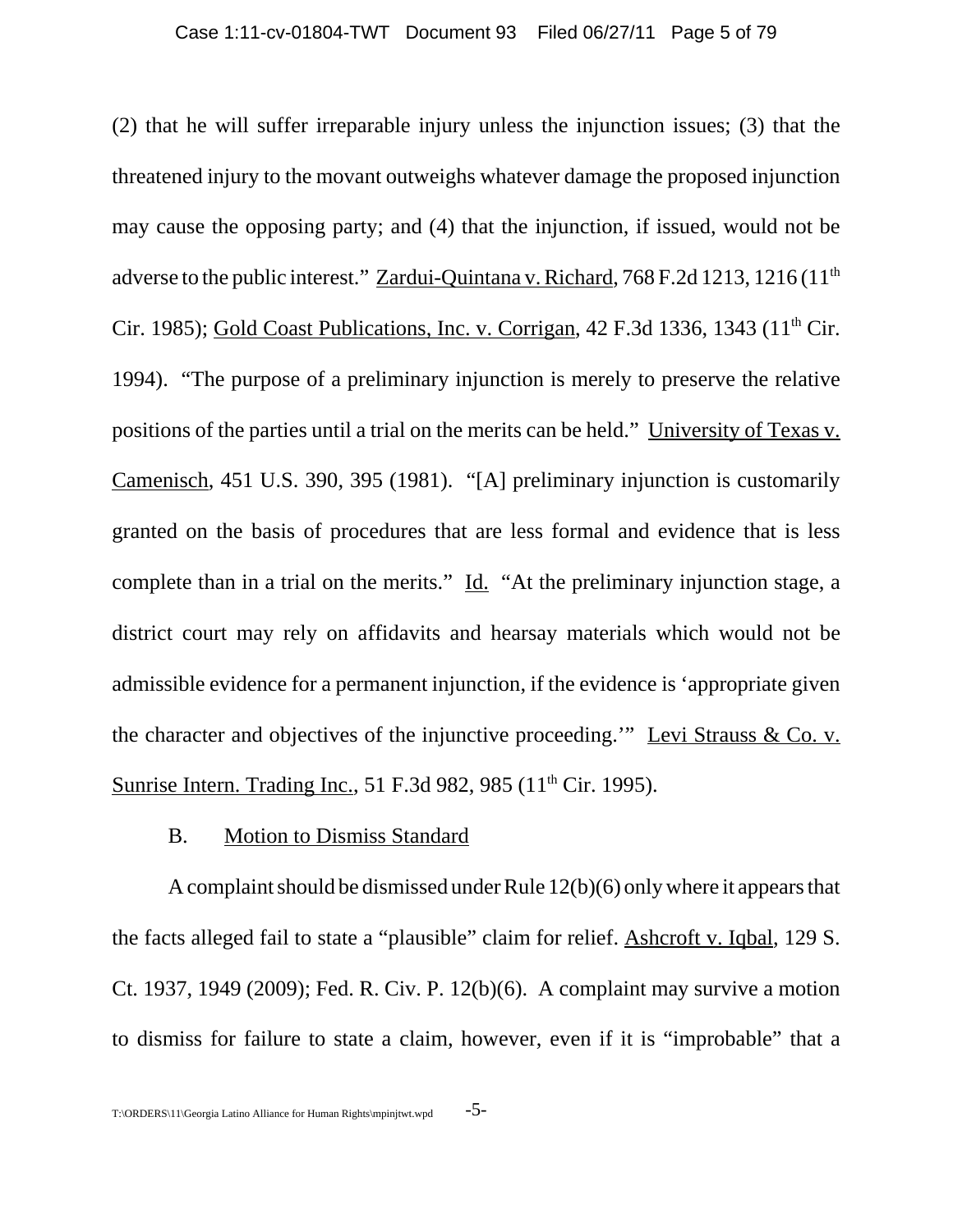plaintiff would be able to prove those facts; even if the possibility of recovery is extremely "remote and unlikely." Bell Atlantic Corp. v. Twombly, 550 U.S. 544, 556 (2007) (citations and quotations omitted). In ruling on a motion to dismiss, the court must accept factual allegations as true and construe them in the light most favorable to the plaintiff. See Quality Foods de Centro America, S.A. v. Latin American Agribusiness Dev. Corp., S.A., 711 F.2d 989, 994-95 (11th Cir. 1983). Generally, notice pleading is all that is required for a valid complaint. See Lombard's, Inc. v. Prince Mfg., Inc., 753 F.2d 974, 975 (11th Cir. 1985), cert. denied, 474 U.S. 1082 (1986). Under notice pleading, the plaintiff need only give the defendant fair notice of the plaintiff's claim and the grounds upon which it rests. See Erickson v. Pardus, 551 U.S. 89, 93 (2007) (citing Twombly, 550 U.S. at 555).

### III. Discussion

## A. Standing

The Defendants argue that the Plaintiffs do not have standing to sue. "Standing 'is the threshold question in every federal case, determining the power of the court to entertain the suit.'" CAMP Legal Defense Fund, Inc. v. City of Atlanta, 451 F.3d 1257, 1269 (11th Cir. 2006) (quoting Warth v. Seldin, 422 U.S. 490, 499 (1975)). "A plaintiff who invokes the jurisdiction of a federal court bears the burden to show '(1) an injury in fact, meaning an injury that is concrete and particularized, and actual or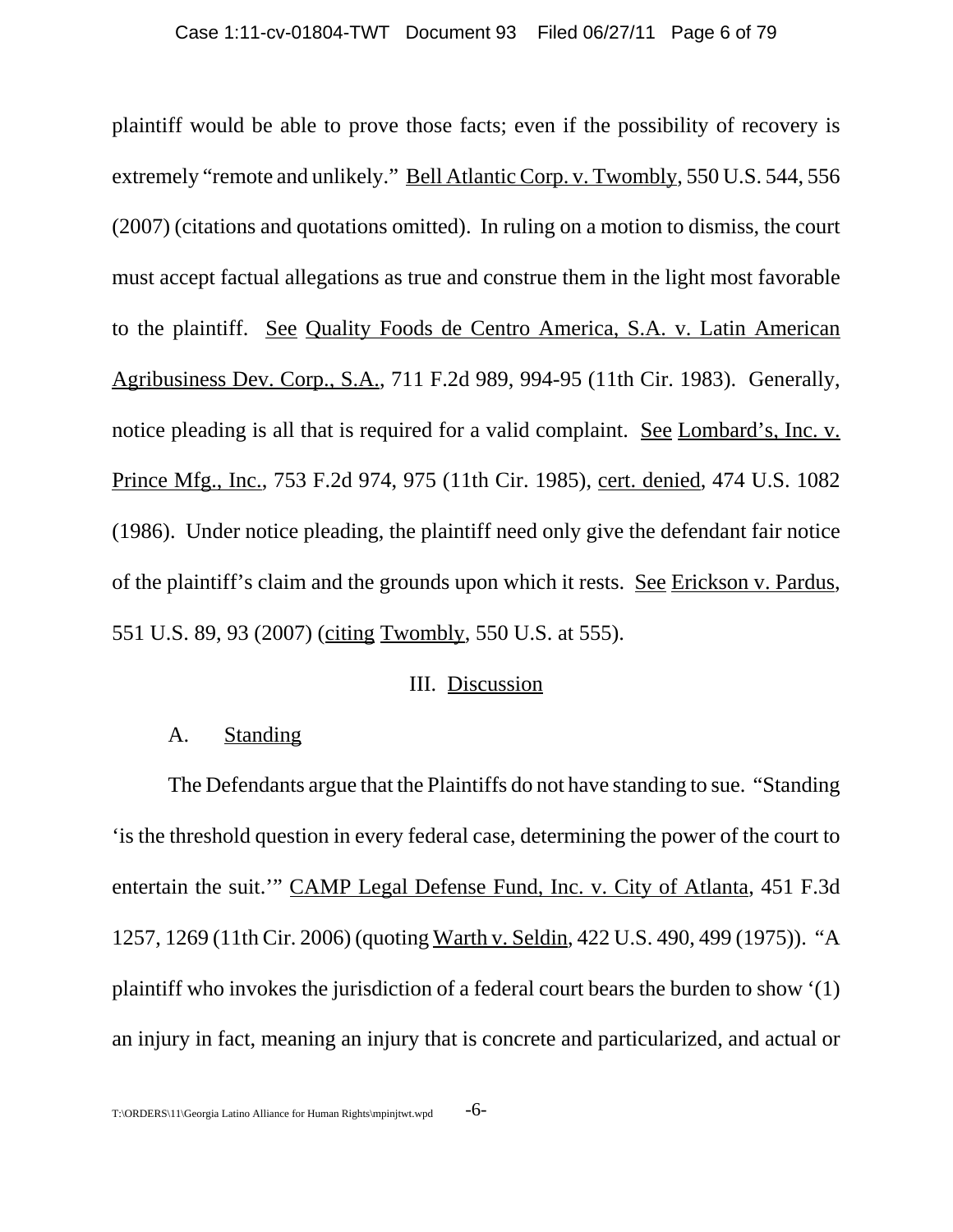imminent, (2) a causal connection between the injury and the causal conduct, and (3) a likelihood that the injury will be redressed by a favorable decision.'" Id. (quoting Granite State Outdoor Adver., Inc. v. City of Clearwater, 351 F.3d 1112, 1116 (11th Cir. 2003)). Further, "[a] plaintiff who challenges a statute must demonstrate a realistic danger of sustaining a direct injury as a result of the statute's operation or enforcement." Babbitt v. United Farm Workers Nat'l Union, 442 U.S. 289, 298 (1979). The Plaintiff need not "first expose himself to actual arrest or prosecution to be entitled to challenge [the] statute that he claims deters the exercise of his constitutional rights." Id. (quoting Steffel v. Thompson, 415 U.S. 452, 459 (1974)). However, "persons having no fears of state prosecution except those that are imaginary or speculative, are not to be accepted as appropriate plaintiffs." Younger v. Harris, 401 U.S. 37, 42 (1971). "[W]hen lack of standing is raised in a motion to dismiss, the issue is properly resolved by reference to the allegations of the complaint." Church v. City of Huntsville, 30 F.3d 1332, 1336 (11th Cir. 1994).

#### 1. The Individual Plaintiffs

The Defendants claim that the individual Plaintiffs do not have standing because the Plaintiffs' injuries are too speculative. In City of Los Angeles v. Lyons, 461 U.S. 95 (1983), the plaintiff sued to enjoin the use of chokeholds by California police officers. The plaintiff argued that he faced a realistic danger of being choked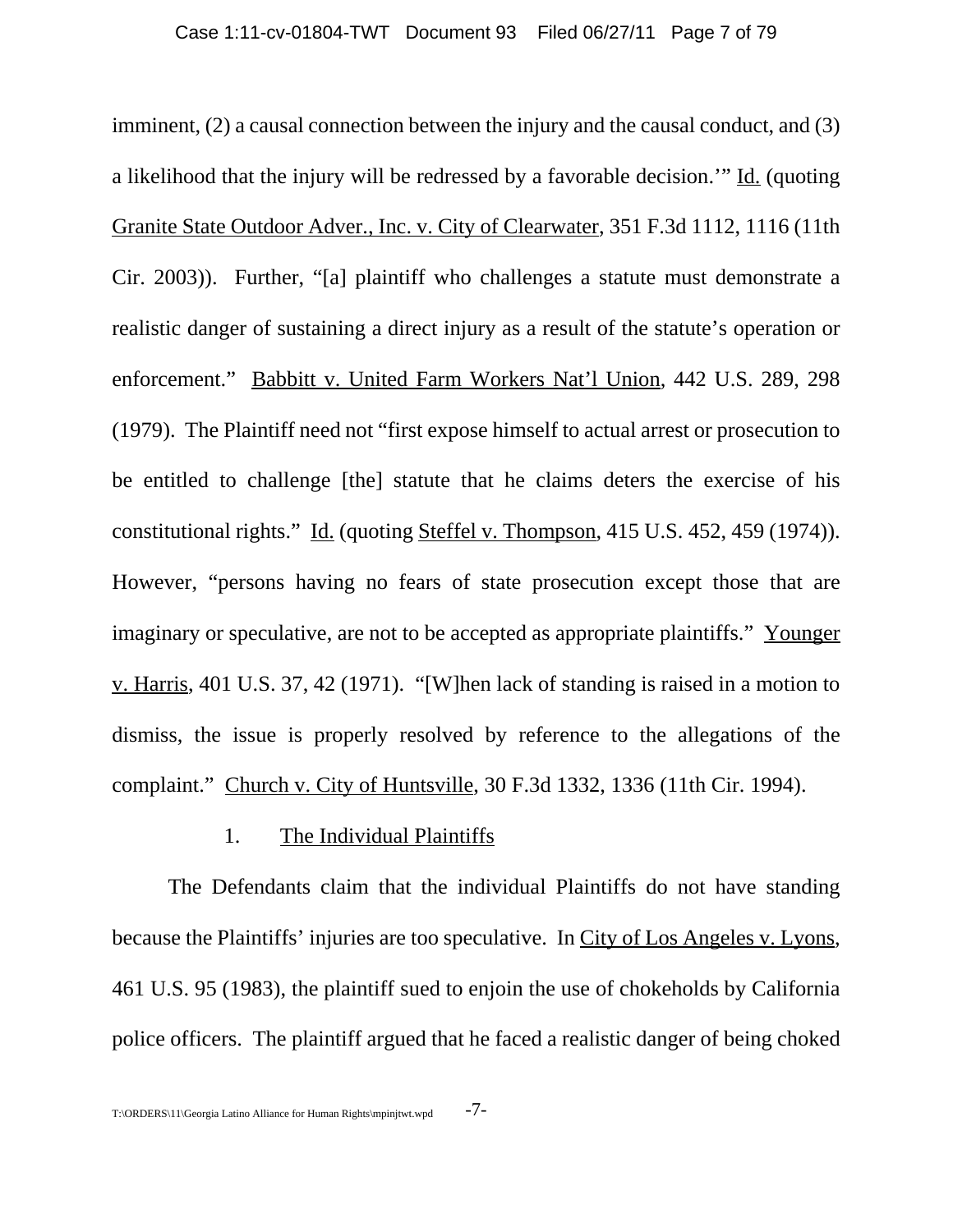by police officers in the future. The defendants argued that the plaintiff lacked standing because his potential injury was too speculative. The United States Supreme Court agreed, reasoning that "[i]n order to establish an actual controversy in this case, [the plaintiff] would have had not only to allege that he would have another encounter with the police but also to make the incredible assertion either, (1) that all police officers in Los Angeles always choke any citizen with whom they happen to have an encounter, whether for the purpose of arrest, issuing a citation or for questioning or, (2) that the City ordered or authorized police officers to act in such manner." Id. at 105-106. The Court further noted that "assuming that [the plaintiff] would again be stopped for a traffic or other violation in the reasonably near future, it is untenable to assert . . . that strangleholds are applied by the Los Angeles police to every citizen who is stopped or arrested regardless of the conduct of the person stopped." Id. at 108. Thus, "the 'odds,' that Lyons would not only again be stopped for a traffic violation but would also be subjected to a chokehold without any provocation whatsoever" were not sufficiently high to support equitable relief. Id. at 108. See also Rizzo v. Goode, 423 U.S. 362, 382-83 (1976) (no standing where plaintiff alleged possibility of future harm from unconstitutional acts of small, unnamed minority of policemen).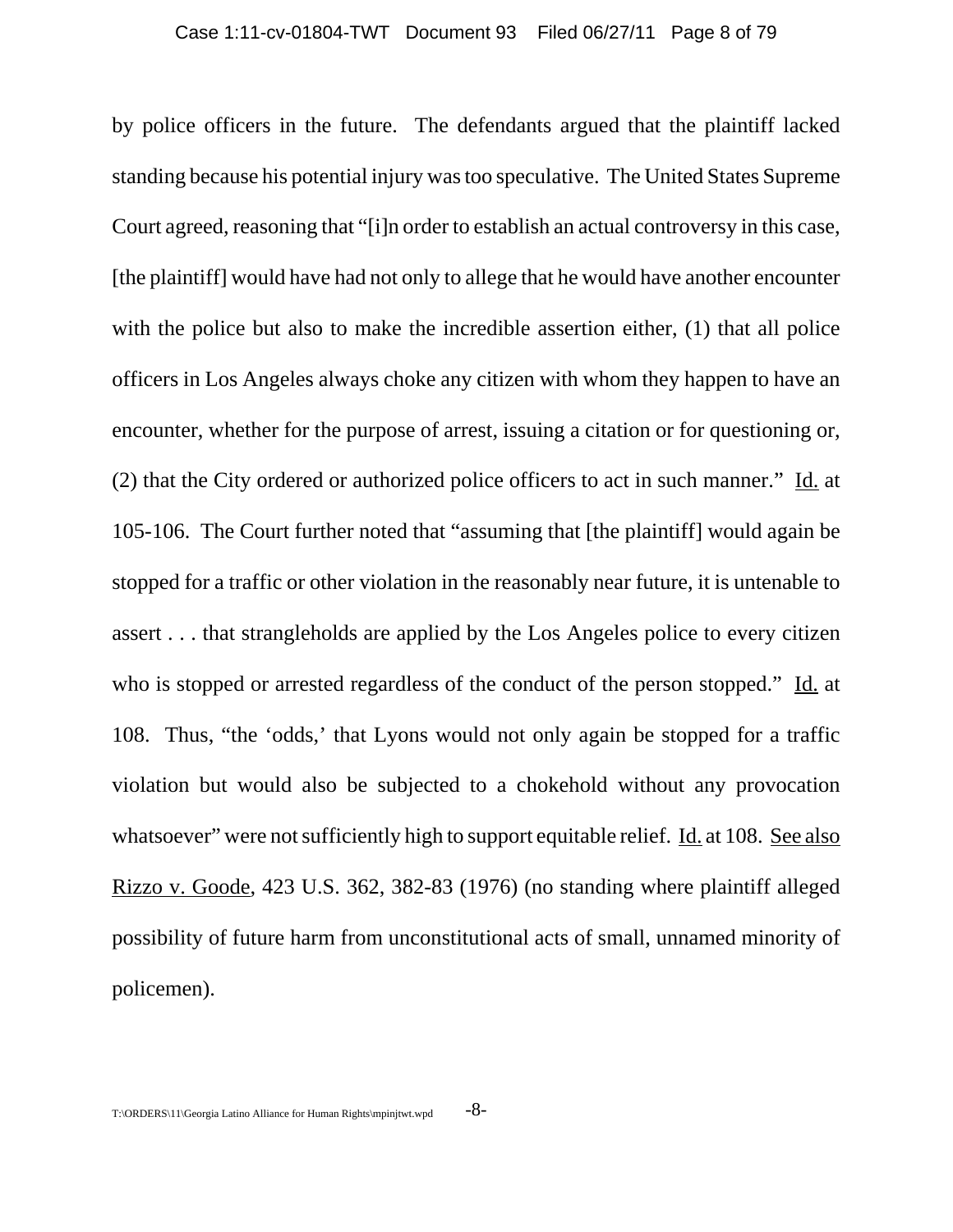By contrast, in Church v. City of Huntsville, 30 F.3d 1332, 1336 (11th Cir. 1994), homeless plaintiffs sued to enjoin the defendant from arresting, harassing, or removing them from the city limits. The defendant argued that there was no realistic threat that the plaintiffs would be arrested or removed in the future. The court, however, held that the plaintiffs had standing to sue. Further, the court noted that, unlike in Lyons, the plaintiffs had alleged a "custom, practice and policy of arresting, harassing and otherwise interfering with homeless people for engaging in the ordinary and essential activities of daily life." Id. at 1339.

Here, as in Church, HB87 represents a formal policy that the Plaintiffs allege is unconstitutional. See id. at 1339 (distinguishing Lyons on grounds that "plaintiffs") have alleged that it is the custom, practice, and policy of the City to commit the constitutional deprivations of which they complain."). For example, Jane Doe # 2 is in violation of federal civil immigration law, but has been given deferred status by the federal government. (See Compl. ¶ 58; Decl. of Jane Doe # 2, Doc. 29-5.) Nevertheless, Jane Doe #2 would be subject to investigation, detention, and potential arrest under Section 8 of HB87 because she does not have paperwork to establish her deferred federal status.<sup>4</sup> Similarly, Plaintiff David Kennedy is an immigration

<sup>&</sup>lt;sup>4</sup>There are other individual Plaintiffs who, like Jane Doe #2, claim potential injury under Section 8 of HB87. (See Ali-Beik Decl. ¶ 8.)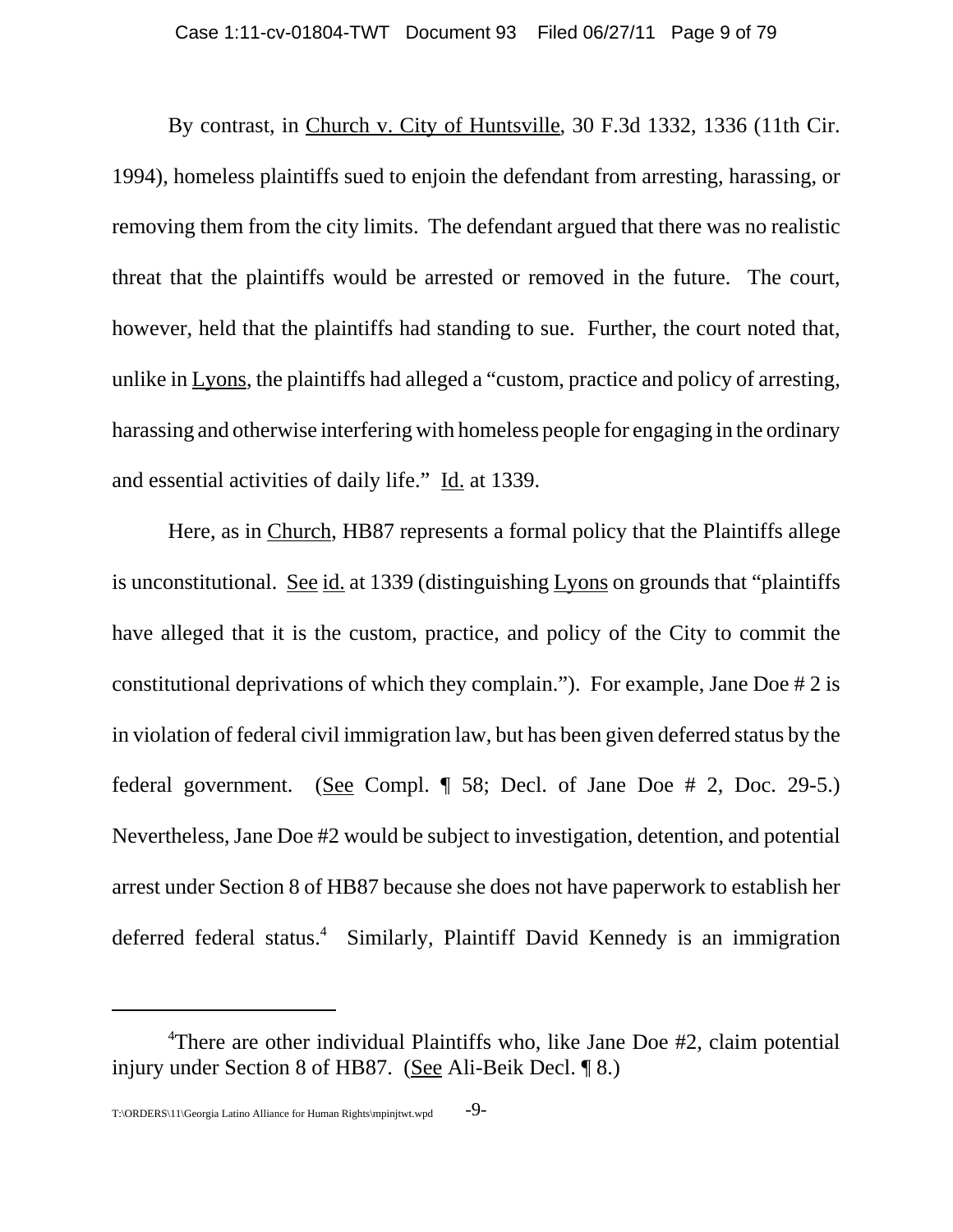attorney. (Kennedy Decl. ¶ 4; Doc. 29-6.) He regularly represents undocumented aliens. In the course of this representation, Kennedy meets with clients in his office and gives them rides. (Id.) Despite HB87's exception for criminal attorneys, Kennedy may be subject to prosecution under Section 7 of HB87 for transporting or harboring illegal aliens in the course of his representation of them in civil matters. (See also Compl. ¶¶ 43-60.)

The Defendants stress, however, that local police must find probable cause of a separate criminal offense before investigating the Plaintiffs' immigration status or charging a suspect under Section 7. This condition does not make the Plaintiffs' injury unrealistic, however. See Babbitt, 442 U.S. at 298 (plaintiff "must demonstrate a realistic danger of sustaining a direct injury as a result of the statute's operation or enforcement."). First, the Plaintiffs need not actually commit any criminal offense to trigger an immigration investigation under HB87. Rather, probable cause will suffice. Second, the Plaintiffs will be subject to such allegedly unconstitutional investigations based on probable cause that they committed *any* criminal violation, including (and perhaps most commonly) minor traffic violations.<sup>5</sup> Significantly, probable cause to

<sup>5</sup> HB87 excludes violations of county and municipal law, regulation, and ordinance as a basis for an immigration status investigation. O.C.G.A. § 17-5-  $100(a)(1)$ .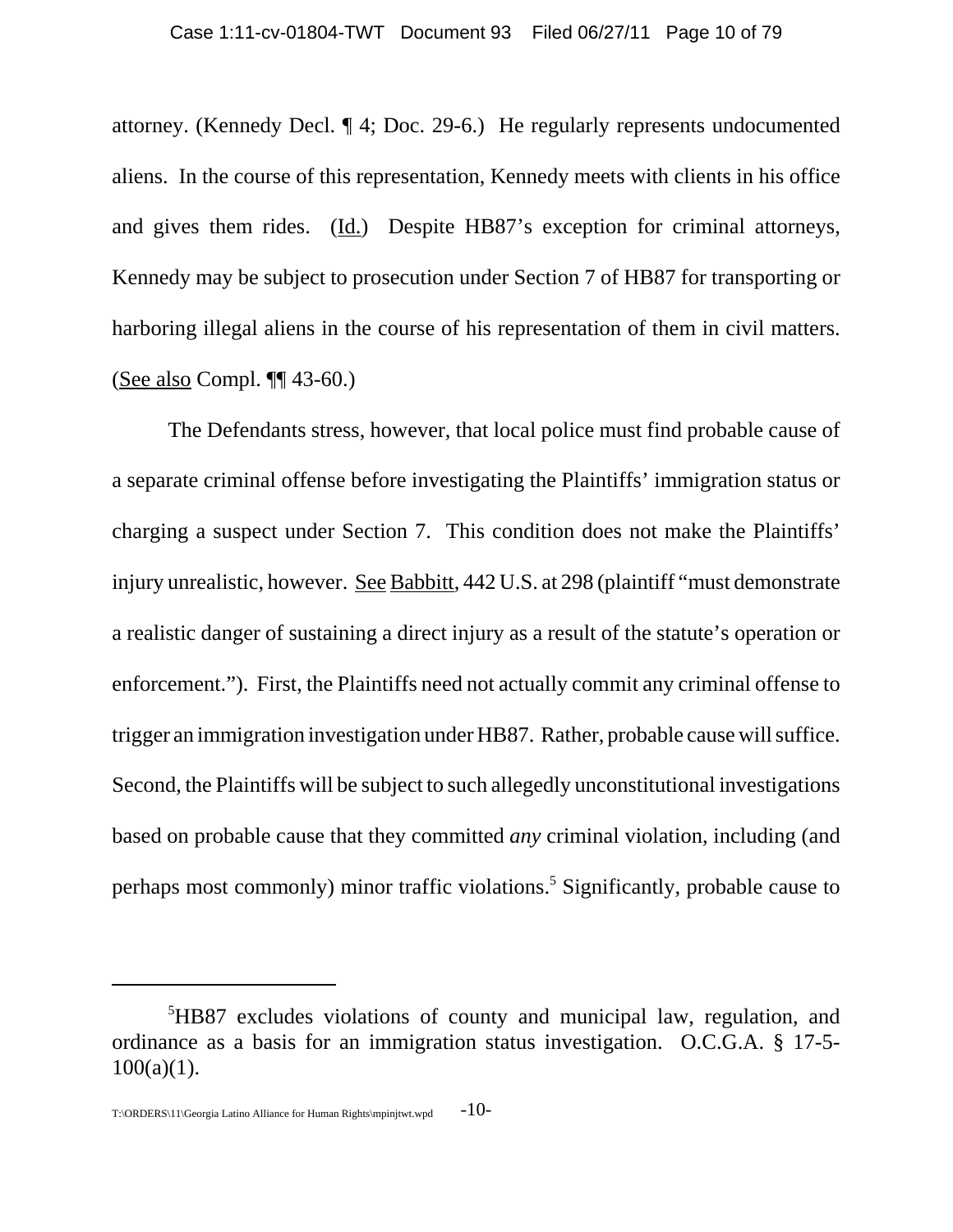suspect transporting or harboring (Section 7) would justify interrogation and detention (Section 8).

Further, unlike Lyons, the Court *may* assume that police officers will investigate the Plaintiffs' immigration status each time there is probable cause to believe the Plaintiffs have committed a crime. See Lyons, at 461 U.S. at 108 ("[A]ssuming that [the plaintiff] would again be stopped for a traffic or other violation in the reasonably near future, it is untenable to assert . . . that strangleholds are applied by the Los Angeles police to every citizen who is stopped or arrested regardless of the conduct of the person stopped."). Unlike in Lyons, no attenuated series of events is required to provoke the allegedly unconstitutional conduct. Indeed, the underlying offense need not result in arrest and the suspect need not resist to trigger an investigation. Section 8 will convert many routine encounters with law enforcement into lengthy and intrusive immigration status investigations. Thus, the individual Plaintiffs have shown a realistic threat of injury as a result of HB87.

#### 2. The Plaintiff Organizations

The Defendants also argue that the Plaintiff organizations lack standing. An organization may have standing in its own right or based on the rights of its members. Warth v. Seldin, 422 U.S. 490, 511 (1975). To sue in its own right, the Court must consider whether the Plaintiffs have "'alleged such a personal stake in the outcome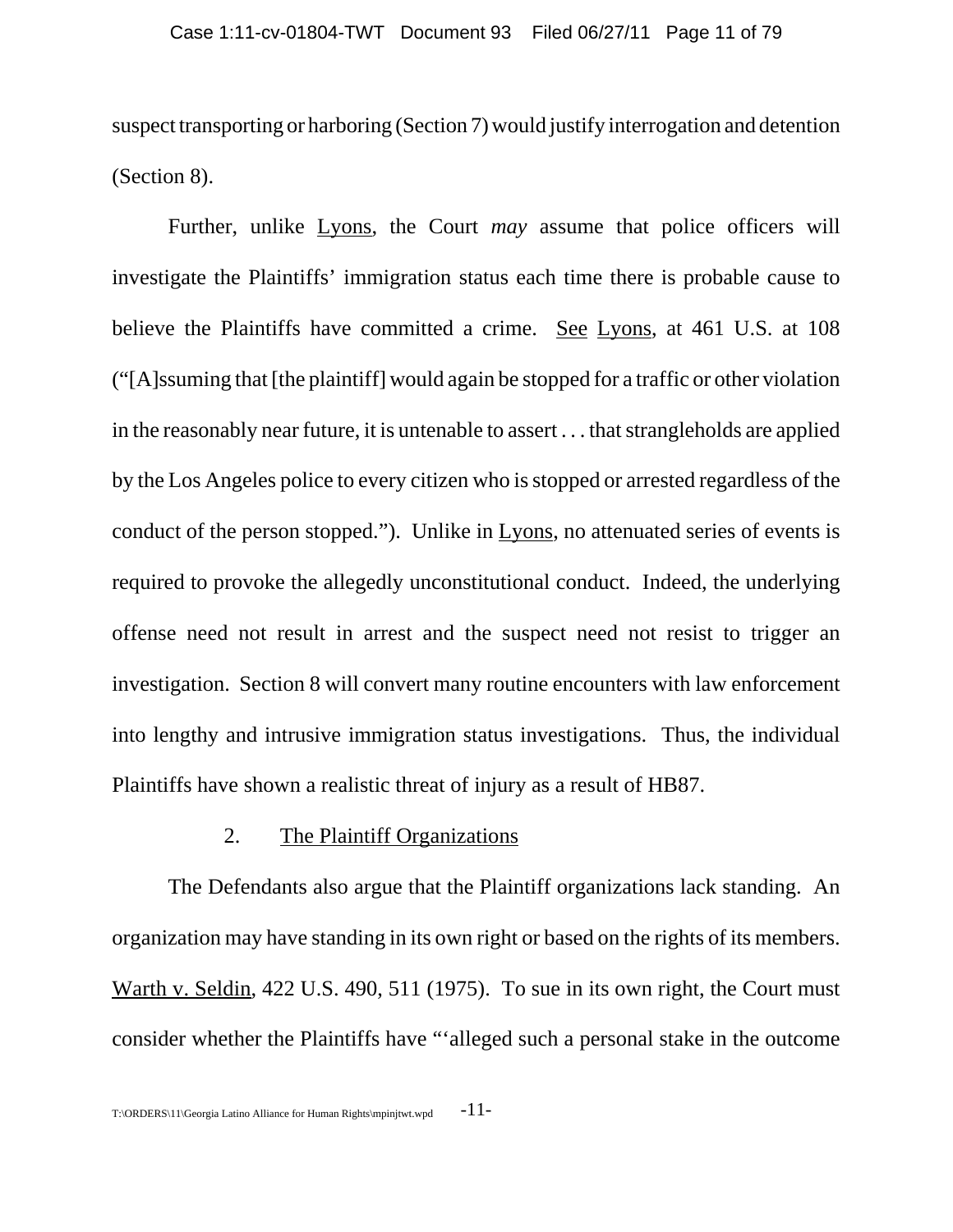of the controversy' as to warrant [their] invocation of federal-court jurisdiction." Havens Realty Corp. v. Coleman, 455 U.S. 363, 378-79 (1982) (quoting Arlington Heights v. Metropolitan Housing Dev. Corp., 429 U.S. 252, 261 (1977)). The organization may establish such an interest by showing that the challenged statute would cause it to "divert resources from its regular activities." Common Cause/Georgia v. Billups, 554 F.3d 1340, 1350 (11th Cir. 2009). In Billups, the plaintiffs challenged a statute requiring voters to present photo identification. The organizational plaintiff alleged that it had traditionally directed resources toward voter registration. The challenged statute, however, would force it to "divert resources from its regular activities to educate and assist voters in complying with the statute that requires photo identification." Id.; see also Havens, 455 U.S. at 379 (organization had standing where defendants' racial steering practices frustrated plaintiff's efforts and forced plaintiff to "devote significant resources to identify and counteract" the defendants' actions.).

Here, the Plaintiff organizations have alleged that HB87 will cause them to "divert resources from [their] regular activities to educate and assist" members in complying with the new law. Billups, 554 F.3d at 1350. Indeed, the Coalition of Latino Leaders ("CLL") traditionally provides "citizenship classes; English-language classes; Homework Club for children whose parents do not speak English; computer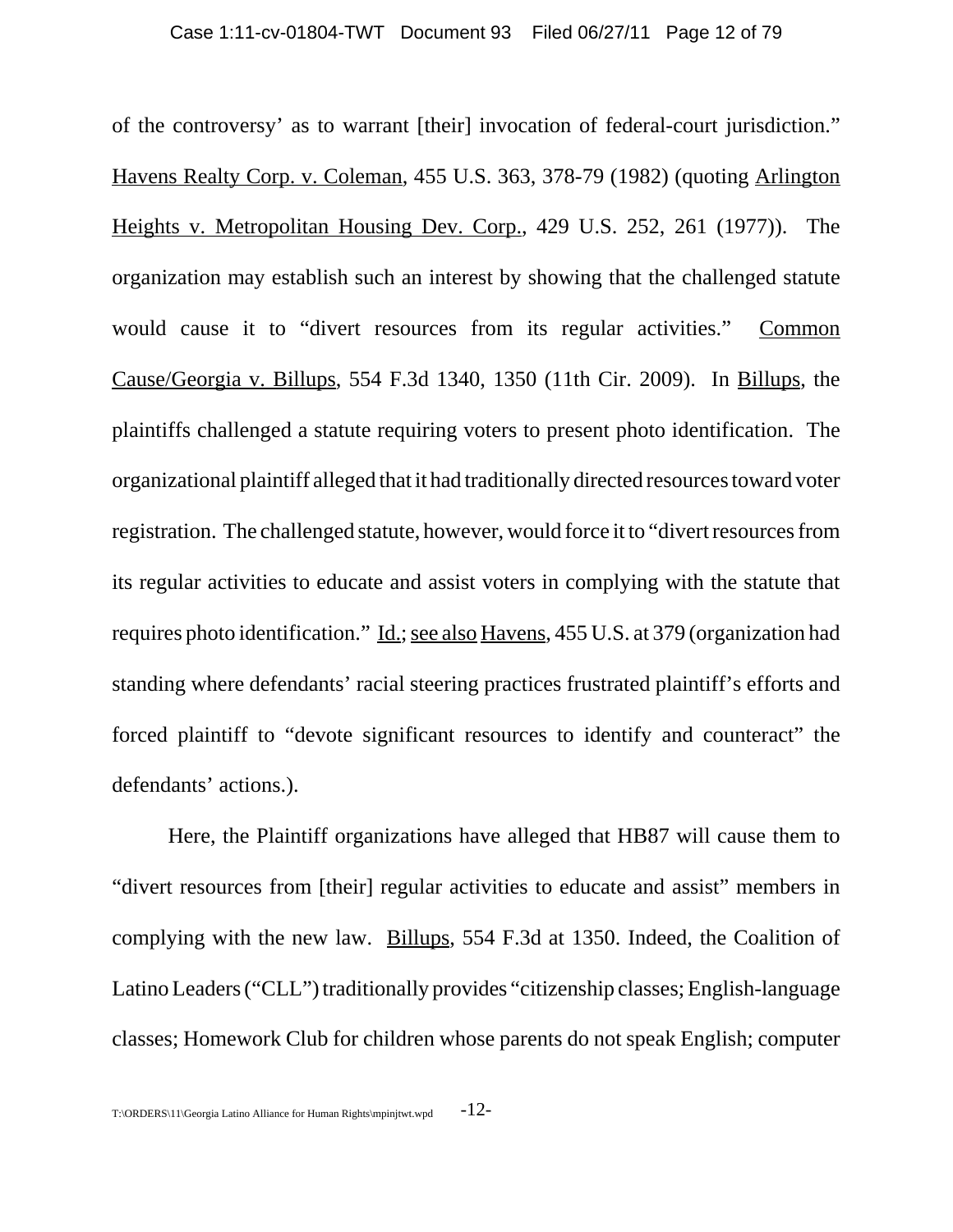classes; and assistance in completing applications for legal residency and naturalization." (Compl. ¶ 36.) Since the passage of HB87, CLL has received 400 percent more calls per day. ( $\underline{Id}$ ,  $\P$  37.) CLL has already been forced to cancel its citizenship classes to respond to questions about HB87. (Id.) There is a realistic danger that this trend will worsen when HB87 takes effect.

Similarly, Plaintiff Task Force for the Homeless ("TFH") traditionally encourages people to apply for food stamps and public housing. (Id. ¶ 32.) TFH has already "diverted resources from other organizational priorities to educate its volunteers and residents about the law." (Id. ¶ 30.) If HB87 takes effect, "TFH will be overburdened by requests from residents for help with overcoming problems caused by [HB87's] new document requirements" and related criminal penalties. (Id. ¶ 32.) Thus, the Plaintiff organizations have sufficiently alleged that HB87 will cause them to divert resources from regular activities. For this reason, the Plaintiff organizations have standing to sue in their own right.6

<sup>&</sup>lt;sup>6</sup>The Plaintiff organizations may also have standing to assert the rights of their members. Having found that the organizations have standing in their own right, however, the Court will not address this issue.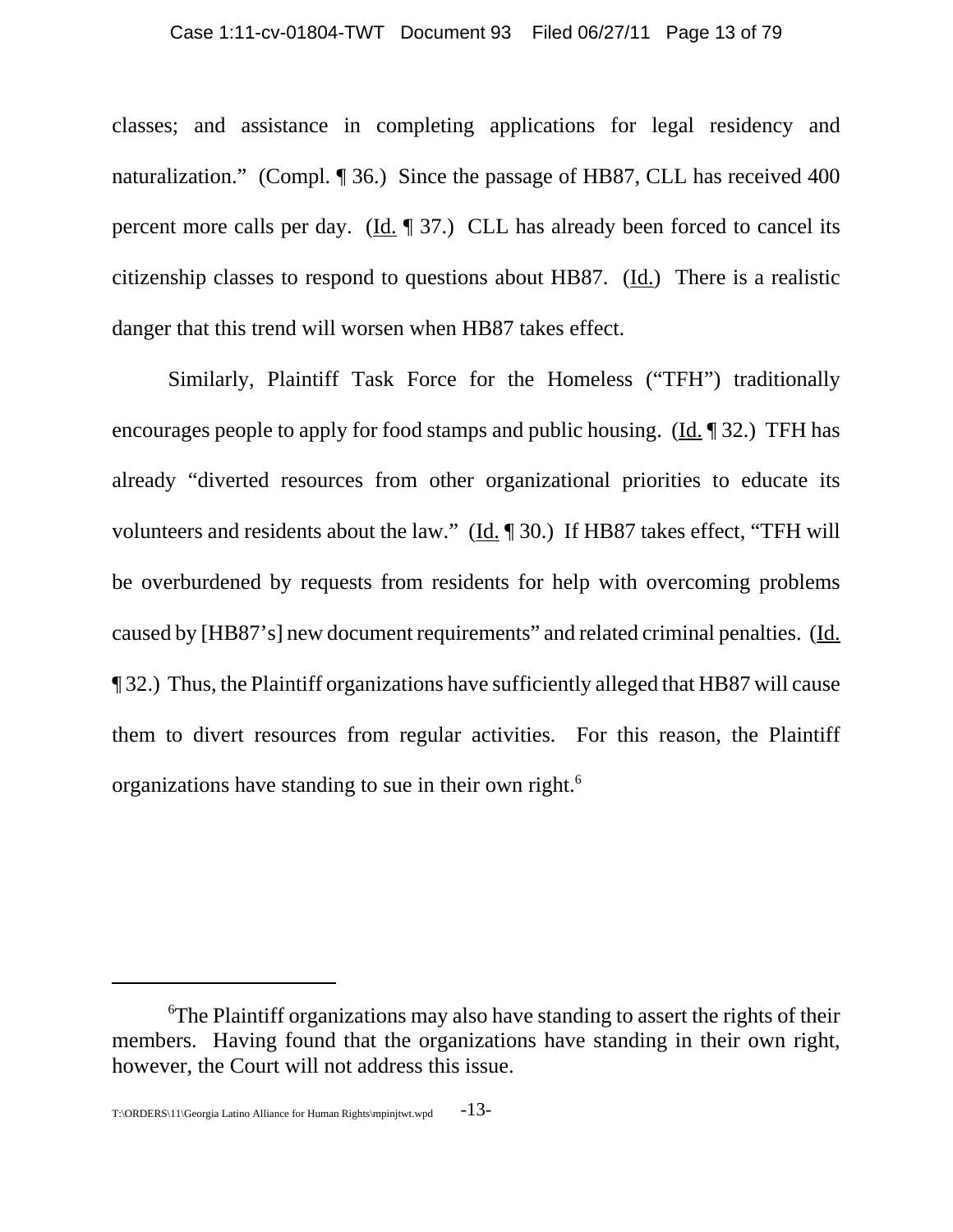## B. Jurisdiction

The Defendants argue that the Plaintiffs have not properly stated a preemption claim under 42 U.S.C. § 1983.<sup>7</sup> To establish a claim under § 1983, "the plaintiff must assert the violation of a federal right." Golden State Transit Corp. v. City of Los Angeles, 493 U.S. 103, 106 (1989). Further, "even when the plaintiff has asserted a federal right, the defendant may show that Congress 'specifically foreclosed a remedy under § 1983.'" Id. (quoting Smith v. Robinson, 468 U.S. 992, 1005 n.9 (1984)). The Supremacy Clause "is not a source of any federal rights," and thus cannot support § 1983 liability. Id.

Nevertheless, a federal statute may create a right enforceable under § 1983. "In all cases, the availability of the § 1983 remedy turns on whether the statute, by its terms or as interpreted, creates obligations 'sufficiently specific and definite' to be within 'the competence of the judiciary to enforce,' is intended to benefit the putative plaintiff, and is not foreclosed 'by express provision or other specific evidence from the statute itself.'" Id. (quoting Wright v. City of Roanoke Redevelopment and Housing Auth., 479 U.S. 418, 432 (1987)). The statutorily created right must be "unambiguously conferred." Gonzaga Univ. v. Doe, 536 U.S. 273, 282 (2002).

<sup>&</sup>lt;sup>7</sup>The Defendants do not assert that the Plaintiffs' other constitutional claims cannot be brought under § 1983.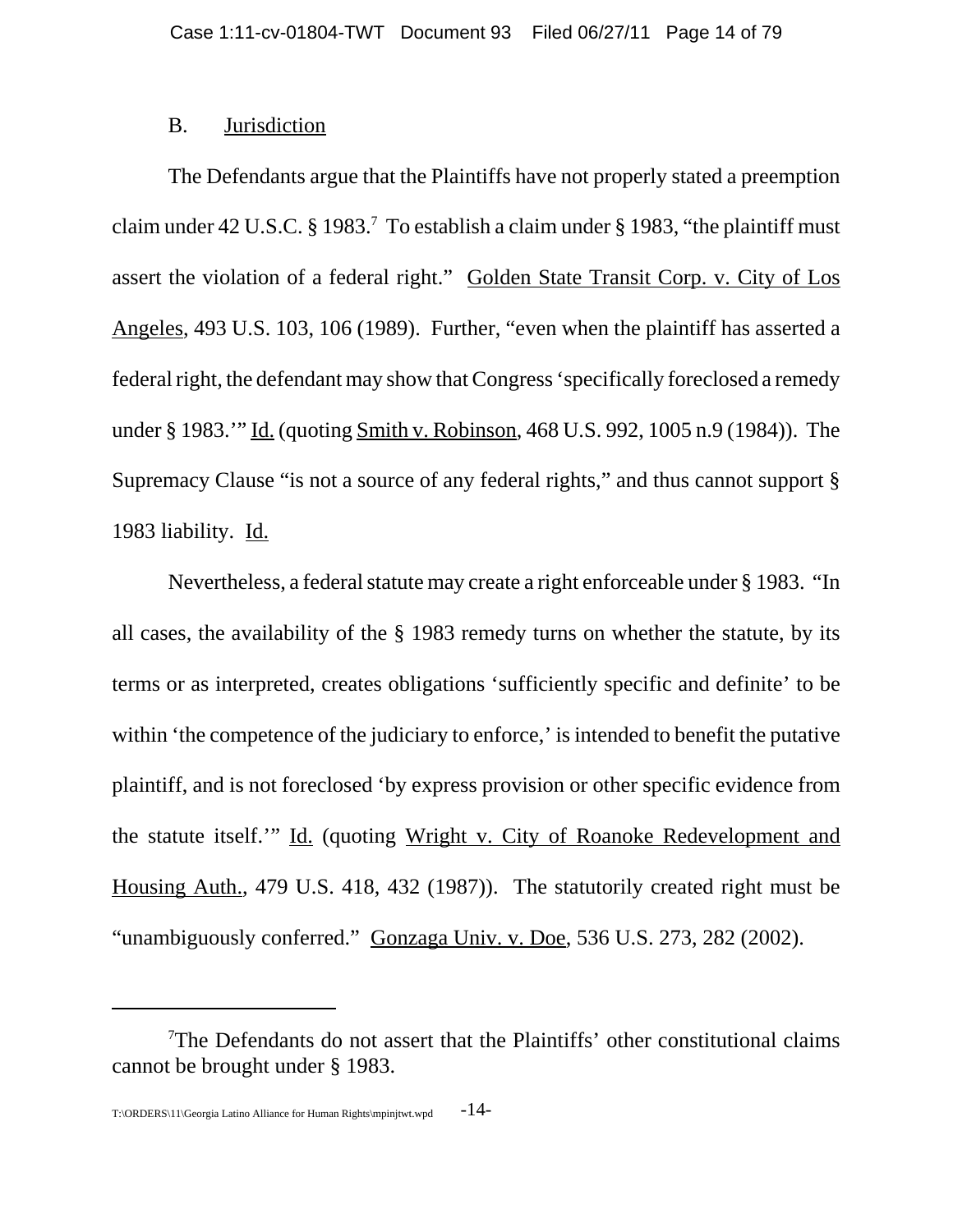In Playboy Enters., Inc. v. Public Serv. Comm'n of Puerto Rico, 906 F.2d 25  $(1<sup>st</sup> Cir. 1990)$ , the plaintiffs brought a § 1983 action claiming that the Cable Act preempted a state obscenity statute. The court held that the Cable Act, while preempting state law, also created a right enforceable under § 1983. The First Circuit reasoned that "the protection from liability provided cable operators by [the Cable Act] for the content of leased access channel programming is an 'immunity' created by federal law and enforceable by the courts." Id. at 32.

Here, Congress has adopted a comprehensive statutory framework regulating aliens and immigration. See 8 U.S.C. § 1101 *et seq*. Determinations of legal residency can be legally and factually complex. The varieties of immigration statuses are numerous and include many categories of individuals who have technically violated the immigration law but who are nonetheless present in the United States with the permission of the United States government, as well as many people who are awaiting adjudication of their removability or claims to asylum or other relief from removal. Indeed, 8 U.S.C. § 1101 defines "special immigrants" who may be in violation of federal immigration law, but are authorized to be in the United States under federal law. See 8 U.S.C. § 1101(a)(27)(J).

For example, Jane Doe #2 is an unauthorized alien who has been given deferred status by the federal government. Like the plaintiffs in Playboy, she is entitled to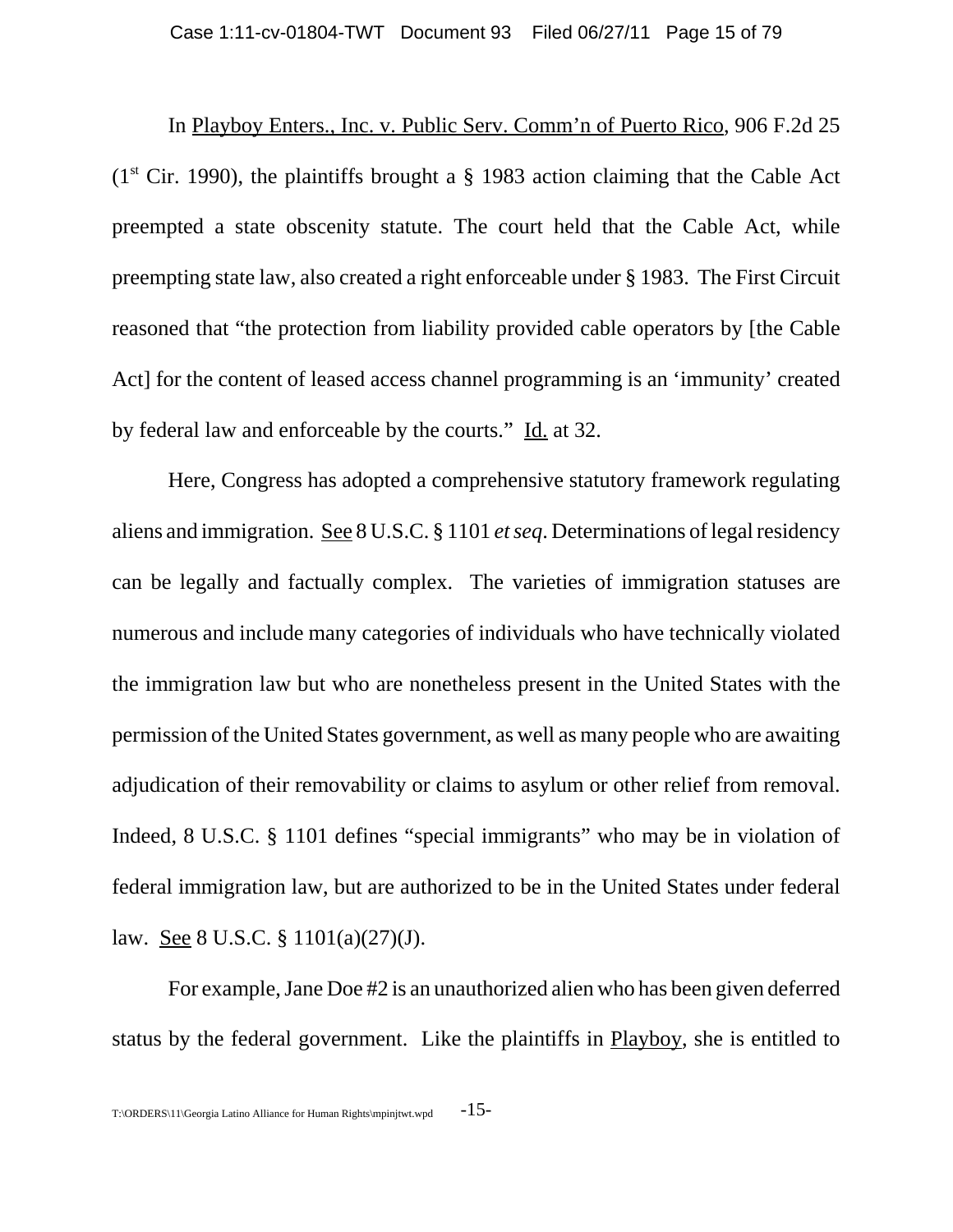"protection from liability provided [aliens] by" federal law. Similarly, "special immigrants," as defined by § 1101, are entitled to the specific and definite protections provided by the Immigration and Naturalization Act. This protection "is an 'immunity' created by federal law and enforceable by the courts." Playboy, 906 F.2d at 32. Thus, the Immigration and Naturalization Act, 8 U.S.C. § 1101 *et seq*., creates a right enforceable under § 1983. For this reason, the Court has jurisdiction over the individual Plaintiffs' preemption claims under 42 U.S.C. § 1983.

In addition, the United States Supreme Court has upheld federal jurisdiction over preemption claims under 28 U.S.C. § 1331. See Shaw v. Delta Air Lines, Inc., 463 U.S. 85, 96 n.14 (1983); Playboy Enters., Inc. v. Public Serv. Comm'n of Puerto Rico, 906 F.2d 25, 29-30 (1st Cir. 1990) (exercising jurisdiction federal jurisdiction over claim that Puerto Rican criminal statute was preempted by federal regulatory law). In Shaw, the plaintiff airlines argued that the Employee Retirement Income Security Act preempted two New York laws. The Court found that it had jurisdiction to hear the plaintiffs' preemption challenge. The Court noted "[i]t is beyond dispute that federal courts have jurisdiction over suits to enjoin state officials from interfering with federal rights." Shaw, 463 U.S. at 96 n.14 (citing Ex parte Young, 209 U.S. 123, 160-162 (1908)). "A plaintiff who seeks injunctive relief from state regulation, on the ground that such regulation is pre-empted by a federal statute which, by virtue of the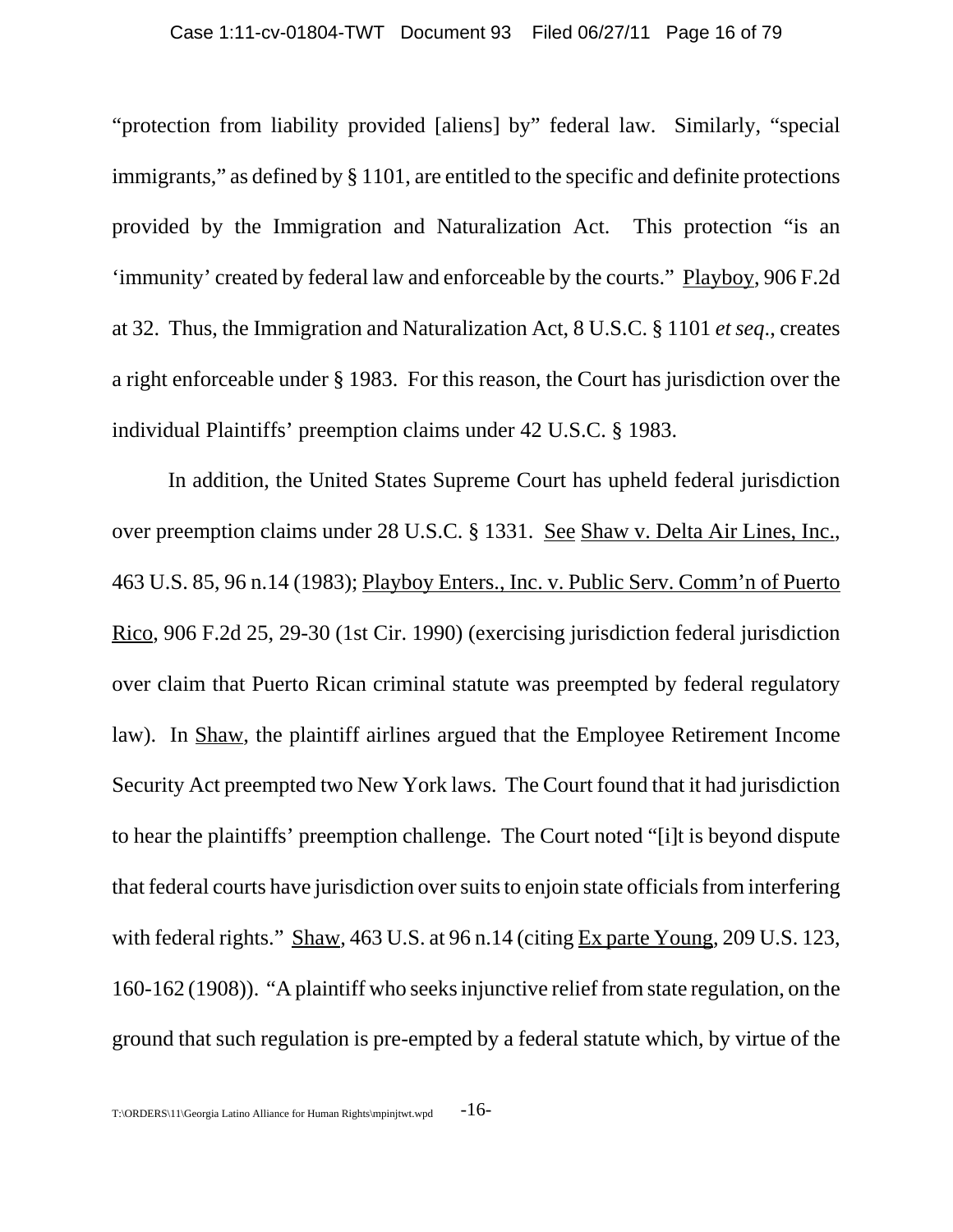Supremacy Clause of the Constitution, must prevail, thus presents a federal question which the federal courts have jurisdiction under 28 U.S.C. § 1331 to resolve." Id. Here, the Plaintiffs seek injunctive relief from HB87, "on the ground that such regulation is pre-empted by a federal statute."<sup>8</sup> Id. Thus, the Court has jurisdiction of the Plaintiffs' preemption claims under § 1331.

## C. Preemption

The Plaintiffs argue that HB87 is unconstitutional because it violates the Supremacy Clause of the United States Constitution. See U.S. CONST. art. VI, cl. 2. Federal law preempts state law in two circumstances. First, "[w]hen Congress intends federal law to 'occupy the field,' state law in that area is preempted." Crosby v. National Foreign Trade Council, 530 U.S. 363, 372 (2000) (quoting California v. ARC America Corp., 490 U.S. 93, 100 (1989)). Second, "even if Congress has not occupied the field, state law is naturally preempted to the extent of any conflict with a federal statute." Id. Conflict preemption, in turn, occurs "where it is impossible for a private party to comply with both state and federal law . . . [or] where 'under the circumstances of [a] particular case, [the challenged state law] stands as an obstacle

<sup>&</sup>lt;sup>8</sup>The Defendants recognize that courts have exercised federal jurisdiction over preemption claims, but dispute the wisdom and clarity of such decisions. (See Defs.' Mot. to Dismiss, at 28 n.4.) Regardless of any inconsistencies in this line of precedent, the Court is bound by Ex parte Young and Shaw.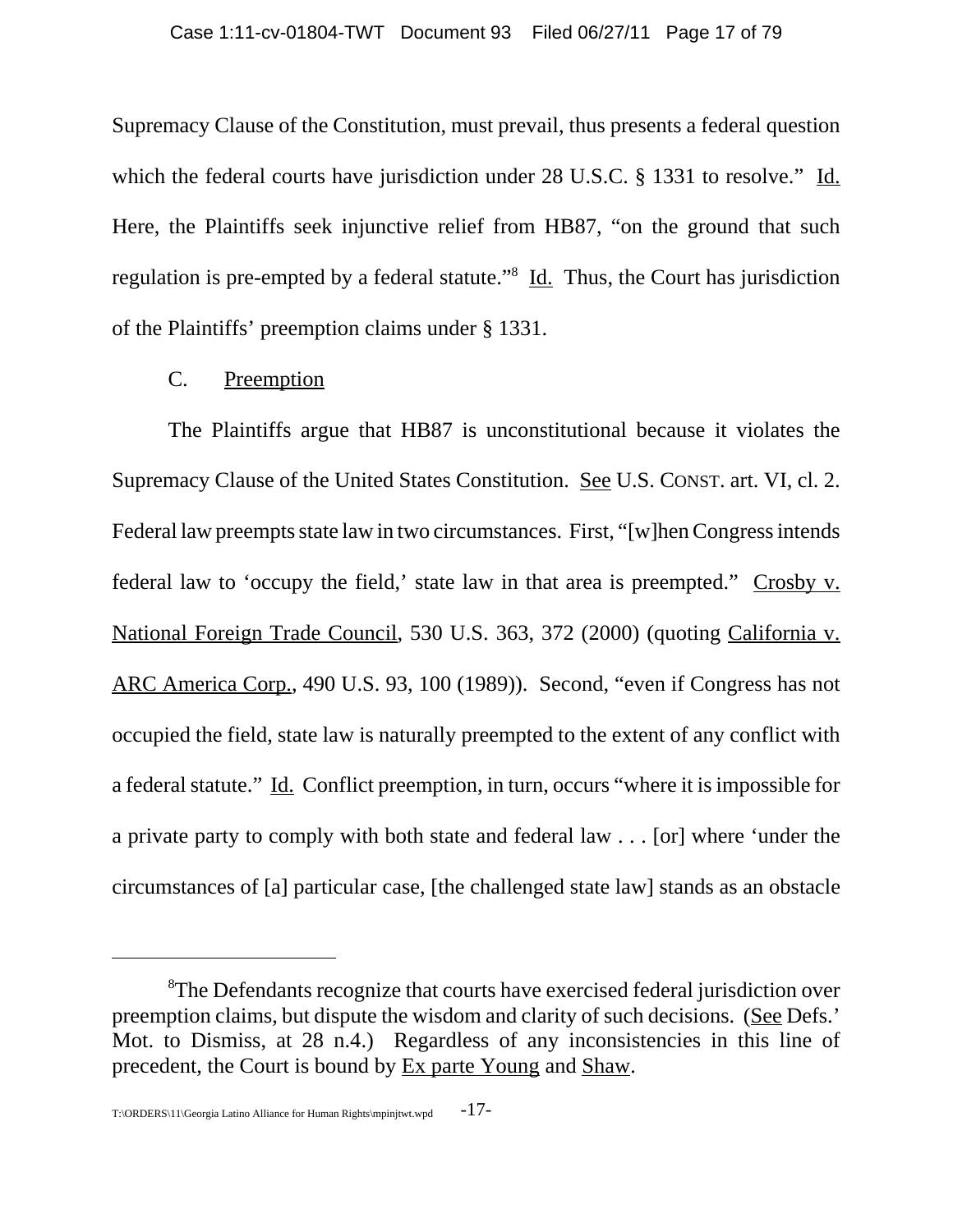to the accomplishment and execution of the full purposes and objectives of Congress.'" Id. (quoting Hines v. Davidowitz, 312 U.S. 52, 67 (1941)). Finally, the preemption analysis "must be guided by two cornerstones." Wyeth v. Levine, 129 S. Ct. 1187, 1194 (2009). "First, 'the purpose of Congress is the ultimate touchstone in every pre-emption case.'" Id. (quoting Medtronic, Inc. v. Lohr, 518 U.S. 470, 485 (1996)). Second, where "Congress has 'legislated ... in a field which the States have traditionally occupied,'" there is a presumption against preemption without clear Congressional intent. Id.

Seventy years ago the United States Supreme Court declared that the federal government had the exclusive right to legislate in the general field of foreign affairs, including power over immigration, naturalization and deportation. Hines v. Davidowitz, 312 U.S. 52, 67 (1941):

When the national government by treaty or statute has established rules and regulations touching the rights, privileges, obligations or burdens of aliens as such, the treaty or statute is the supreme law of the land. No state can add to or take from the force and effect of such treaty or statute, for Article VI of the Constitution provides that 'This Constitution, and the Laws of the United States which shall be made in Pursuance thereof; and all Treaties made, or which shall be made, under the Authority of the United States, shall be the supreme Law of the Land; and the Judges in every State shall be bound thereby, any Thing in the Constitution or Laws of any State to the Contrary notwithstanding.' The Federal Government, representing as it does the collective interests of the ... states, is entrusted with full and exclusive responsibility for the conduct of affairs with foreign sovereignties. 'For local interests the several states of the Union exist, but for national purposes, embracing our relations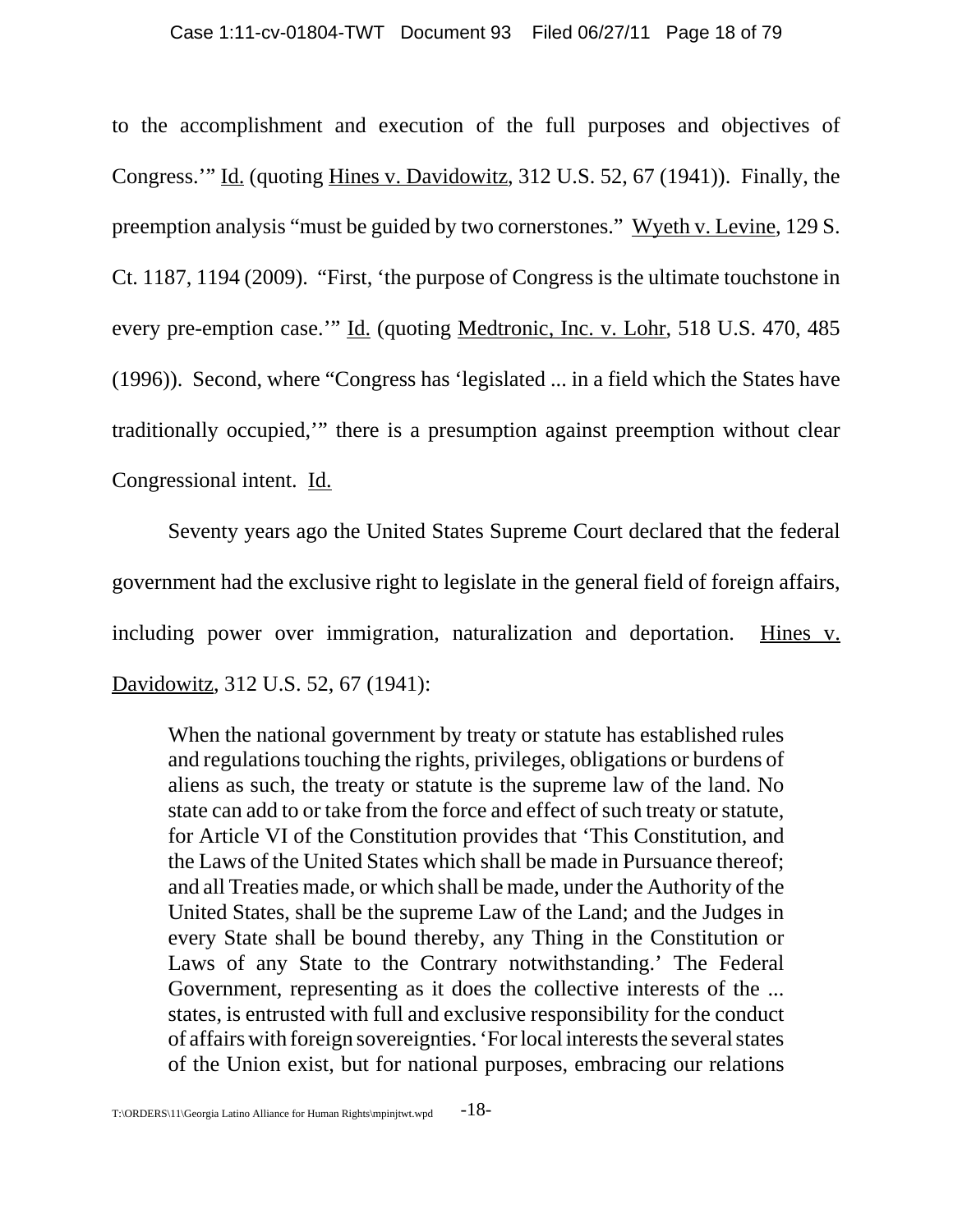with foreign nations, we are but one people, one nation, one power.' Our system of government is such that the interest of the cities, counties and states, no less than the interest of the people of the whole nation, imperatively requires that federal power in the field affecting foreign relations be left entirely free from local interference.

Id. at 62-63(footnotes deleted). In striking down a state alien registration law, the

Court emphasized the close connection between foreign relations and regulation of

immigration:

One of the most important and delicate of all international relationships, recognized immemorially as a responsibility of government, has to do with the protection of the just rights of a country's own nationals when those nationals are in another country. Experience has shown that international controversies of the gravest moment, sometimes even leading to war, may arise from real or imagined wrongs to another's subjects inflicted, or permitted, by a government. This country, like other nations, has entered into numerous treaties of amity and commerce since its inception-treaties entered into under express constitutional authority, and binding upon the states as well as the nation. Among those treaties have been many which not only promised and guaranteed broad rights and privileges to aliens sojourning in our own territory, but secured reciprocal promises and guarantees for our own citizens while in other lands. And apart from treaty obligations, there has grown up in the field of international relations a body of customs defining with more or less certainty the duties owing by all nations to alien residents-duties which our State Department has often successfully insisted foreign nations must recognize as to our nationals abroad. In general, both treaties and international practices have been aimed at preventing injurious discriminations against aliens. Concerning such treaties, this Court has said: 'While treaties, in safeguarding important rights in the interest of reciprocal beneficial relations, may by their express terms afford a measure of protection to aliens which citizens of one or both of the parties may not be able to demand against their own government, the general purpose of treaties of amity and commerce is to avoid injurious discrimination in either country against the citizens of the other.'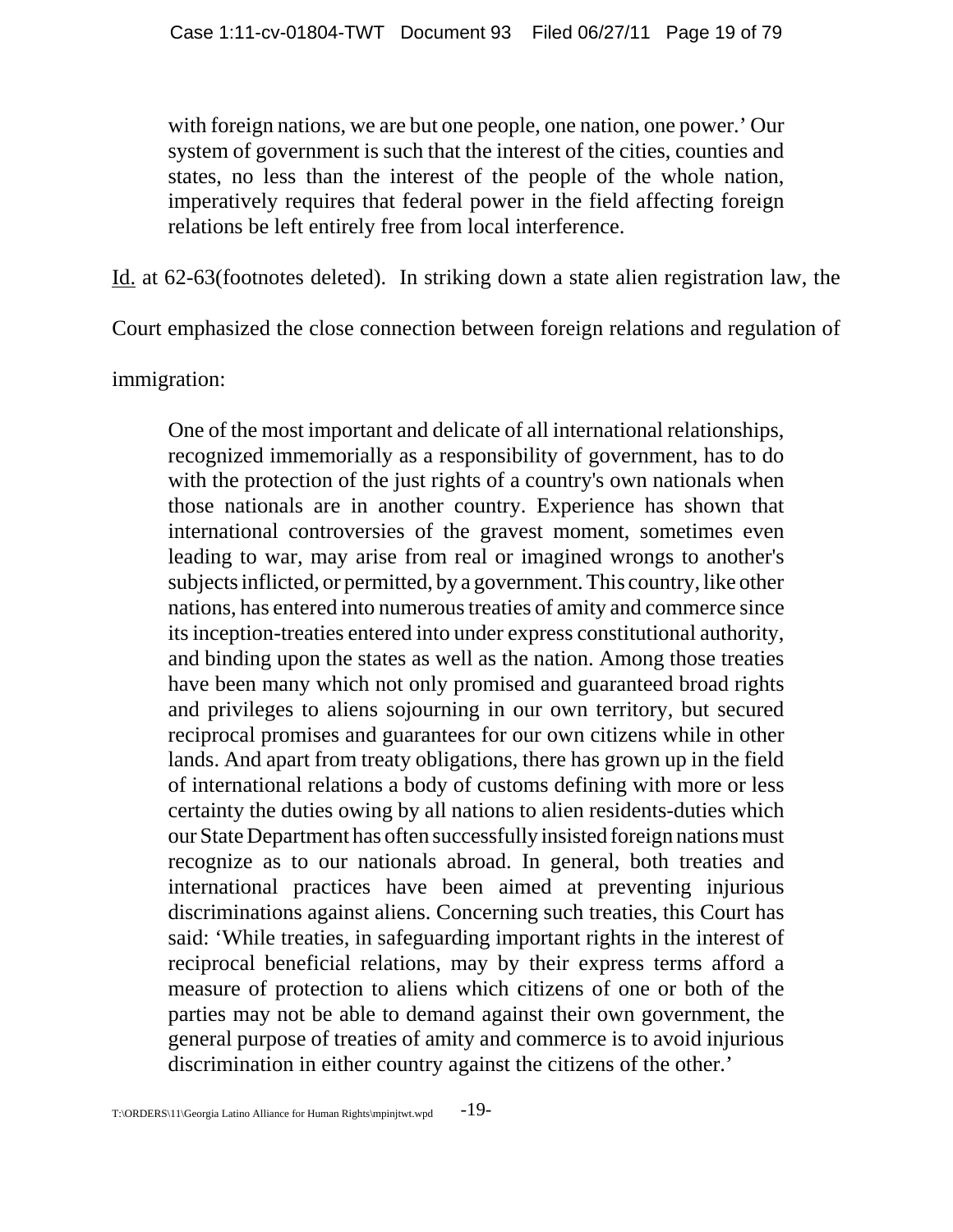Id. at 64-65. Accordingly, the states are not permitted to subject aliens to burdens that

are unique to them:

Legal imposition of distinct, unusual and extraordinary burdens and obligations upon aliens-such as subjecting them alone, though perfectly law-abiding, to indiscriminate and repeated interception and interrogation by public officials-thus bears an inseparable relationship to the welfare and tranquillity of all the states, and not merely to the welfare and tranquillity of one. Laws imposing such burdens are not mere census requirements, and even though they may be immediately associated with the accomplishment of a local purpose, they provoke questions in the field of international affairs. And specialized regulation of the conduct of an alien before naturalization is a matter which Congress must consider in discharging its constitutional duty 'To establish an uniform Rule of Naturalization \* \* \*.' It cannot be doubted that both the state and the federal registration laws belong 'to that class of laws which concern the exterior relation of this whole nation with other nations and governments.' Consequently the regulation of aliens is so intimately blended and intertwined with responsibilities of the national government that where it acts, and the state also acts on the same subject, 'the act of congress, or the treaty, is supreme; and the law of the state, though enacted in the exercise of powers not controverted, must yield to it.' And where the federal government, in the exercise of its superior authority in this field, has enacted a complete scheme of regulation and has therein provided a standard for the registration of aliens, states cannot, inconsistently with the purpose of Congress, conflict or interfere with, curtail or complement, the federal law, or enforce additional or auxiliary regulations.

Id. at 66-67. That remains the law of the land.

1. Section 8

The Plaintiffs argue that Section 8 of HB87 conflicts with federal immigration

law. Section 8 provides that "when [an] officer has probable cause to believe that a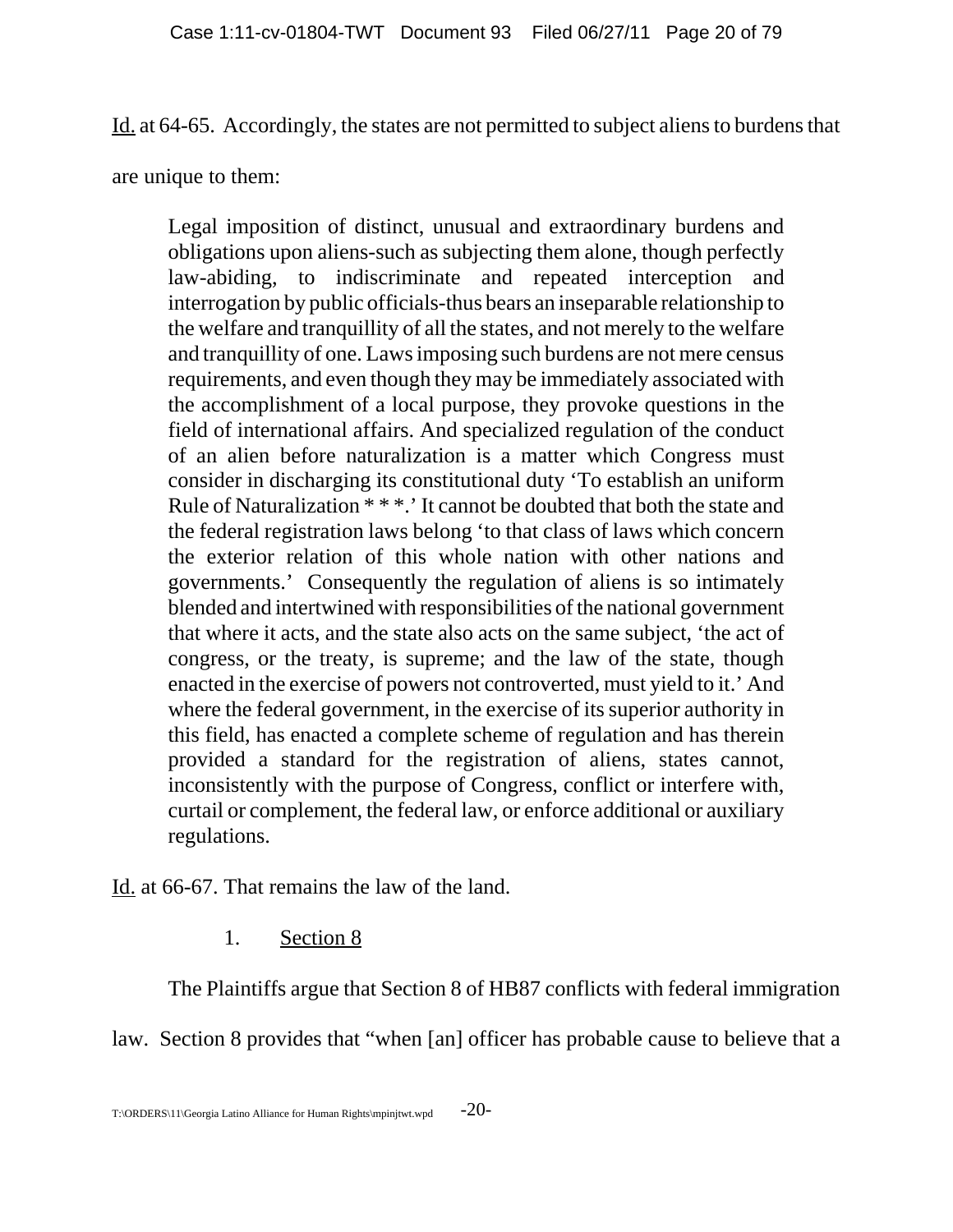suspect has committed a criminal violation, the officer shall be authorized to seek to verify such suspect's immigration status when the suspect is unable to provide one of" five specified identity documents. O.C.G.A. § 17-5-100(b). Officers are "authorized to use any reasonable means available to determine the immigration status of the suspect." O.C.G.A.  $\S 17-5-100(c)$ . There are no time limits on the immigration status investigations. Further, where state officers determine that a suspect is an illegal alien, Section 8 authorizes officers to "take any action authorized by state and federal law, including, but not limited to detaining such suspected illegal alien, securely transporting such suspect to any authorized federal or state detention facility." See O.C.G.A. 17-5-100(e).

First, mere presence in this country without authorization is not a federal crime. Enforcement of civil immigration offenses is not "a field which the States have traditionally occupied." Wyeth v. Levine, 129 S. Ct. at 1194. Thus, the Court will not apply a presumption against preemption. Federal law authorizes the Attorney General of the United States to enter into written agreements with states "pursuant to which an officer or employee of the State . . . who is determined by the Attorney General to be qualified" to enforce federal civil immigration laws may do so. 8 U.S.C. § 1357 $(g)(1)$ . Further, 8 U.S.C. § 1103 provides that in the event of a mass influx of illegal aliens, "the Attorney General may authorize any State or local law enforcement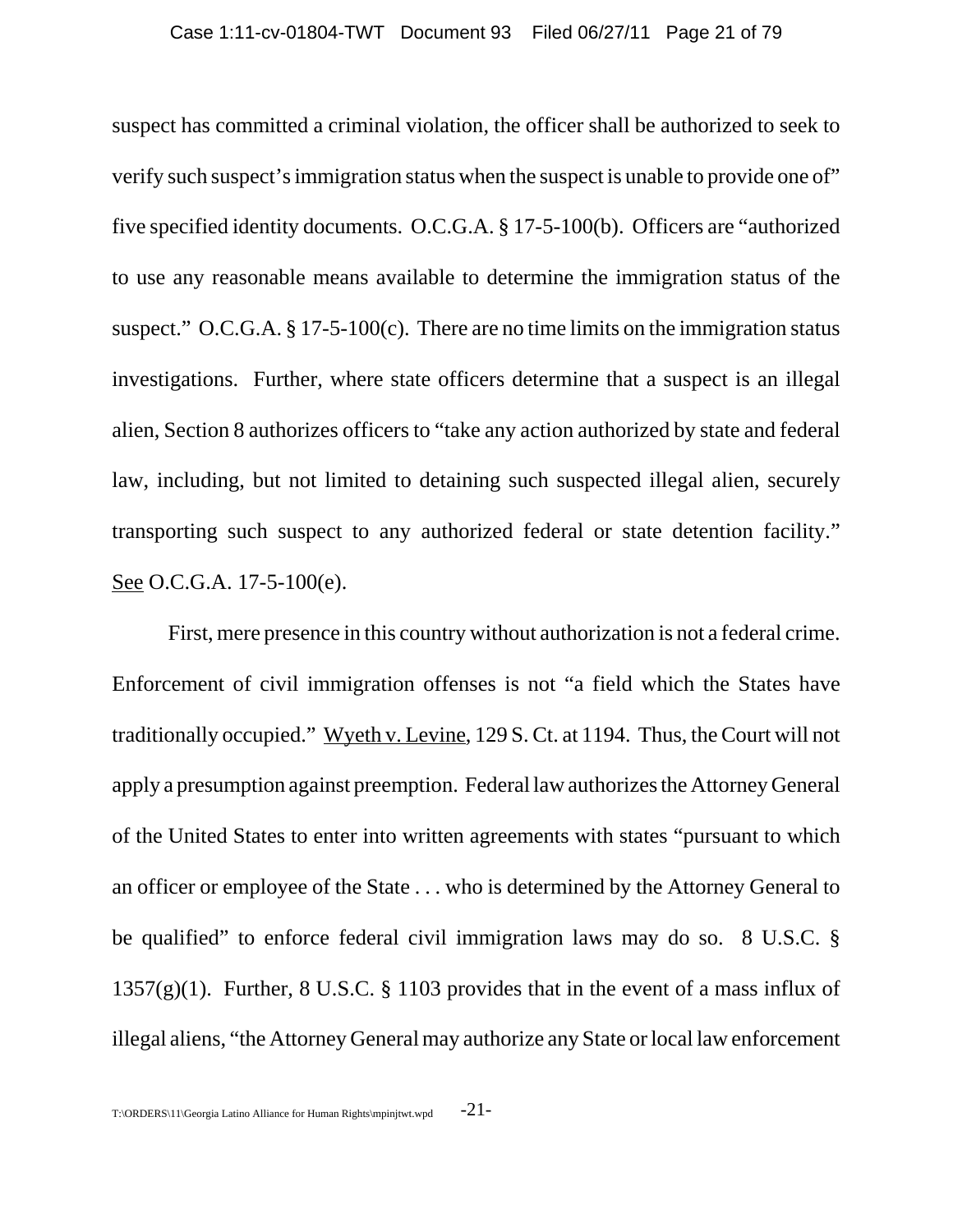officer . . . to perform or exercise any of the powers, privileges, or duties" of federal immigration officers. 8 U.S.C. § 1103(a)(10).

8 U.S.C. § 1252c does not contradict § 1357 or § 1103. Rather, § 1252c authorizes state and local law enforcement to arrest an illegal alien who "has previously been convicted of a felony in the United States and deported or left the United States after such conviction, but only after the State or local law enforcement officials obtain appropriate confirmation from the Immigration and Naturalization Service of the status of such individual."  $8 \text{ U.S.C. }$  \$1252c. The statute does not authorize local law enforcement to detain individuals for mere illegal presence in the United States. Rather "local law enforcement officers cannot enforce completed violations of civil immigration law (i.e., illegal presence) unless specifically authorized to do so by the Attorney General under special conditions." United States v. Urrieta, 520 F.3d 569, 574 (6th Cir. 2008); see also United States v. Arizona, No. 10-16645, 2011 WL 1346945, at \*17 (9th Cir. April 11, 2011) (finding that § 1252c did not authorize local officers to enforce civil immigration law).

<sup>&</sup>lt;sup>9</sup>As discussed in the Court's analysis of Section 7, 8 U.S.C. § 1324(c) authorizes federal and state officers to make arrests "for a violation of any provision of this section." 8 U.S.C. § 1324(c). 8 U.S.C. § 1324, however, does not criminalize the civil offense of being in the United States illegally. See 8 U.S.C. § 1324 (criminalizing transporting and harboring illegal alien or bringing an illegal alien into United States).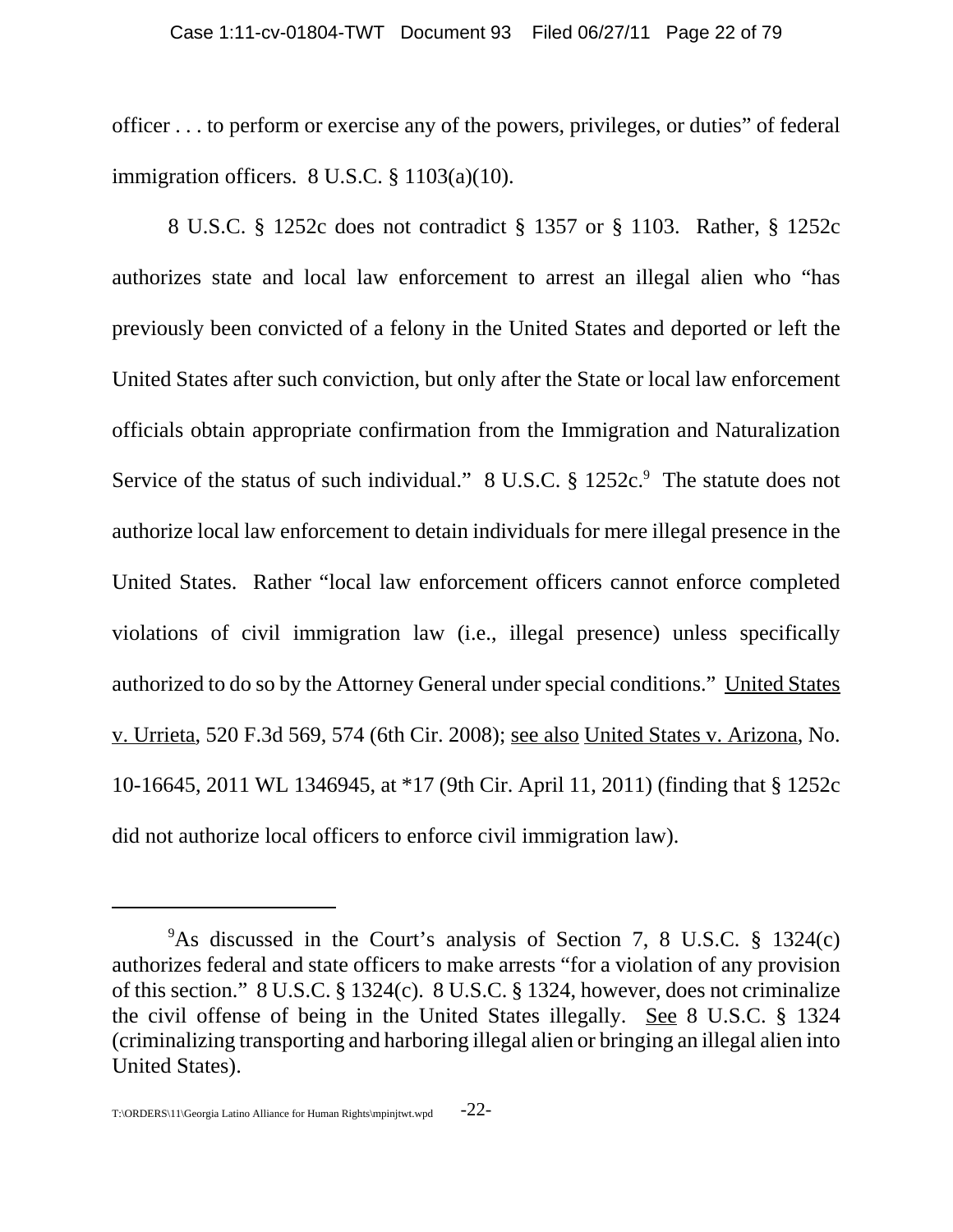In United States v. Arizona, the United States brought an action to enjoin a state law similar to the one at issue here. The Arizona law provided that where officers had reasonable suspicion to believe that a suspect who had been lawfully detained was an unauthorized immigrant, they "'shall' make 'a reasonable attempt ... when practicable, to determine the immigration status' of that person." United States v. Arizona, 2011 WL 1346945, at \*3 (quoting ARIZ. REV. STAT. ANN. § 11-1051(B)). The Ninth Circuit held that the law was preempted by 8 U.S.C. § 1357. The court reasoned that "Congress intended for state officers to systematically aid in immigration enforcement only under the close supervision of the Attorney General—to whom Congress granted discretion in determining the precise conditions and direction of each state officer's assistance." Id. at \*6. Further, the court noted that "[b]y imposing mandatory obligations on state and local officers, Arizona interferes with the federal government's authority to implement its priorities and strategies in law enforcement, turning Arizona officers into state-directed DHS agents." Id. at \*8.

Here, Section 8 of HB87 authorizes local law enforcement officers to investigate a suspect's illegal immigration status and, if the officer determines the suspect has violated federal immigration law, detain and arrest the suspect without a warrant. O.C.G.A. § 17-5-100. Congress, however, has already addressed the circumstances in which local law enforcement personnel may enforce federal civil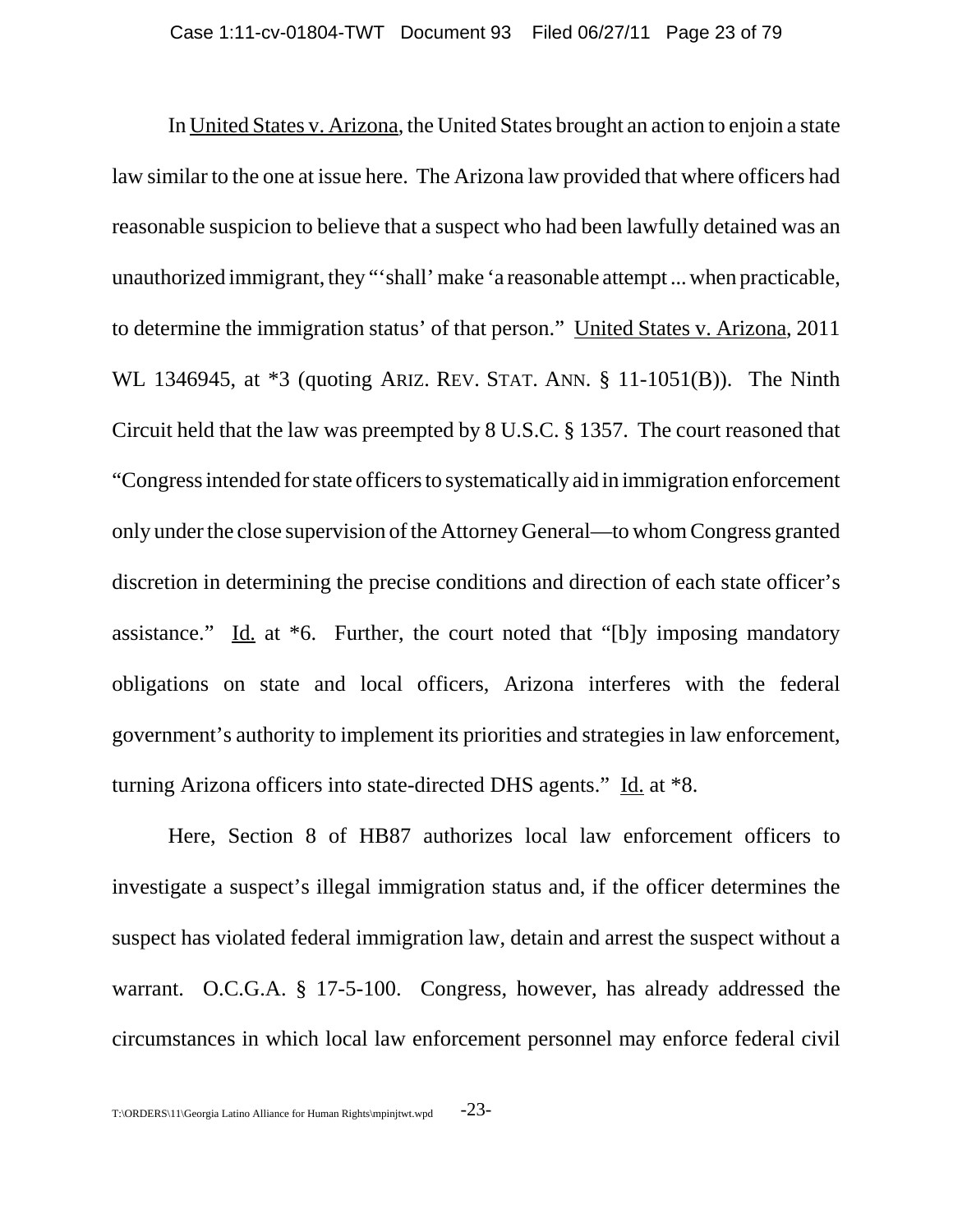immigration law. 8 U.S.C. § 1357 and § 1103 clearly express Congressional intent that the Attorney General should designate state and local agents authorized to enforce immigration law. Indeed, Congress has provided that local officers may enforce civil immigration offenses only where the Attorney General has entered into a written agreement with a state, 8 U.S.C. §  $1357(g)(1)$ , or where the Attorney General has expressly authorized local officers in the event of a mass influx of aliens. 8 U.S.C. § 1103(a)(10). See United States v. Arizona, 2011 WL 1346945, at \*6 ("8 U.S.C. §  $1357(g)$  demonstrates that Congress intended for state officers to systematically aid in immigration enforcement only under the close supervision of the Attorney General.").

Thus, Congress has established a system providing Executive Branch discretion to establish "immigration enforcement priorities and strategies." United States v. Arizona, 2011 WL 1346945, at \*8; see also Plyler v. Doe, 457 U.S. 202, 226 (1982) (with respect to federal discretion in immigration enforcement, Court noted that "there is no assurance that a[n] [illegal alien] subject to deportation will ever be deported. An illegal entrant might be granted federal permission to continue to reside in this country, or even to become a citizen."). HB87 transfers this discretion to local law enforcement. Indeed, Section 8 provides local law enforcement significant discretion to develop its own enforcement priorities and strategies. First, after finding probable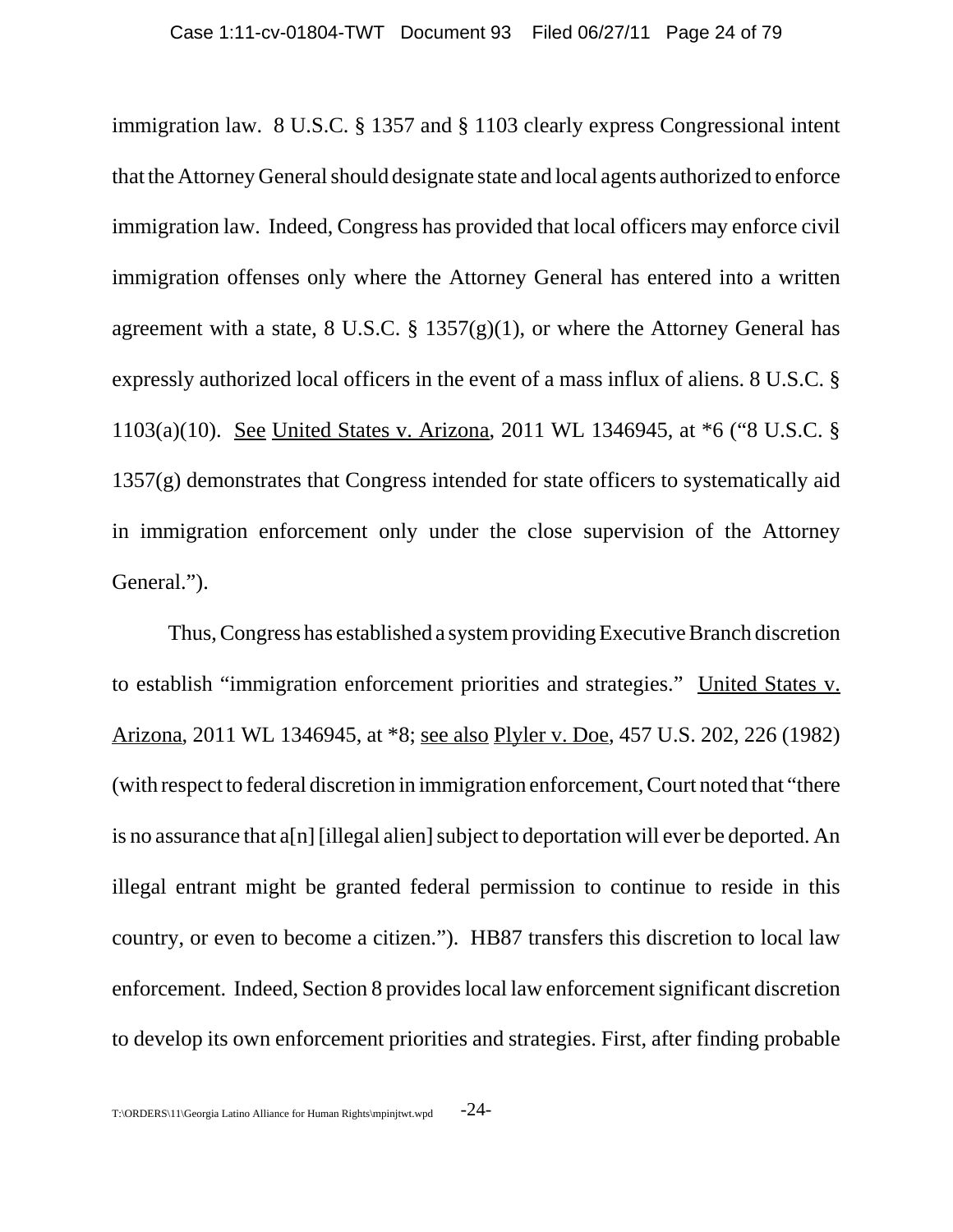cause to believe that a suspect has committed a crime, local officers are "authorized," but not required, "to seek to verify [a] suspect's immigration status." O.C.G.A. § 17- 5-100(b). This will undermine federal immigration enforcement priorities by vastly increasing the number of immigration queries to the federal government from Georgia. Second, during the investigation, the officer is "authorized to use any reasonable means available to determine the immigration status of the suspect." O.C.G.A. § 17-5-100(c). Finally, if, after investigation, the officer "receives verification" that the suspect is an illegal alien, the officer "*may* take any action authorized by state and federal law." O.C.G.A. § 17-5-100(e) (emphasis added). Thus, HB87 gives local officers discretion in determining whether to initiate an investigation, what "reasonable means" to take during an investigation, and how to proceed at the conclusion of the investigation if the suspect is confirmed to be an illegal alien. Such discretion poses a serious risk that HB87 will result in inconsistent civil immigration policies not only between federal and state governments, but among law enforcement jurisdictions within Georgia.<sup>10</sup> That risk is compounded by the threat of other states creating their own immigration laws. See United States v. Arizona, 2011 WL 1346945, at \*10; Wisconsin Dep't of Indus., Labor and Human Relations

<sup>&</sup>lt;sup>10</sup>This concern may be a reason Congress chose to craft such specific statutes governing the Attorney General's supervision of local law enforcement.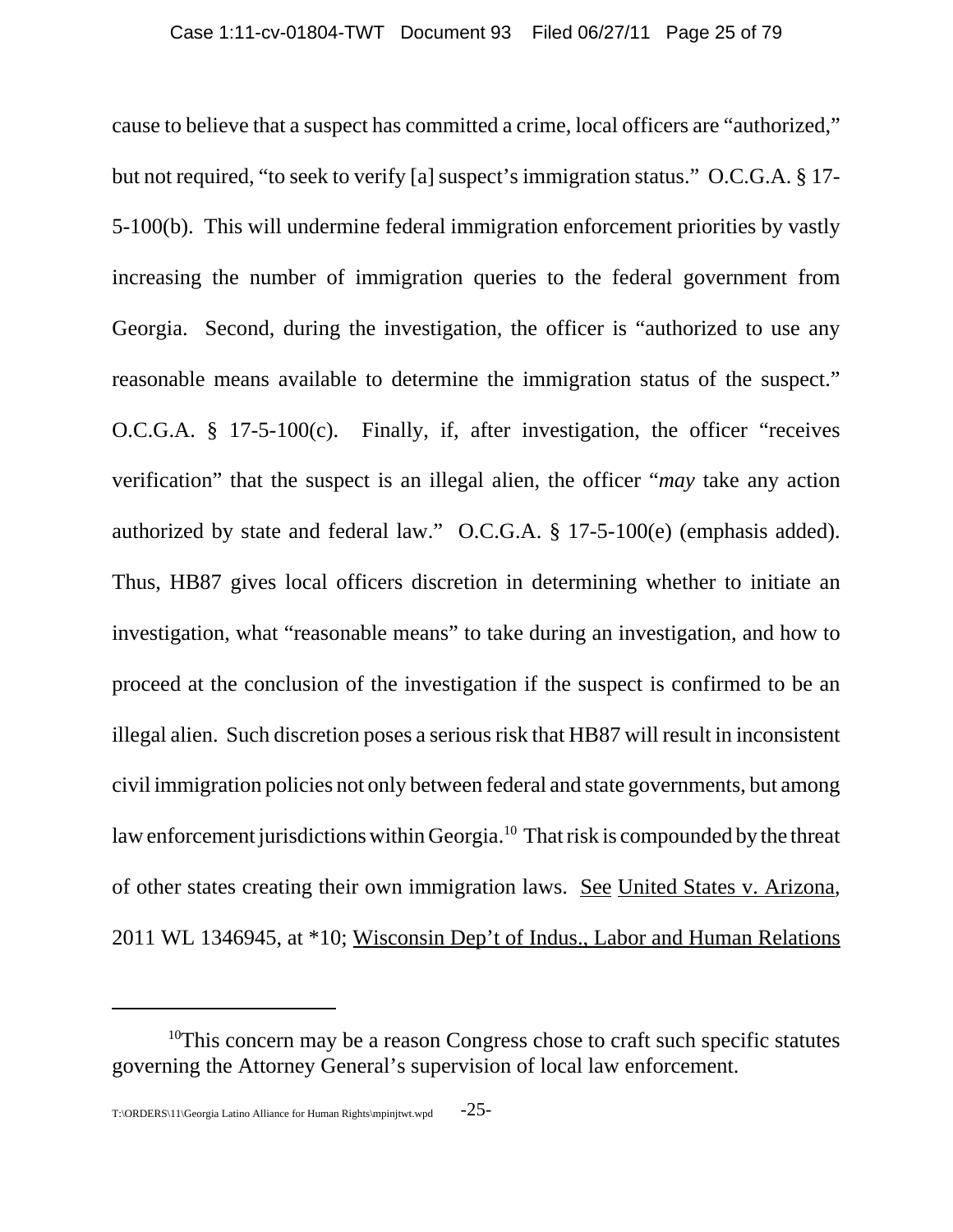v. Gould Inc., 475 U.S. 282, 288-289 (1986) ("Each additional statute incrementally diminishes the [federal government's] control over enforcement of the [federal statute] and thus further detracts from the 'integrated scheme of regulation' created by Congress.").

The Defendants argue, however, that Section 8 "does not criminalize any activity . . . that isn't already criminal under federal statute." (Defs.' Br. in Opp'n to Pls.' Mot. for Prelim. Injunction, at 17.) Rather, the Defendants contend, "it creates a mechanism by which the crime could be prosecuted at a local level."  $(\underline{Id.})^{11}$  That mechanism, however, conflicts with federal law. Not only has Congress legislated the contours of civil immigration law, but it has also legislated a mechanism by which state and local officers may enforce those offenses. HB 87 is state regulation of immigration. Section 8 attempts an end-run–not around federal criminal law–but around federal statutes defining the role of state and local officers in immigration enforcement.

Conflict between state and federal law is especially acute where, as here, the "legislation is in a field which affects international relations, the one aspect of our government that from the first has been most generally conceded imperatively to

<sup>&</sup>lt;sup>11</sup>The Declaration of Lewis Smith (attached for convenience as Appendix A) outlines the problems that rural, small town Georgia law enforcement officers will have in trying to enforce Section 8.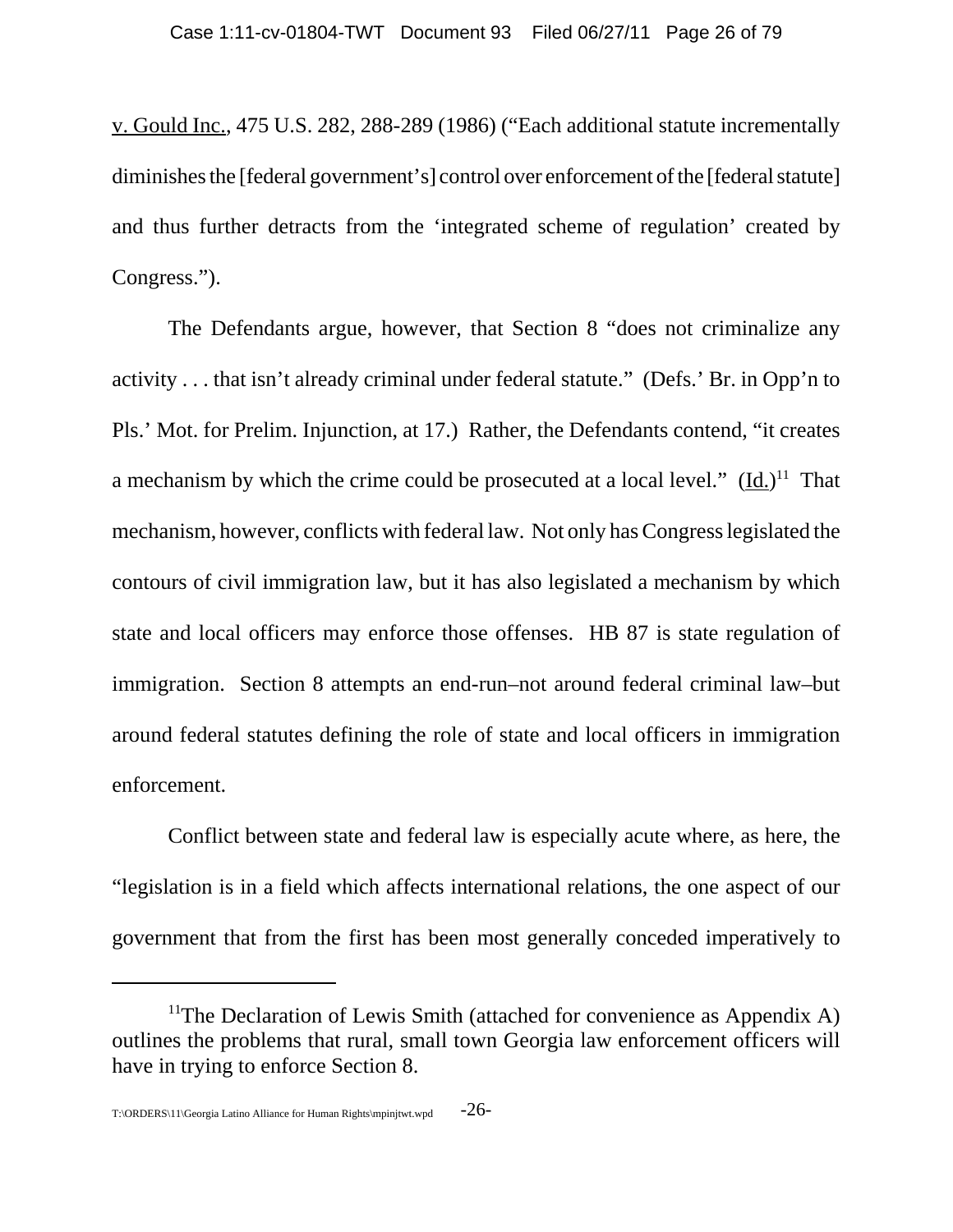demand broad national authority." Hines v. Davidowitz, 312 U.S. 52, 68 (1941). Indeed, both the United States government and several foreign nations have expressed concern about the international relations impact of HB87. In reference to HB87, the President of the United States stated that "[i]t is a mistake for states to try to do this piecemeal. We can't have 50 different immigration laws around the country." (Lauterback Decl., Ex. A, Doc. 29-29.) Mexico has also filed an amicus brief registering its concern that HB87 will impede bilateral negotiations, hinder trade and tourism, and damage diplomatic relations between the United States and Mexico [See Doc. 50]. These international relations concerns underscore the conflict between HB87 and federal immigration law. The conflict is not a purely speculative and indirect impact on immigration. It is direct and immediate.

Ultimately, Section 8 circumvents Congress' intention to allow the Attorney General to authorize and designate local law enforcement officers to enforce civil immigration law. The statute thus "stands as an obstacle to the accomplishment and execution of the full purposes and objectives of Congress." Crosby, 530 U.S. at 373 (quoting Hines, 312 U.S. at 67). For this reason, the Plaintiffs are likely to succeed on their preemption claim with respect to Section 8.

#### 2. Section 7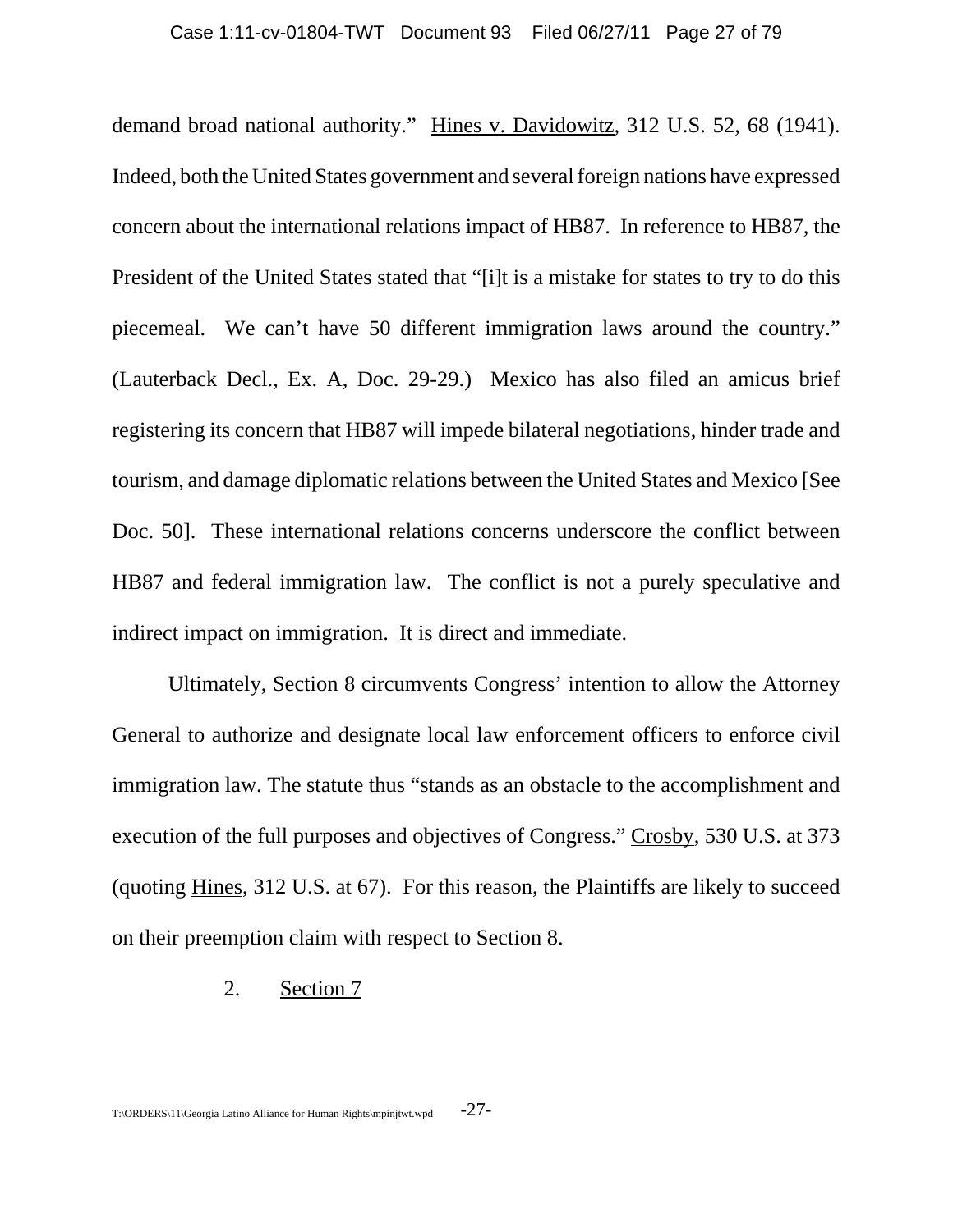Section 7 of HB87 creates three criminal violations: (1) transporting or moving an illegal alien in a motor vehicle, O.C.G.A. 16-11-200(b); (2) concealing, harboring or shielding an illegal alien from detection, O.C.G.A. § 16-11-201(b); and (3) inducing, enticing, or assisting an illegal alien to enter Georgia, O.C.G.A. § 16-11- 202(b). All three crimes require knowledge that the person being transported, harbored, or enticed is an illegal alien. Also, all three sections require that the defendant be engaged in another criminal offense.<sup>12</sup> The Defendants' claim that the new criminal statutes will prevent exploitation of illegal aliens is gross hypocrisy. The apparent legislative intent is to create such a climate of hostility, fear, mistrust and insecurity that all illegal aliens will leave Georgia.

The Plaintiffs contend that Section 7 is preempted by 8 U.S.C. § 1324. That statute provides criminal penalties for bringing an alien into the United States, transporting an alien within the United States, concealing, harboring or shielding an alien from detection, or encouraging or inducing an alien to enter or reside in the United States. 8 U.S.C. § 1324(a)(1)(A).

In De Canas v. Bica, 424 U.S. 351 (1976), the United States Supreme Court considered whether federal law preempted a state statute that assessed civil fines

<sup>&</sup>lt;sup>12</sup>It appears that violation of 8 U.S.C. § 1324, discussed below, would be "another criminal offense" under Section 7.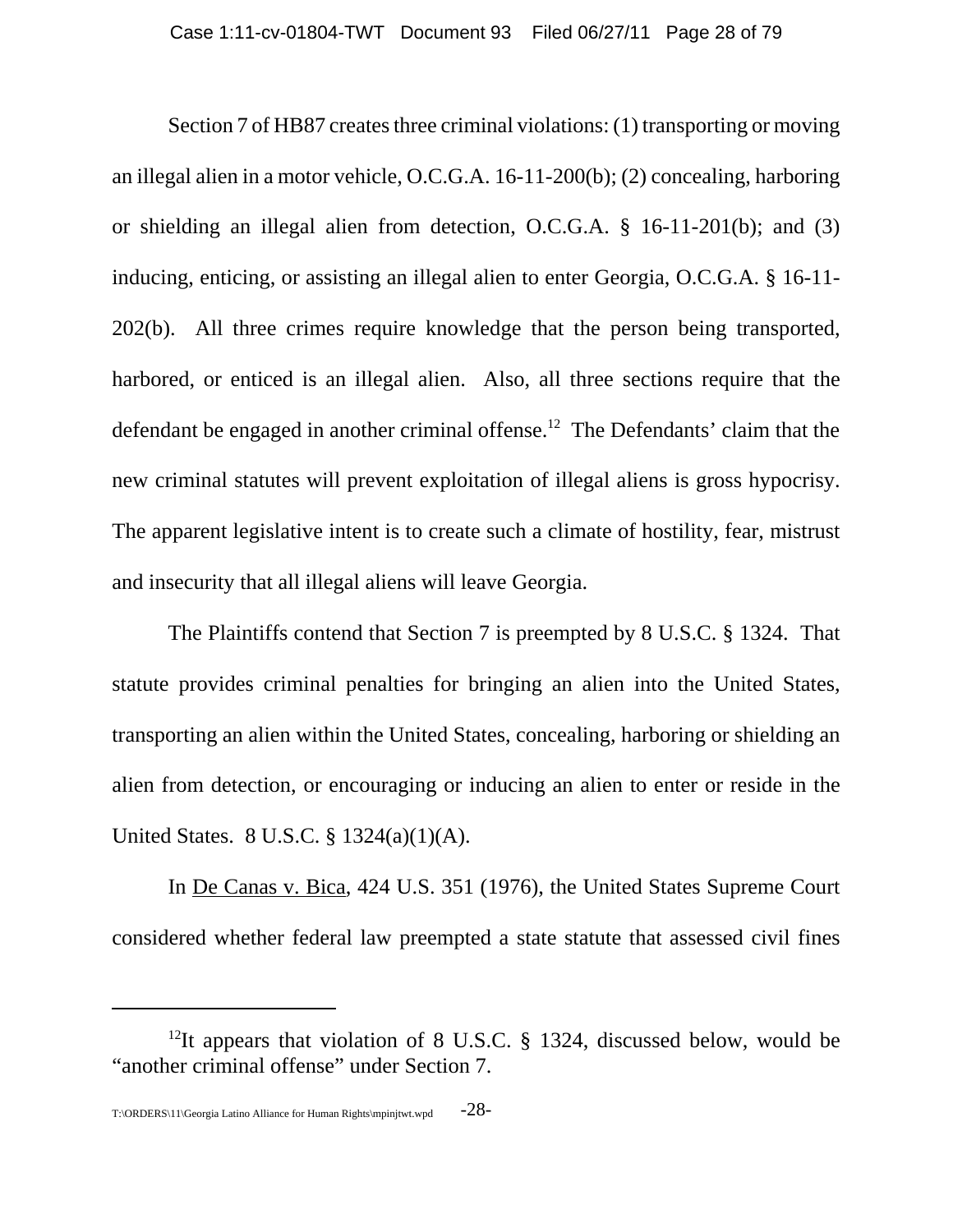against businesses employing unauthorized aliens. The Court held that the state law was not preempted, reasoning that although the "[p]ower to regulate immigration is unquestionably . . . a federal power," id. at 354, "States possess broad authority under their police powers to regulate the employment relationship to protect workers within the State." Id. at 356. Further, the Court noted that the federal government had, at the time, $^{13}$  expressed only "a peripheral concern with [the] employment of illegal entrants." Id. at 360.

In Chamber of Commerce v. Whiting, 131 S. Ct. 1968 (2011), the Court revisited a state law regulating the employment of illegal aliens. In Whiting, the plaintiff argued that federal law preempted an Arizona statute providing for suspension and revocation of business licenses for entities employing unauthorized aliens. The statute also required employers to verify employees' immigration status using an online database. The plaintiff argued that the Arizona law was preempted by 8 U.S.C. § 1324a, which expressly preempts "any State or local law imposing civil or criminal sanctions (*other than through licensing and similar laws*) upon those who employ, or recruit or refer for a fee for employment, unauthorized aliens." 8 U.S.C.

 $13$ Ten years after <u>De Canas</u>, Congress expressed a clear interest in the employment of illegal aliens by passing 8 U.S.C. § 1324a. That statute makes it "unlawful for a person or other entity . . . to hire, or to recruit or refer for a fee, for employment in the United States an alien knowing the alien is an unauthorized alien." 8 U.S.C. § 1324a(a).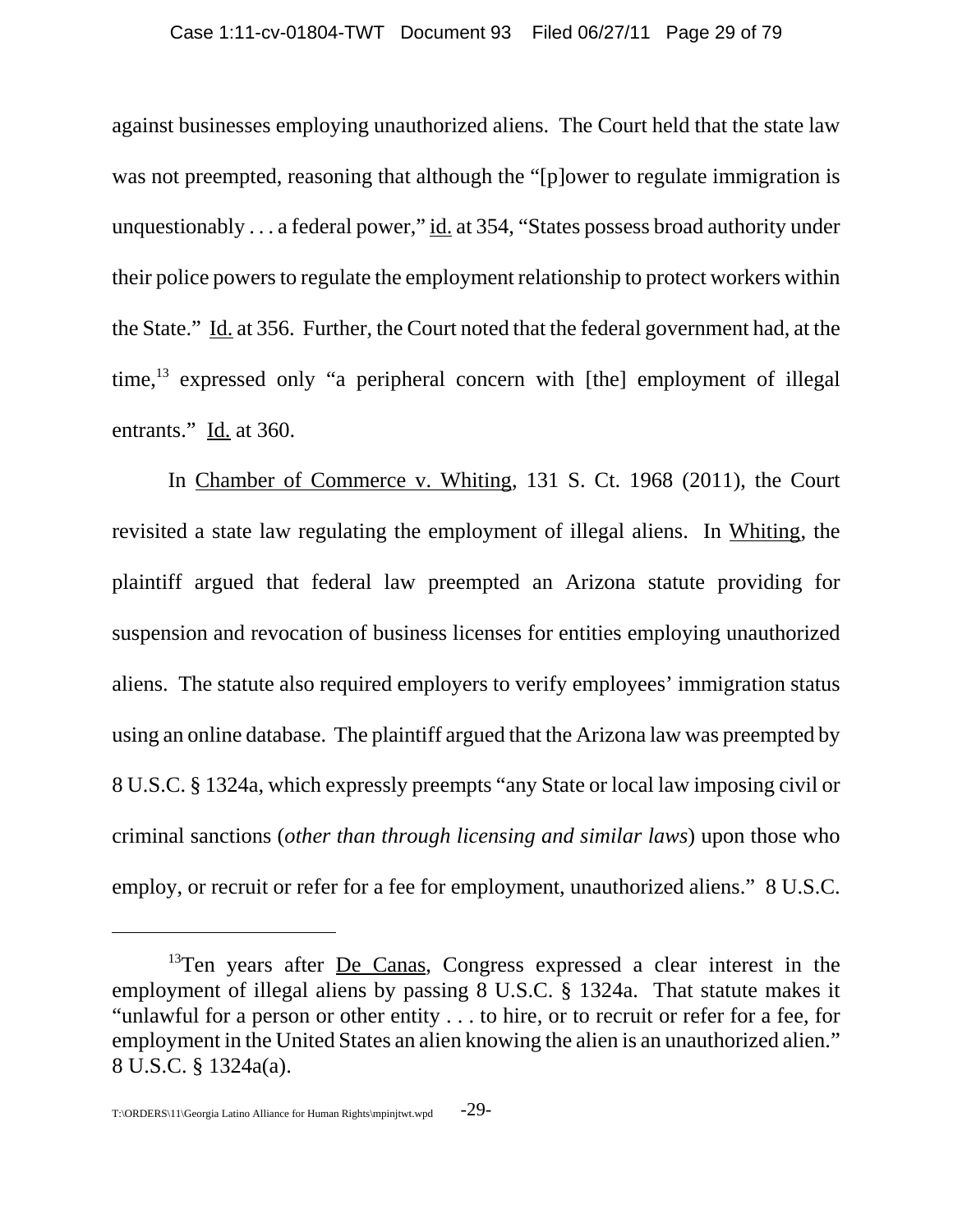§ 1324a(h)(2) (emphasis added). The plaintiff argued that Congress intended for this federal system to be exclusive. The Court, however, held that the Arizona statute was not preempted, reasoning that "Arizona's procedures simply implement the sanctions that Congress expressly allowed the States to pursue through licensing laws." Whiting, 131 S. Ct. at 1971. Indeed, "[g]iven that Congress specifically preserved such authority for the States, it stands to reason that Congress did not intend to prevent the States from using appropriate tools to exercise that authority." Id. Finally, the Court noted that Arizona acted in an area of traditional state concern, finding that "[r]egulating in-state businesses through licensing laws is not" an area of exclusive federal interest. Id.

By contrast, in Hines v. Davidowitz, 312 U.S. 52 (1941), the plaintiffs challenged a Pennsylvania law that required aliens to obtain and carry alien identification cards. The United States Supreme Court held that the state law was preempted by federal immigration law. The Court reasoned that "where the federal government, in the exercise of its superior authority in [the immigration] field, has enacted a complete scheme of regulation . . . states cannot, inconsistently with the purpose of Congress, conflict or interfere with, curtail or complement, the federal law, or enforce additional or auxiliary regulations." Id. at 66-67. The Court further noted that given the international relations implications, "[a]ny concurrent state power that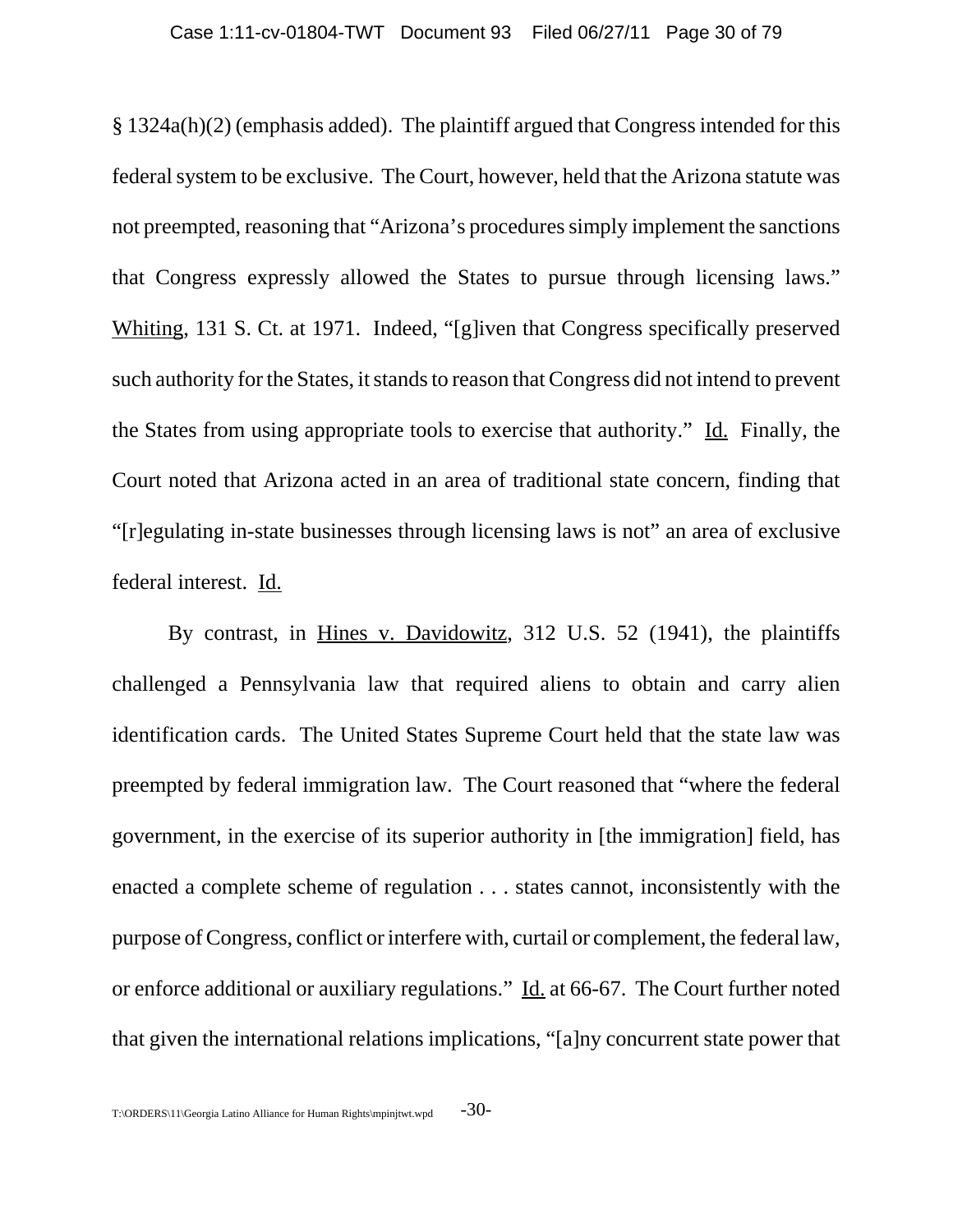may exist is restricted to the narrowest of limits; the state's power here is not bottomed on the same broad base as is its power to tax." Id. at 68.

First, the Defendants argue that Section 7 simply reinforces § 1324's parallel provisions. Despite superficial similarities, however, Section 7 is not identical to § 1324. See Whiting, 131 S. Ct. at 1982 (noting that state law traces federal law). For example, O.C.G.A. § 16-11-202 prohibits knowingly inducing, enticing or assisting illegal aliens to enter *Georgia*. Section 1324's corresponding "inducement" provision prohibits inducing an alien to "come to, enter, or reside in the *United States*." 8 U.S.C. § 1324. Once in the United States, it is not a federal crime to induce an illegal alien to enter Georgia from another state.

Similarly, O.C.G.A. § 16-11-201 defines "harboring" as "any conduct that tends to substantially help an illegal alien to remain in the United States in violation of federal law," subject to several exceptions. Under § 1324, federal courts have also discussed the bounds of "harboring," developing a significantly different definition. See Hall v. Thomas, 753 F. Supp. 2d 1113, 1158 (N.D. Ala. 2010) ("The plain language reading of 'harbor' to require provision of shelter or refuge, or the taking of active steps to prevent authorities from discovering that the employee is unauthorized or illegally remaining in the country, should control."); United States v. Kim, 193 F.3d 567, 573-74 (2d Cir. 1999) (harboring defined as "conduct tending substantially to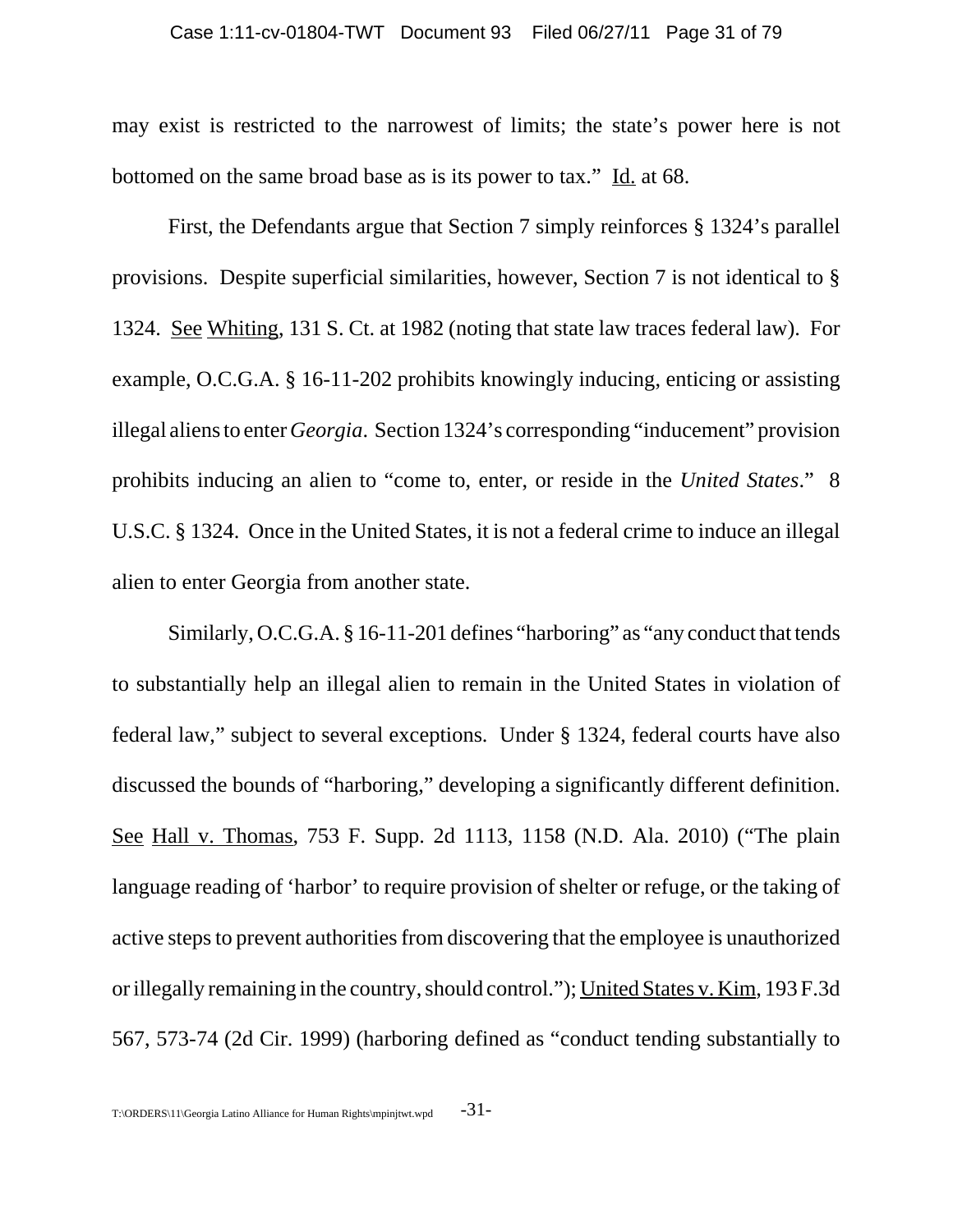facilitate an alien's remaining in the United States illegally and to prevent government authorities from detecting his unlawful presence."); Edwards v. Prime, Inc., 602 F.3d 1276, 1298-99 (11th Cir. 2010) (discussing whether hiring illegal alien constituted harboring under § 1324). The Defendants wildly exaggerate the scope of the federal crime of harboring under § 1324 when they claim that the Plaintiffs are violating federal immigration law by giving rides to their friends and neighbors who are illegal aliens. This is a good reason to require federal supervision of any attempts by Georgia to enforce federal immigration law.

Still, the Defendants contend that HB87 does not create new crimes, but rather "creates a mechanism by which [immigration crimes] could be prosecuted at a local level." (Defs.' Br. in Opp'n to Pls.' Mot. for Prelim. Injunction, at 17.) No doubt the Defendants believe such a mechanism is necessary. Indeed, the Defendants assert that "every day that passes with passive enforcement of the federal law is a day that drains the state coffers." (Id. at 14.) In response to this concern, Section 7 creates a state system for prosecuting and interpreting immigration law, just as Section 8 creates a state system for policing civil immigration offenses. Under Section 7, state agents will exercise prosecutorial discretion. Decisions about when to charge a person or what penalty to seek for illegal immigration will no longer be under the control of the federal government. Similarly, Georgia judges will interpret Section 7's provisions,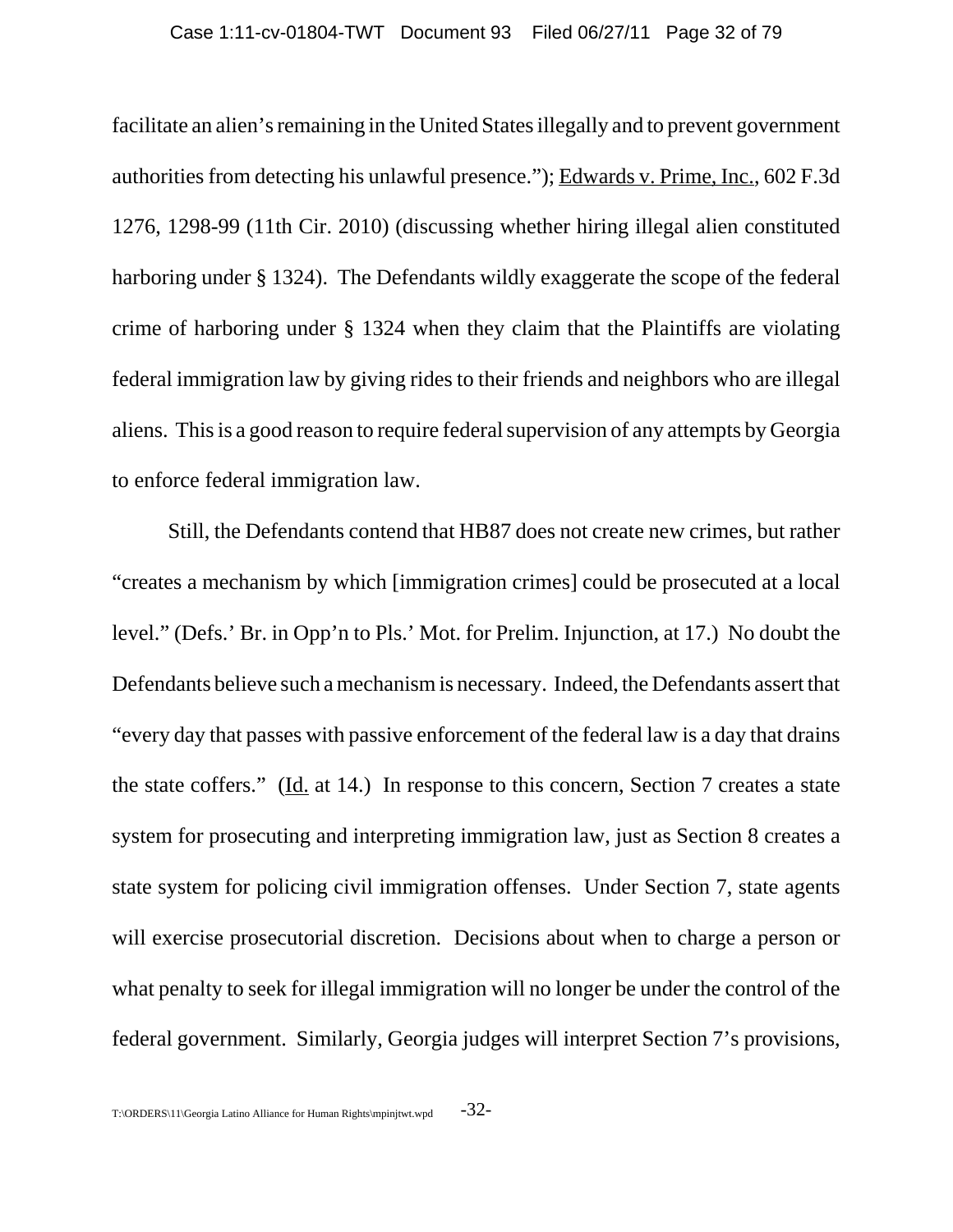unconstrained by the line of federal precedent mentioned above. Thus, although Section 7 appears superficially similar to § 1324, state prosecutorial discretion and judicial interpretation will undermine federal authority "to establish immigration enforcement priorities and strategies." United States v. Arizona, 2011 WL 1346945, at \*8.

The widespread belief that the federal government is doing nothing about illegal immigration is the belief in a myth. Although the Defendants characterize federal enforcement as "passive," that assertion has no basis in fact. On an average day, Immigration and Customs Enforcement officers arrest approximately 816 aliens for administrative immigration violations and remove approximately 912 aliens, including 456 criminal aliens, from the United States. (Declaration of Daniel H. Ragsdale ¶ 5) (Attached for convenience as Appendix B). In 2010, immigration offenses were prosecuted in federal court more than any other offense. U.S. SENTENCING COMMISSION–2010SOURCEBOOK OF FEDERAL SENTENCING STATISTICS 11-12 (2010). Of the 83,946 cases prosecuted under the federal sentencing guidelines, 28,504, or 34% involved immigration offenses. Id. In 2010, of 81,304 criminal cases prosecuted in federal court, 38,619 (47.5%) were non-United States citizens. It is true that there are thousands of illegal immigrants in Georgia that are here because of the insatiable demand in decades gone by for cheap labor in agriculture and certain industries such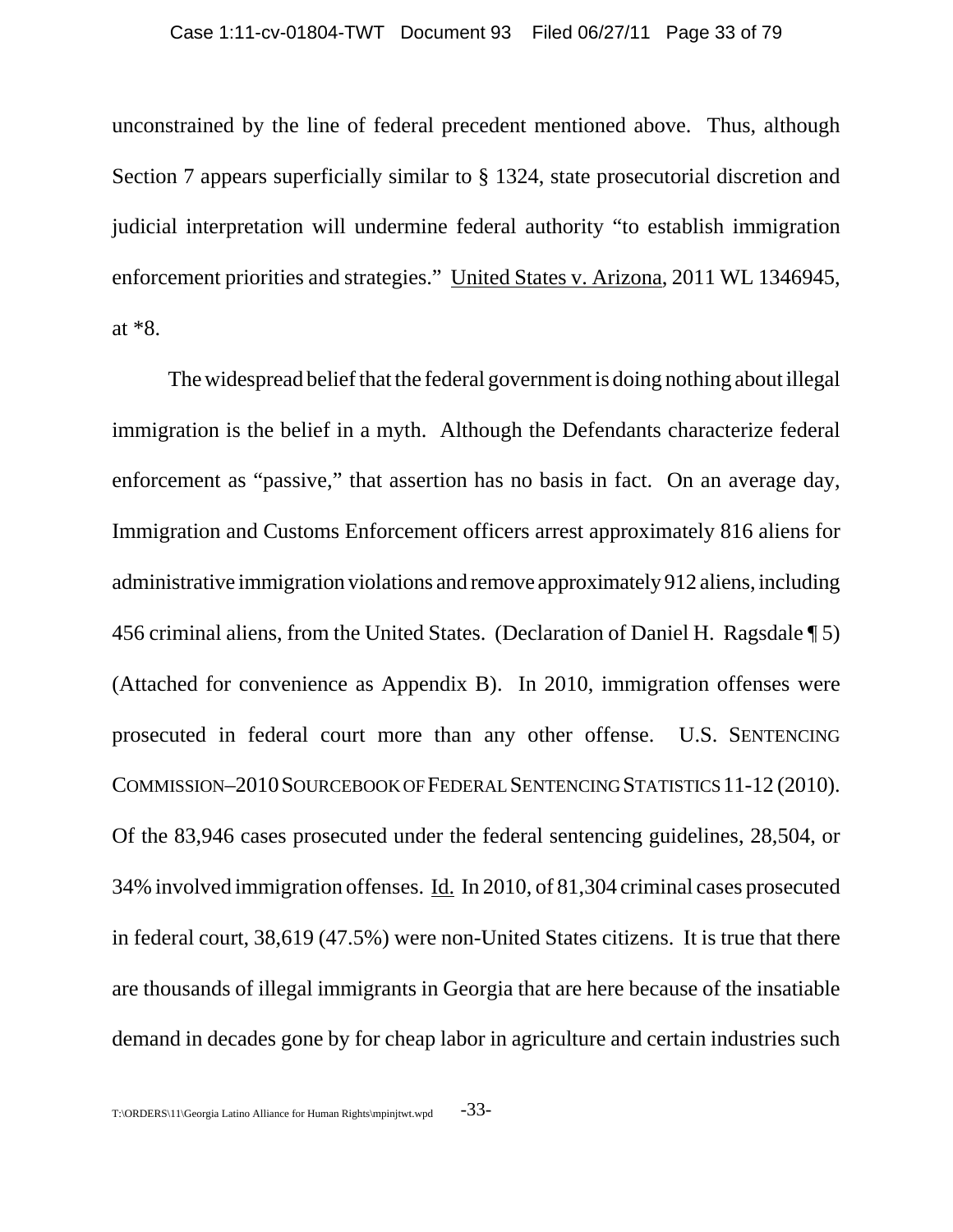as construction and poultry processing. The federal government gives priority to prosecuting and removing illegal immigrants that are committing crimes in this country and to those who have previously been deported for serious criminal offenses such as drug trafficking and crimes of violence. (Declaration of Daniel H. Ragsdale ¶¶ 16-28.) To the extent that federal officers and prosecutors have priorities that differ from those of local prosecutors, those priorities are part of the flexibility that "is a critical component of the statutory and regulatory framework" under which the federal government pursues the difficult (and often competing) objectives, of "protecting national security, protecting public safety, and securing the border." United States v. Arizona, 2011 WL 1346945, at \*8.

Further, whereas the Arizona statute in Whiting imposed licensing laws specifically authorized by a statutory savings clause, HB87 imposes additional criminal laws on top of a comprehensive federal scheme that includes no such carve out for state regulation. See Whiting, 131 S. Ct. at 1981 (noting that Congress "specifically preserved" states' authority to enact licensing laws). Finally, unlike in De Canas and Whiting, HB87 does not address an area traditionally subject to state regulation. See Whiting, 131 S. Ct. at 1971; De Canas, 424 U.S. at 356 ("[T]o prohibit the knowing employment by California employers of persons not entitled to lawful residence in the United States, let alone to work here, is certainly within the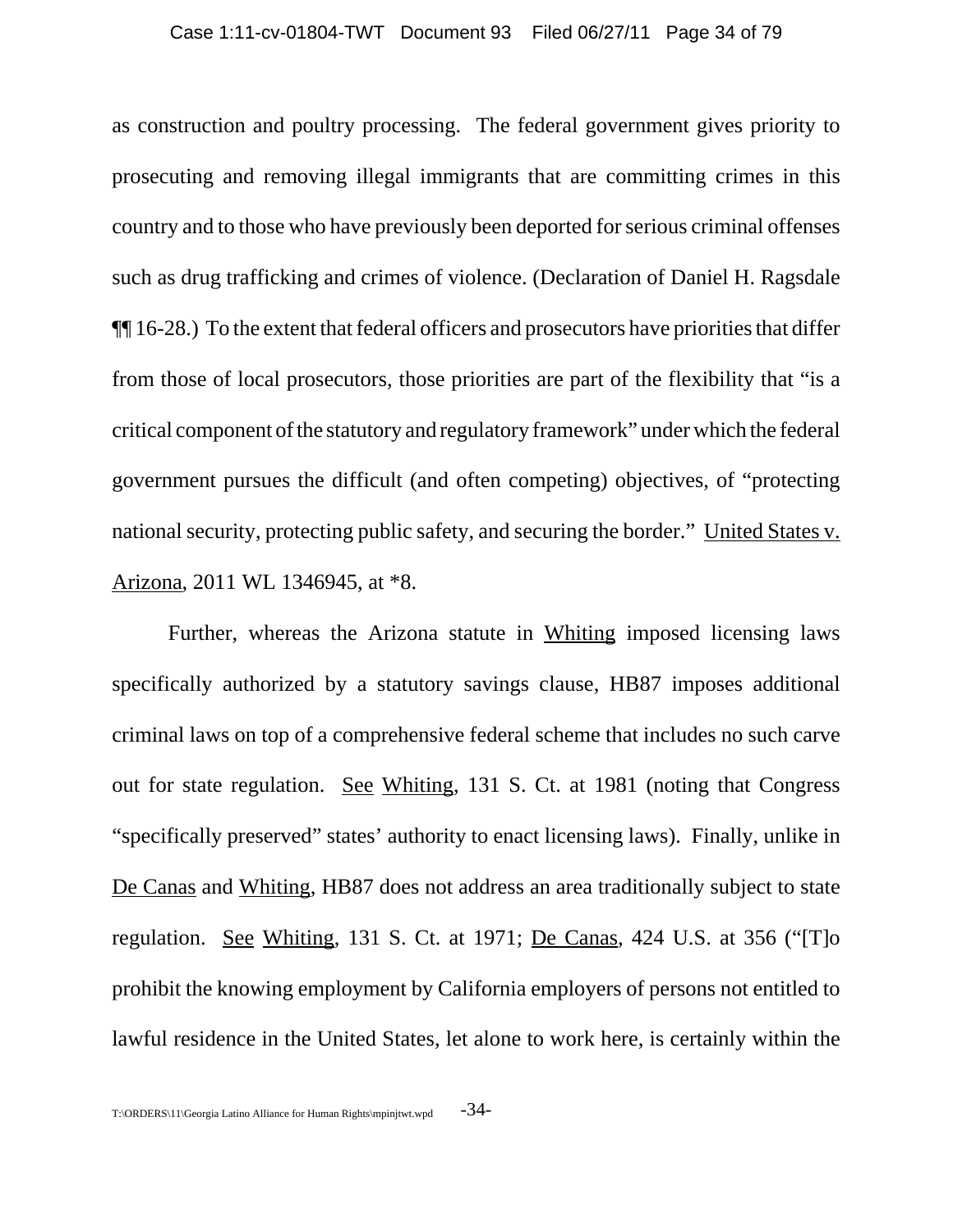mainstream of such police power regulation."). Rather, unlike concurrent state and federal regulations in other areas, the movement of unauthorized aliens is not a traditional area of state regulation. Thus, "[a]ny concurrent state power that may exist is restricted to the narrowest of limits; the state's power here is not bottomed on the same broad base as is its power to tax." Id. at 68. Indeed, the same international relations concerns mentioned with respect to Section 8 apply equally to Section 7 [see Doc. 50]. Thus, "where the federal government, in the exercise of its superior authority in [the immigration] field, has enacted a complete scheme of regulation . . . states cannot, inconsistently with the purpose of Congress, conflict or interfere with, curtail or *complement*, the federal law, or enforce additional or auxiliary regulations." Hines, 312 U.S. at 66-67 (emphasis added).

Unlike <u>De Canas</u>, Congress has expressed much more than "peripheral concern" with the transportation, harboring, and inducement of illegal aliens. See De Canas at 424 U.S. at 360. That concern is expressed in the text of § 1324. Section 7 seeks not only to replace and complement the text of § 1324 with its own criminal provisions, but to replace the discretionary and interpretive mechanisms of the federal government as well. For these reasons, the Plaintiffs have shown a likelihood of success on the merits as to their claim that Section 7 of HB87 is preempted.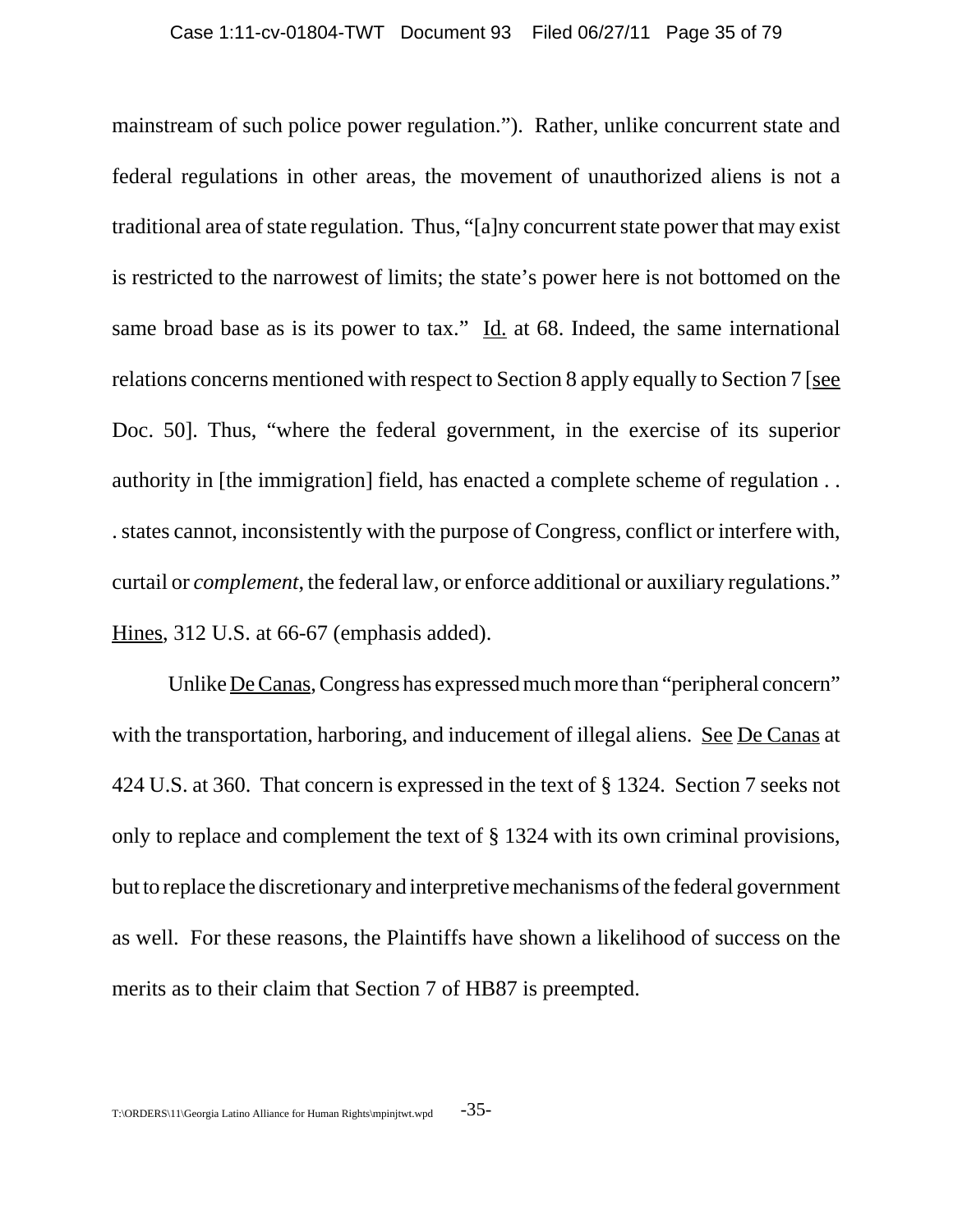#### D. Fourth Amendment

The Plaintiffs assert that Section 8 of HB87 violates the Fourth Amendment of the United States Constitution. As discussed above, Section 8 authorizes state and local police officers to check the immigration status of suspects where there is probable cause that the suspect has committed another crime. O.C.G.A. § 17-5-100. Initially, the Court notes that this is a facial challenge to HB87. "Facial challenges are disfavored" in the law. Washington State Grange v. Washington State Republican Party, 552 U.S. 442, 450 (2008). "[A] plaintiff can only succeed in a facial challenge by 'establish[ing] that no set of circumstances exists under which the Act would be valid,' i.e., that the law is unconstitutional in all of its applications." Id. at 449 (quoting United States v. Salerno, 481 U.S. 739, 745 (1987)). "In determining whether a law is facially invalid, [the Court] must be careful not to go beyond the statute's facial requirements and speculate about 'hypothetical' or 'imaginary' cases." Id. at 449-50.

In Muehler v. Mena, 544 U.S. 93 (2005), police detained the plaintiff during a search of her home. While detained during the search, the officers interrogated the plaintiff regarding her immigration status. The Court held that the interrogation did not violate the Fourth Amendment. Noting that "mere police questioning does not constitute a seizure," id. at 101, the Court reasoned that no reasonable suspicion was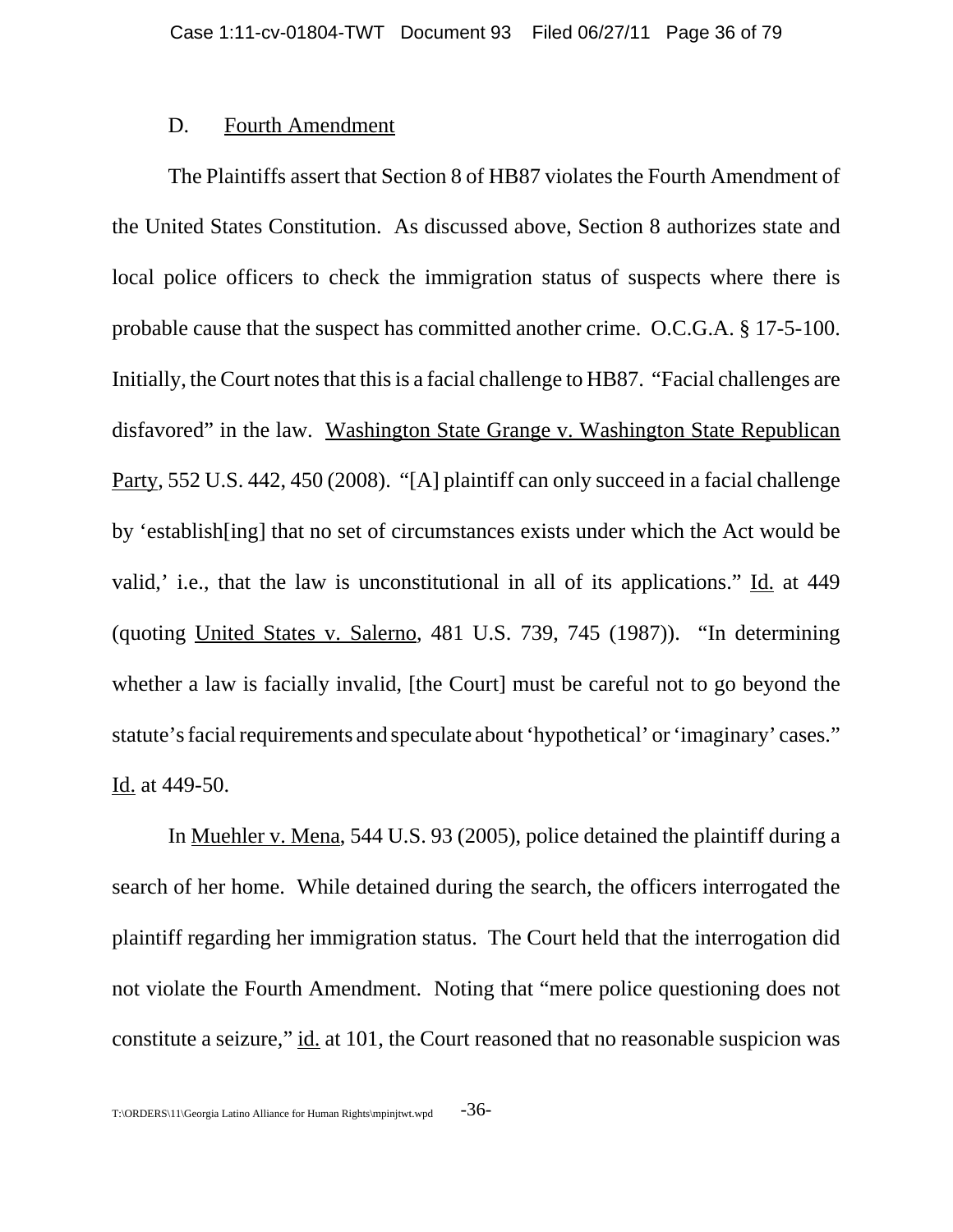#### Case 1:11-cv-01804-TWT Document 93 Filed 06/27/11 Page 37 of 79

required because the questioning did not prolong the plaintiff's detention. Importantly, the Court "noted that a lawful seizure 'can become unlawful if it is prolonged beyond the time reasonably required to complete that mission.'" Id. (quoting Illinois v. Caballes, 543 U.S. 405, 407 (2005)); see also United States v. Purcell, 236 F.3d 1274, 1277 (11th Cir. 2001) (quoting United States v. Holloman, 113 F.3d 192, 196 (11th Cir. 1997)) ("The traffic stop may not last 'any longer than necessary to process the traffic violation' unless there is articulable suspicion of other illegal activity.").

Here, the Plaintiffs contend that Section 8 allows for seizures without probable cause while officers investigate a suspect's immigration status. The Plaintiffs suggest that such investigations could take between 80 minutes and two days. Where, after processing a minor violation, police detain a suspect without probable cause while investigating the suspect's immigration status, a Fourth Amendment violation has occurred. See Holloman, 113 F.3d at 196. Where, however, the officer conducts the immigration investigation while the suspect is lawfully detained based on probable cause, the Fourth Amendment is not violated. See Muehler, 544 U.S. at 101 (finding no Fourth Amendment violation where police engaged in immigration investigation without reasonable suspicion while suspect was lawfully detained). Indeed, there are many "circumstances . . . under which the [HB87] would be valid," Washington, 552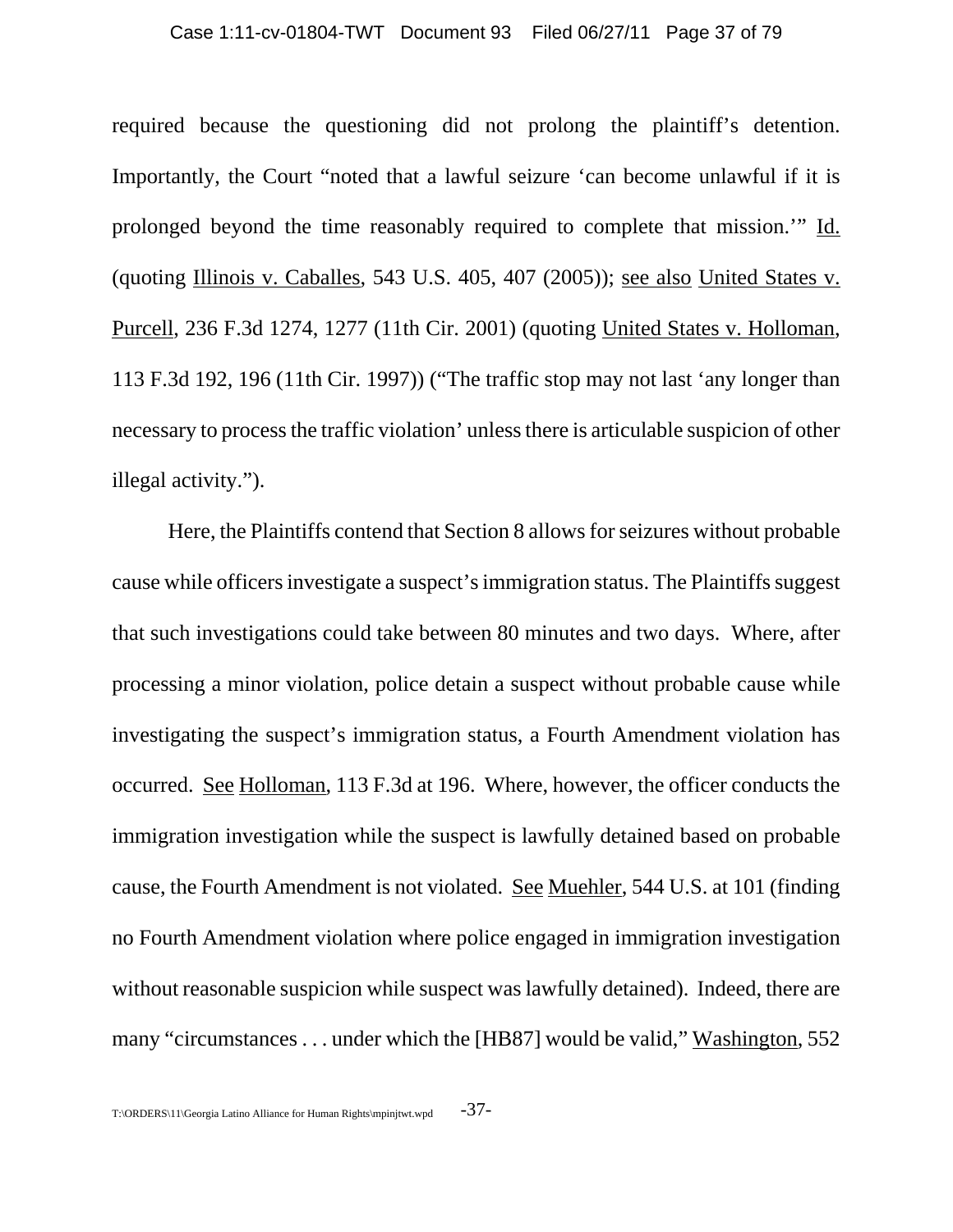U.S. at 449 (quoting United States v. Salerno, 481 U.S. 739, 745 (1987)), including circumstances in which officers arrest a suspect based on probable cause and investigate the suspect's immigration status while in custody. The scenarios posed by the Plaintiffs, although unconstitutional, are also "hypothetical" and "imaginary." Id. at 450. "The State has had no opportunity to implement [HB87], and its courts have had no occasion to construe the law in the context of actual disputes . . . or to accord the law a limiting construction to avoid constitutional questions." Id. For these reasons, the Defendants' Motion to Dismiss the Plaintiffs' Fourth Amendment claim is granted.

## E. Right to Travel

The Plaintiffs argue that HB87 violates the constitutional right to travel. The right to travel is grounded in the Privileges and Immunities Clause of the United States Constitution. See Edwards v. California, 314 U.S. 160, 169 (1941); U.S. CONST. art IV, § 2, cl. 1. "A state law implicates the right to travel when it actually deters such travel, when impeding travel is its primary objective, or when it uses any classification which serves to penalize the exercise of that right." Attorney Gen. of New York v. Soto-Lopez, 476 U.S. 898, 903 (1986) (citations omitted).

The Plaintiffs contend that HB87 violates the right to travel because Georgia does not accept driver's licenses issued by states that do not require confirmation of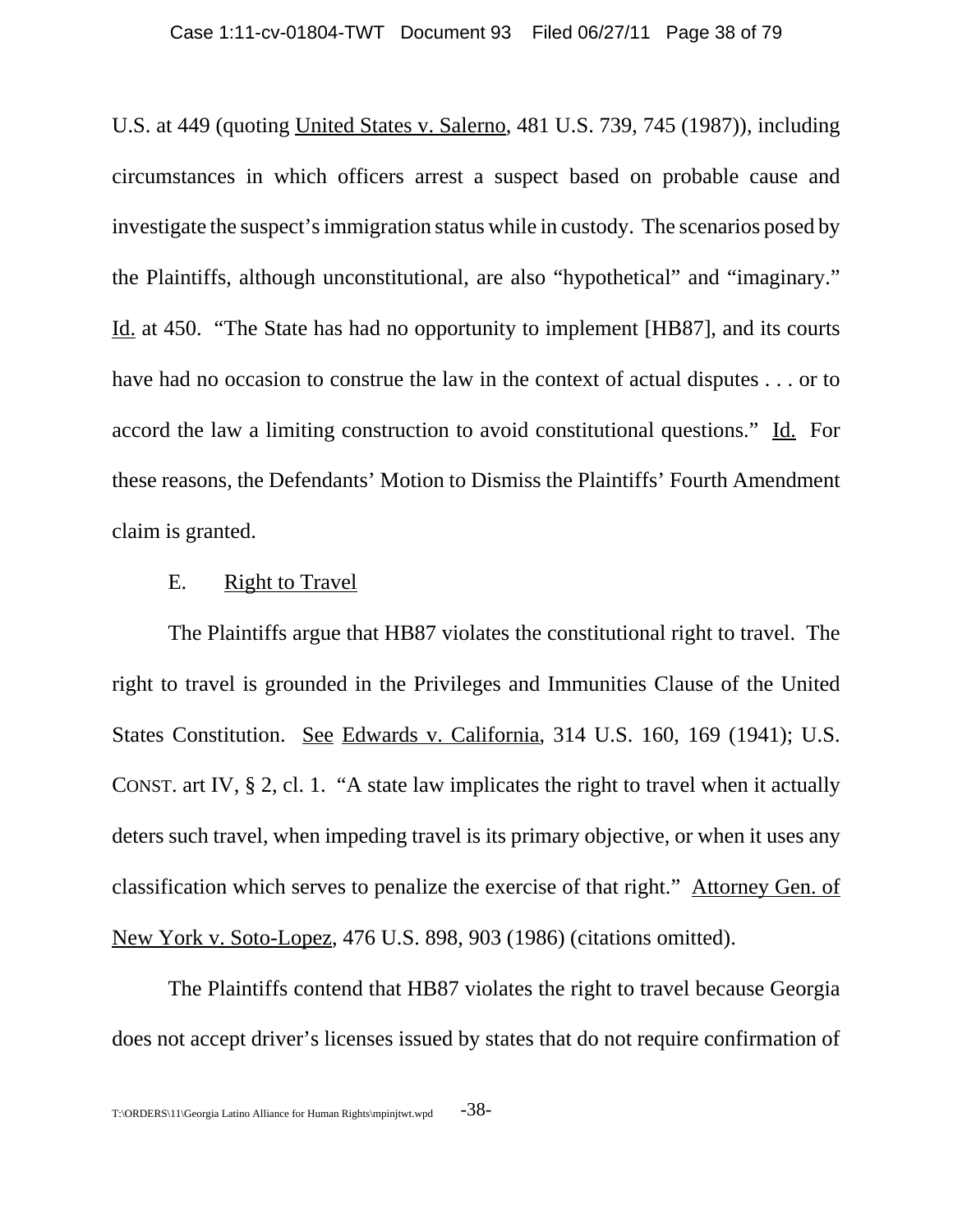legal residence as proof of immigration status. Thus, Plaintiffs assert, that HB87 "facially discriminates against certain out-of-state drivers by denying them a presumption enjoyed by drivers from all other states." (Pls.' Br. in Opp'n to Defs.' Mot. to Dismiss, at 39.) HB87, however, does not *facially* discriminate against drivers from any particular state. HB87's distinction is clearly related to investigating immigration status. Driver's licenses issued by states that do not confirm legal presence in the United States have no bearing on immigration status. Georgia has not violated the Constitution by refusing to accept documents that have nothing to do with immigration status as proof of legal immigration status. Indeed, the federal government does not accept such driver's licenses as proof of citizenship. See 42 C.F.R. § 435.407(4). Further, residents of states that do not confirm immigration status can produce any of the other forms of identification listed in O.C.G.A. § 17-5- 100. Thus, HB87 is clearly related to the state's interest in confirming immigration status and does not "penalize the exercise" of the right to travel. For these reasons, the Plaintiffs' right to travel claim is dismissed.

# F. Fourteenth Amendment

The Plaintiffs argue that HB87 violates the Equal Protection Clause and Due Process Clause of the Fourteenth Amendment.

## 1. Equal Protection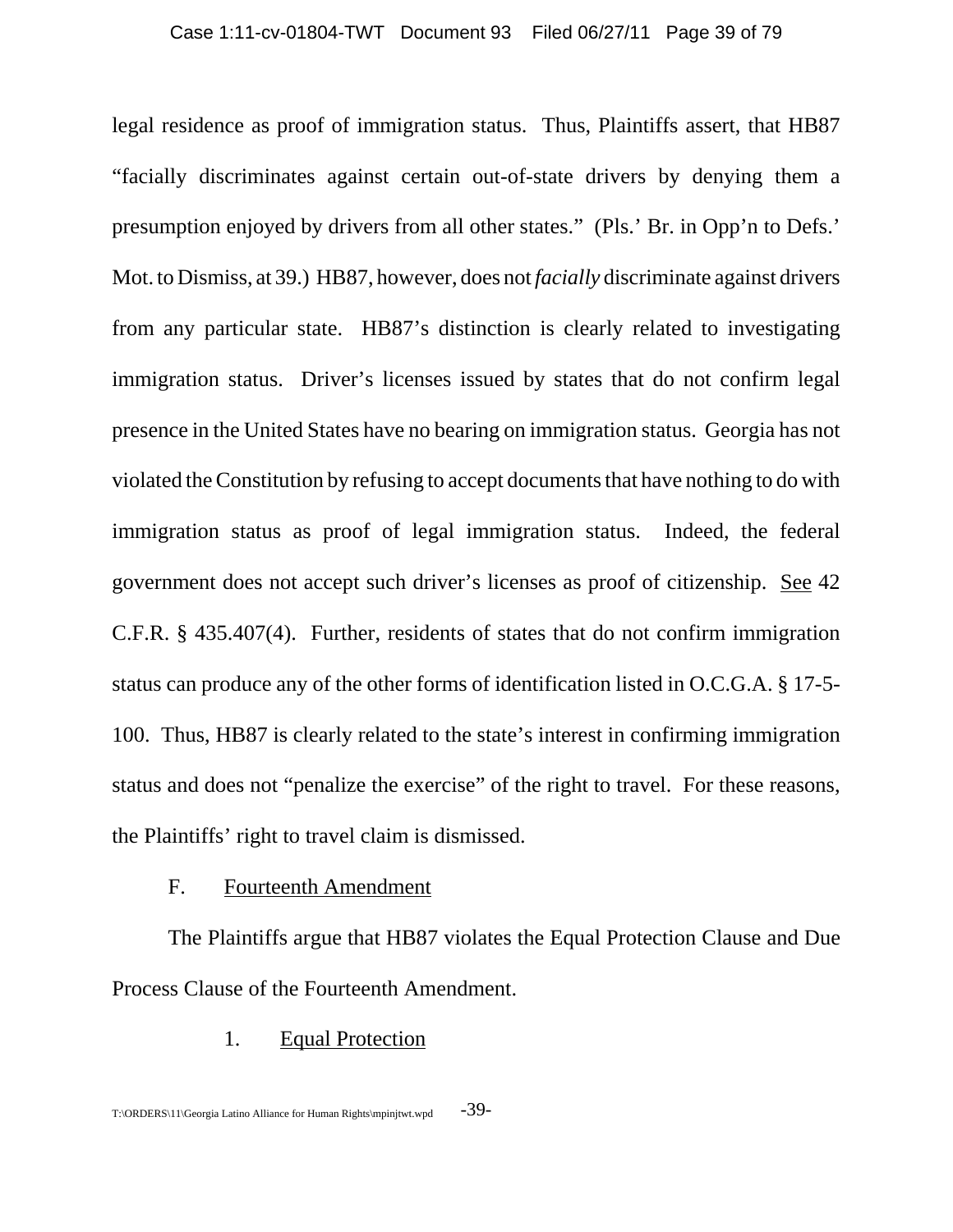The Equal Protection Clause "prohibits selective enforcement of the law based on considerations such as race." Whren v. United States, 517 U.S. 806, 813 (1996). Where the law is facially neutral, the Equal Protection Clause does not prohibit laws that impact one race more than another. Harris v. McRae, 448 U.S. 297, 324 n.26 (1980) (quoting Personnel Administrator of Mass. v. Feeney, 442 U.S. 256, 279 (1979) ("when a facially neutral federal statute is challenged on equal protection grounds, it is incumbent upon the challenger to prove that Congress 'selected or reaffirmed a particular course of action at least in part 'because of,' not merely 'in spite of,' its adverse effects upon an identifiable group.'")); see also Washington v. Davis, 426 U.S. 229, 248 (1976) (requiring discriminatory purpose to challenge facially neutral statute that has disparate impact on protected class).

Here, the Plaintiffs do not contend that HB87 was motivated by racial discrimination. (Pls.' Br. in Opp'n to Defs.' Mot. to Dismiss, at 40.) Rather, the Plaintiffs contend that HB87 restricts access to government services on the basis of national origin because Section 19 excludes consular identification cards from the definition of "secure and verifiable" documents. See O.C.G.A. § 50-36-2(b)(3). Although some countries issue consular identification cards, HB87 does not *facially*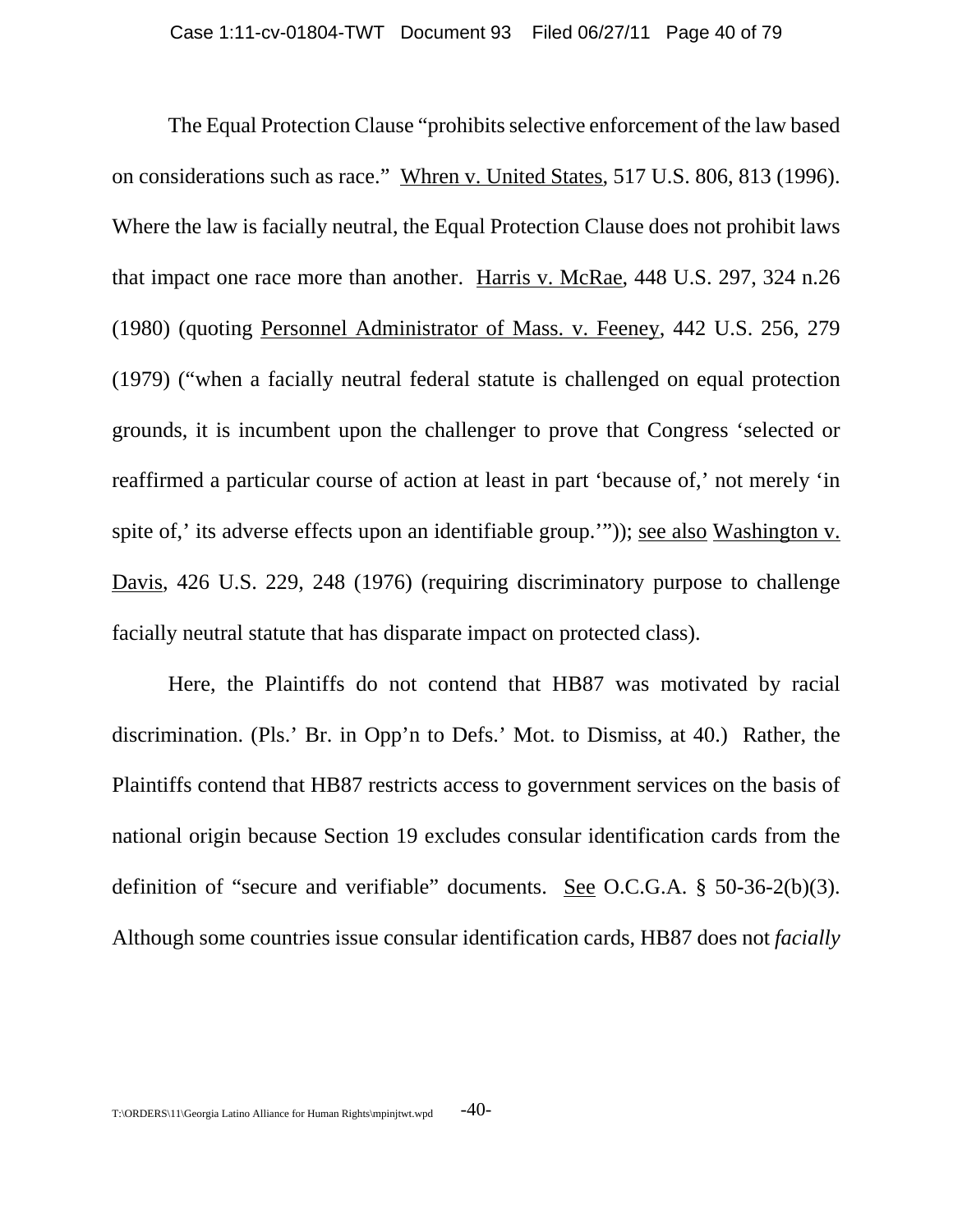discriminate against citizens of those countries.<sup>14</sup> The Plaintiffs must therefore show *not only* that Section 19 has an adverse effect on foreign nationals, but that the Defendants "selected or reaffirmed a particular course of action at least in part 'because of,' not merely 'in spite of,' its adverse effects upon an identifiable group." (Harris, 448 U.S. at 324 n.26 (quoting Feeney, 442 U.S. at 279)). The Plaintiffs have not alleged facts showing that the Defendants did so here. For these reasons, the Plaintiffs' Equal Protection claim is dismissed.

## 2. Due Process

The Plaintiffs claim that HB87 violates the Due Process Clause of the Fourteenth Amendment. Specifically, the Plaintiffs contend that Section 19 of HB87 denies them the right to use Consular Identification Documents for any official purpose. This, the Plaintiffs claim, deprives them of a property interest protected under the Fourteenth Amendment. Property interests, however, are not created by the United States Constitution. Board of Regents v. Roth, 408 U.S. 564, 577 (1972). Rather, property rights "are created and their dimensions are defined by existing rules or understandings that stem from an independent source such as state law." Id. Here,

<sup>&</sup>lt;sup>14</sup>Georgia's Attorney General, however, has yet to determine what documents will be considered "secure and verifiable." The Plaintiffs seem to argue that citizens from countries that issue consular identification cards will be unlikely to have another form of "secure and verifiable" identification.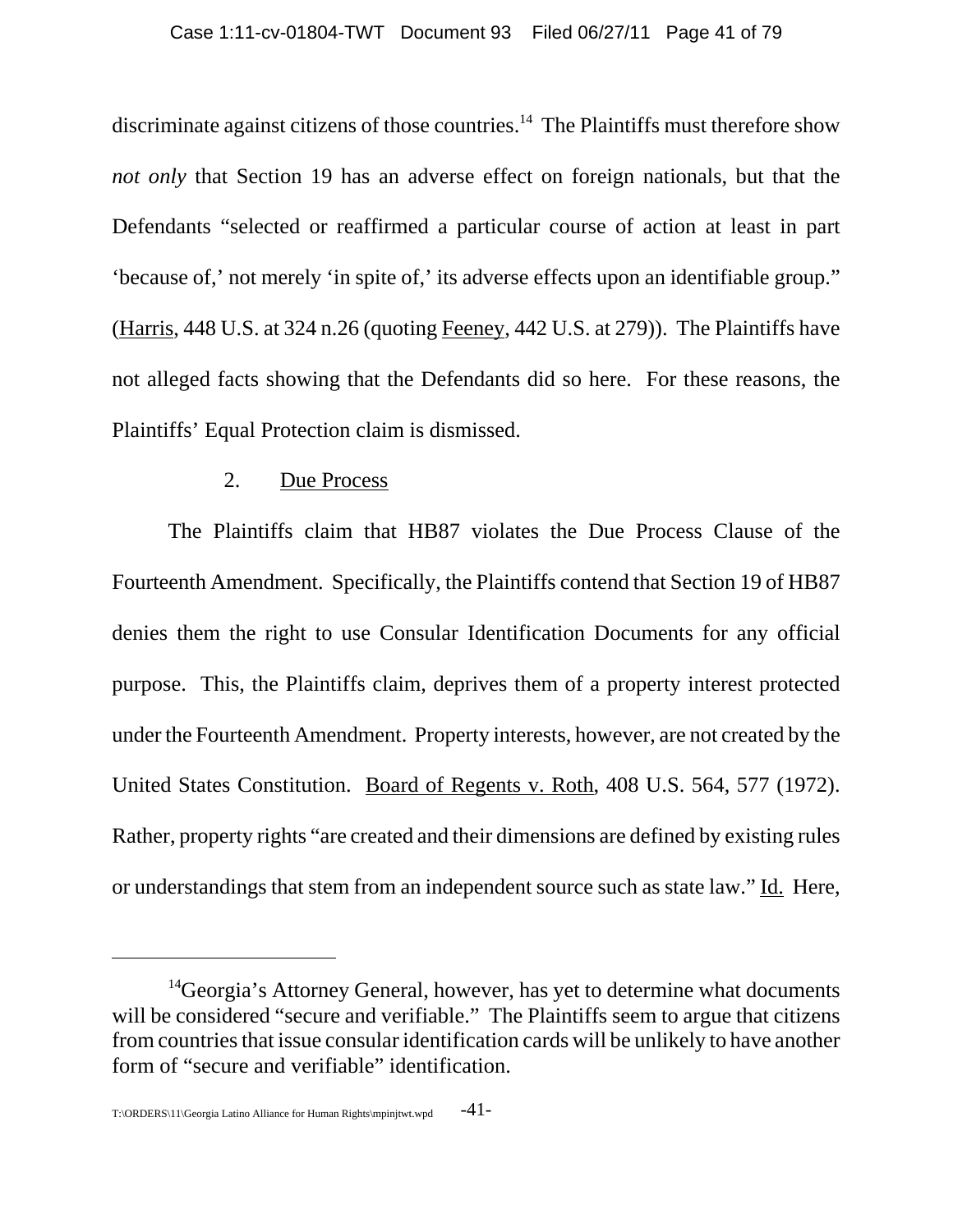the Plaintiffs note that they regularly use Consular Identification Documents as a form of identification. (See Pls.' Br. in Opp'n to Defs.' Mot. to Dismiss, at 42.) The Plaintiffs do not, however, cite any state law that creates a property interest in using Consular Identification Documents as official forms of identification. See Cheek v. Gooch, 779 F.2d 1507, 1508 (11th Cir. 1986) (finding no due process violation where state law did not grant property interest in opportunity to acquire liquor license). The Plaintiffs cannot create a constitutionally protected property interest simply by showing that they have used Consular Identification Documents in the past. For these reasons, the Plaintiffs' due process claim is dismissed.

## G. Georgia Constitution

The Plaintiffs have withdrawn their claim that Section 19 of HB87 violates the Georgia Constitution. (Defs.' Br. in Opp'n to Pls.' Mot. to Dismiss, at 45.) For this reason, the Plaintiffs' state constitutional claim is dismissed.

### H. Deal and Olens

The Defendants contend that Governor Nathan Deal and Attorney General Sam Olens are not proper parties. The Defendants admit, however, that "Governor Deal and Attorney General Olens, in their official capacities are the correct parties for the purpose of defending the constitutionality of the Statute under the Federal Constitution." (Defs.' Br. in Supp. of Defs.' Mot. to Dismiss, at 54.) Further, under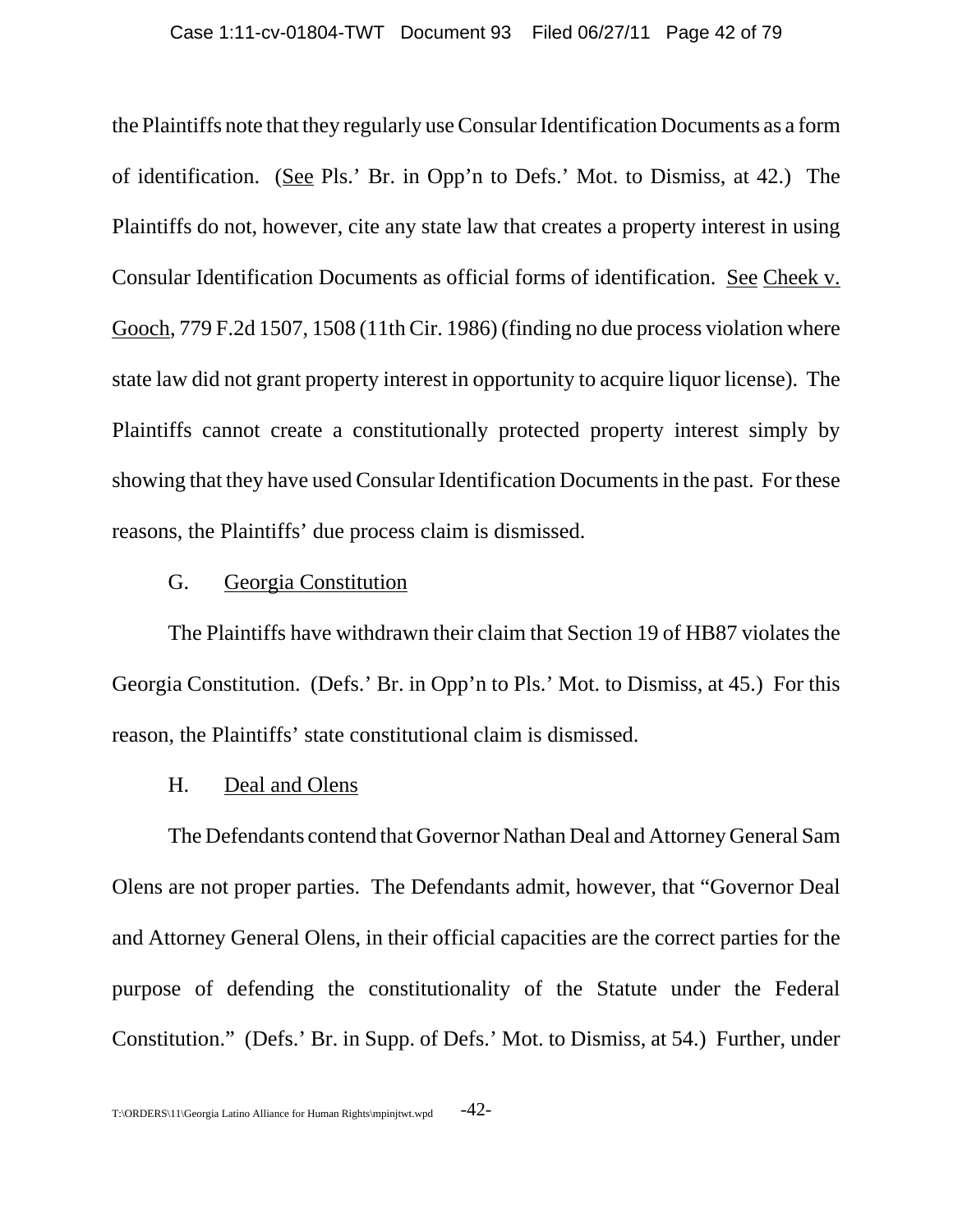the Georgia Constitution, the Governor must "take care that the laws are faithfully executed and shall be the conservator of the peace." GA. CONST. art. V, § 2, par. 2. Finally, the Attorney General has authority to initiate prosecutions under HB87. See O.C.G.A. § 45-15-35. For these reasons, the Governor and Attorney General are proper parties to this lawsuit.

## I. Equitable Factors

"A plaintiff seeking a preliminary injunction must establish that he is likely to succeed on the merits, that he is likely to suffer irreparable harm in the absence of preliminary relief, that the balance of equities tips in his favor, and that an injunction is in the public interest." Winter v. National Resources Defense Council, Inc., 555 U.S. 7 (2008). A preliminary injunction is especially appropriate where, as here, it would "preserve the status quo and prevent allegedly irreparable injury until the court had the opportunity to decide whether to issue a permanent injunction." Schiavo ex rel. Schindler v. Schiavo, 403 F.3d 1261, 1262 (11th Cir. 2005) (quoting Klay v. United Healthgroup, Inc., 376 F.3d 1092, 1101 n.13 (11th Cir. 2004)).

As discussed above, the Plaintiffs are likely to succeed on the merits of their Supremacy Clause claim. The Court must therefore determine whether the Plaintiffs are likely to suffer irreparable harm. "[A]n alleged constitutional infringement will often alone constitute irreparable harm." United States v. Arizona, 2011 WL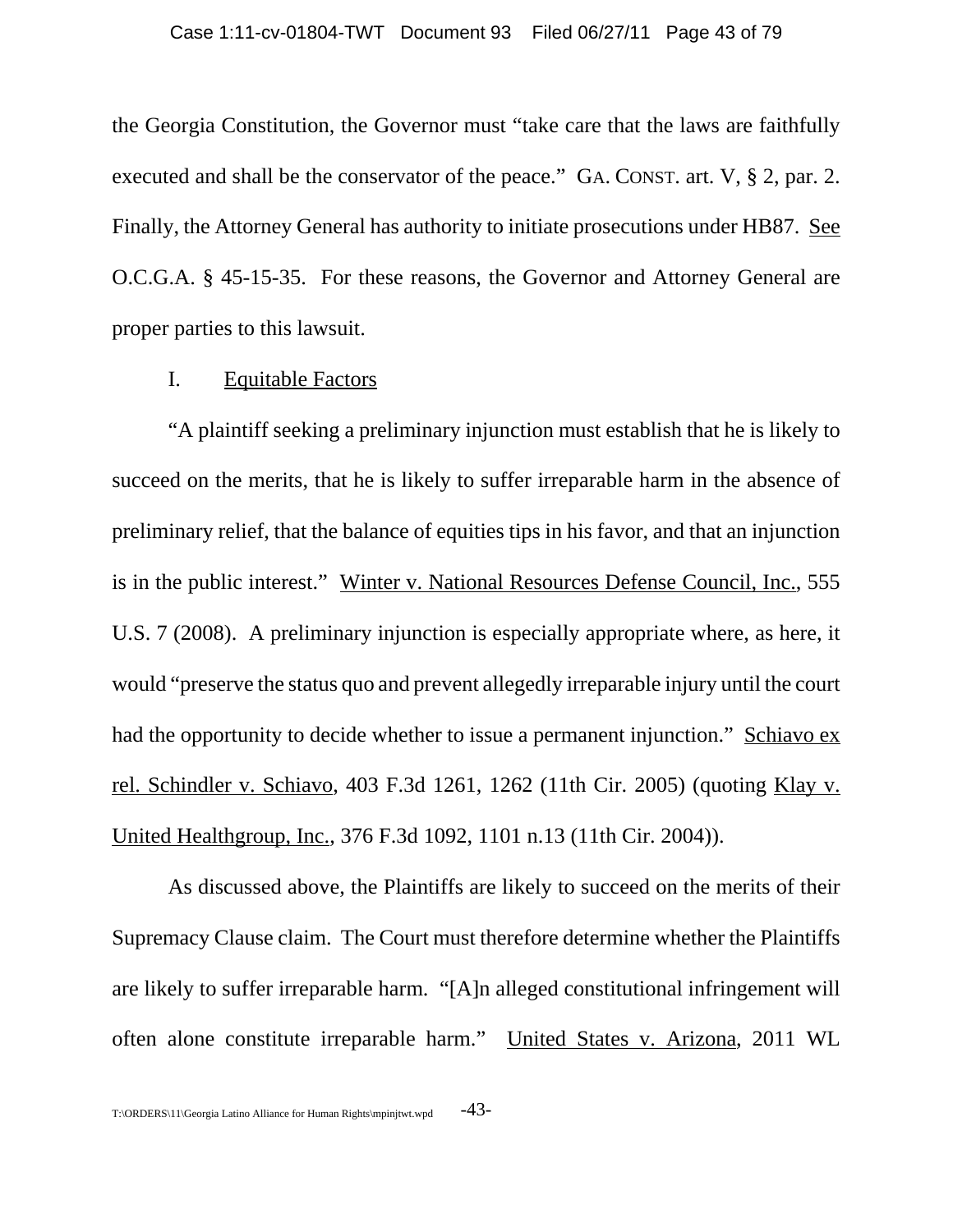1346945, at \*19; see also KH Outdoor, LLC v. City of Trussville, 458 F.3d 1261, 1271-72 (11th Cir. 2006) (quoting Elrod v. Burns, 427 U.S. 347, 373 (1976) (finding "[t]he loss of First Amendment freedoms, for even minimal periods of time, unquestionably constitutes irreparable injury.")). Here, the Plaintiffs will be subject to criminal penalties under laws that are allegedly preempted by federal law and the Supremacy Clause of the United States Constitution. Thus, the Court finds that the Plaintiffs are likely to suffer irreparable injury.

Further, the balance of equities favors the Plaintiffs. First, an injunction will only slightly burden the state. Indeed, by merely preserving the status quo, an injunction will impose no new and onerous burdens on the Defendants. Also, the state's interest in preserving its resources is not determinative. Although HB87 may prevent some unauthorized aliens from obtaining state benefits, it will not completely stem the tide unless it has the effect of driving all non citizens (along with many citizen family members) from Georgia. By contrast, as discussed above, the Plaintiffs face irreparable injury if HB87 takes effect.

Finally, the public interest weighs in favor of issuing a preliminary injunction. Where civil rights are at stake, an injunction "protect<sup>[s]</sup> the public interest by protecting those rights to which it too is entitled." National Abortion Fed'n v. Metro Atlanta Rapid Transit Auth., 112 F. Supp. 2d 1320, 1328 (N.D. Ga. 2000). Further,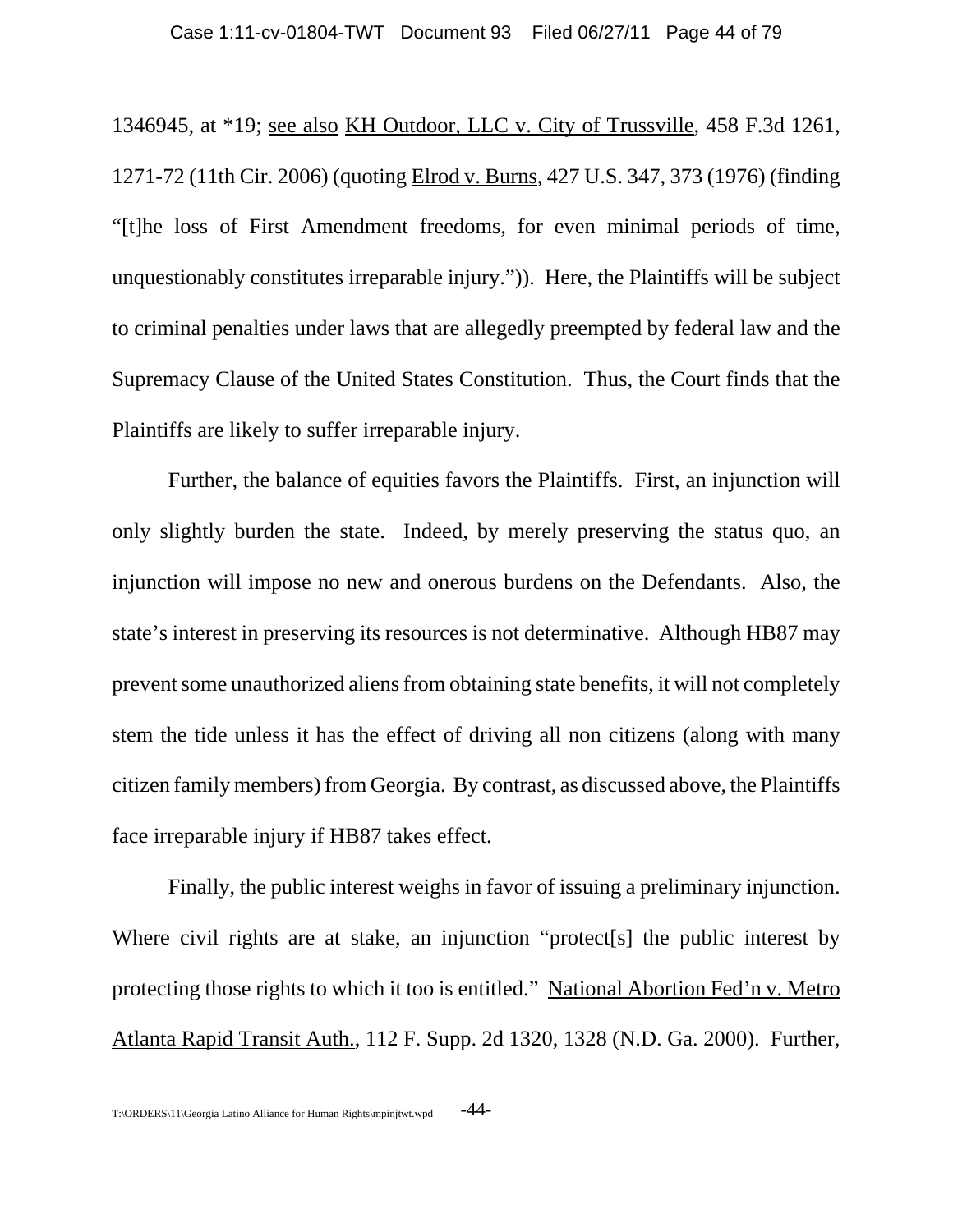"the public, when the state is a party asserting harm, has no interest in enforcing an unconstitutional law." Scott v. Roberts, 612 F.3d 1279, 1297 (11th Cir. 2010). For these reasons, the Court finds that a preliminary injunction is proper. The enforcement of Sections 7 and 8 of HB87 is preliminarily enjoined. State and local law enforcement officers and officials have no authorization to arrest, detain or prosecute anyone based upon Sections 7 and 8 of HB87 while this injunction remains in effect.

# IV. Conclusion

For the reasons set forth above, the Court GRANTS the Plaintiffs' Motion for Preliminary Injunction [Doc. 29] and GRANTS in part and DENIES in part the Defendants' Motion to Dismiss [Doc. 47].

SO ORDERED, this 27 day of June, 2011.

/s/Thomas W. Thrash THOMAS W. THRASH, JR. United States District Judge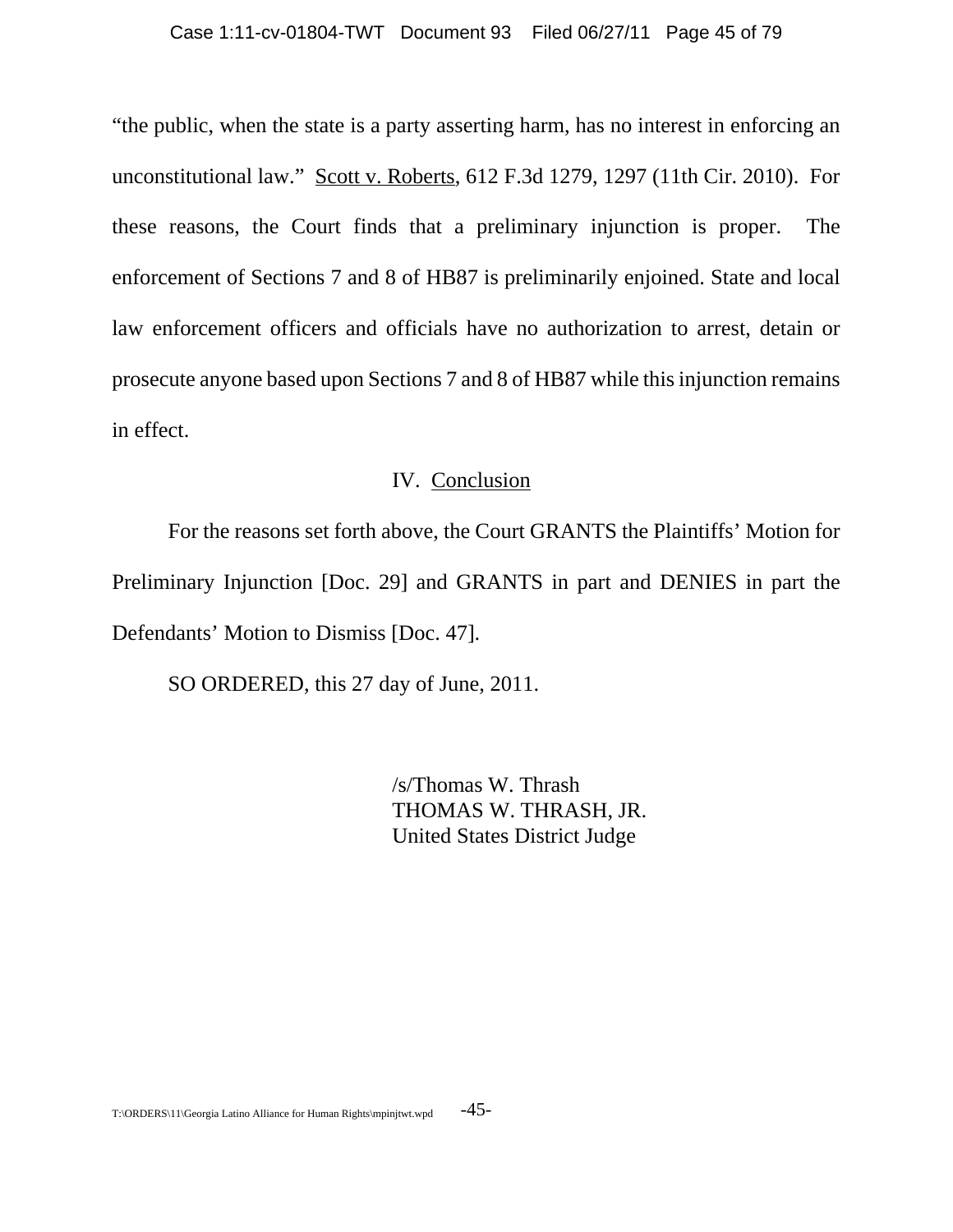**Appendix A**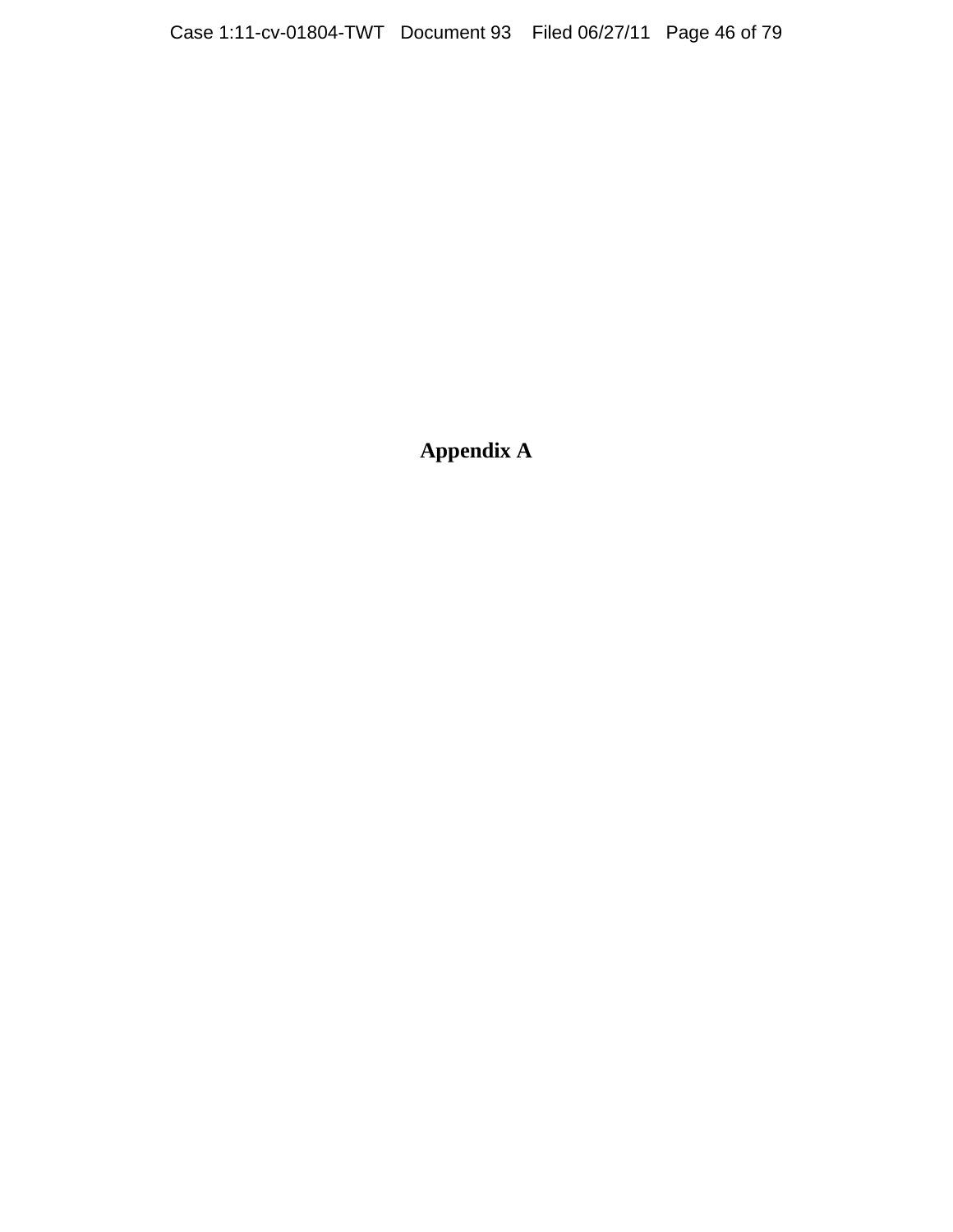# **DECLARATION OF LEWIS SMITH**

I, LEWIS SMITH, hereby declare:

I make this declaration based on my own personal knowledge and if called to testify I could and would do so competently as follows:

- 1. I am the Chief of Police for the town of Uvalda, Georgia. Uvalda is a town of approximately 600 people in southeast Georgia. It is in Montgomery County.
- 2. I have been the Chief of Police in Uvalda since February of this year (2011). Before that, I was the Chief of Police in Rhine, Georgia for about a year and a half and prior to that was a Major and Assistant Chief in the Willacoochee Police Department in Willacoochee, Georgia.
- 3. I was born in Bacon County, Georgia and raised as a farmer. Growing up my family did row crop and cattle farming. I continued to farm until about three or four years ago, when my father passed away. In 1987 I decided to go into law enforcement to supplement my income and raise my young family. I graduated from the Abraham Baldwin Police Academy in Tifton, Georgia in 1988.
- 4. I have been certified in law enforcement in Southeast Georgia for 23 years. From 1997 to 2004 I ran a trucking company with my kids, but have always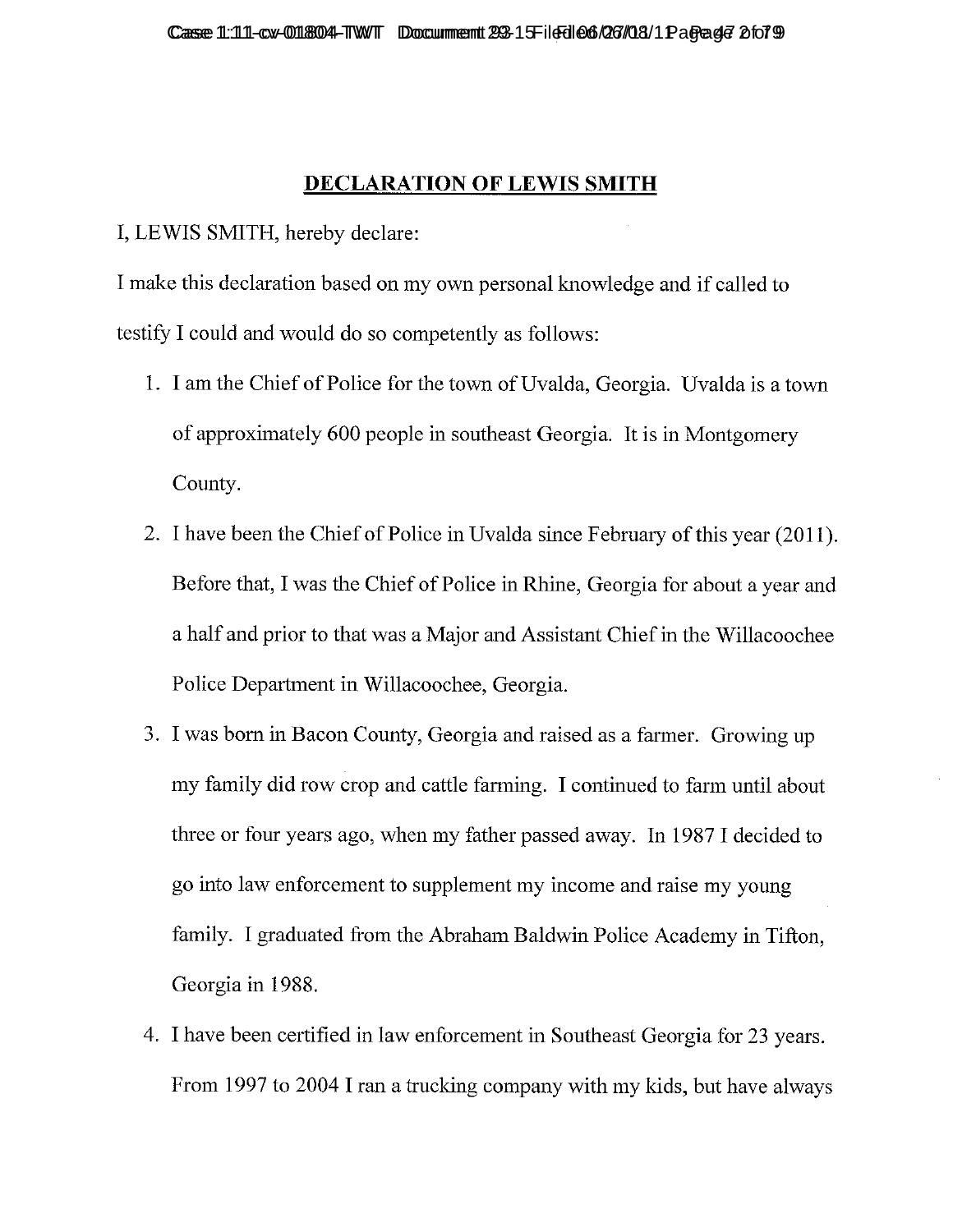done at least part time law enforcement work. Over the years I have received extensive training and certifications through the Georgia Peace Officer Standards and Training Council, including Chief Executive training, training in fire arms, responding to domestic violence, Driving Under the Influence ("DUI") and sobriety, intoxication, radar detection, working with canine drug dogs and court room demeanor, among other things. I have also testified in court several times related to cases I was involved in.

- 5. My responsibility as Chief of Police is to ensure the public safety of everyone living in and travelling through Uvalda, regardless of their race or where they are from. My focus as Chief of Police is to be able to patrol my city and prevent all crime. I do this by being highly visible. I want to let everybody see my police car ride by their house. In my experience, this deters crime.
- 6. I have read over HB 87 and based on my experience as a police officer and Chief in rural southeastern Georgia, I am worried about the impact this law will have on my community and other communities like mine and I am unsure how we will have the resources or ability to carry it out.
- 7. HB 87 authorizes law enforcement officers to verify immigration status of anyone they stop upon suspicion of any criminal activity if that person is not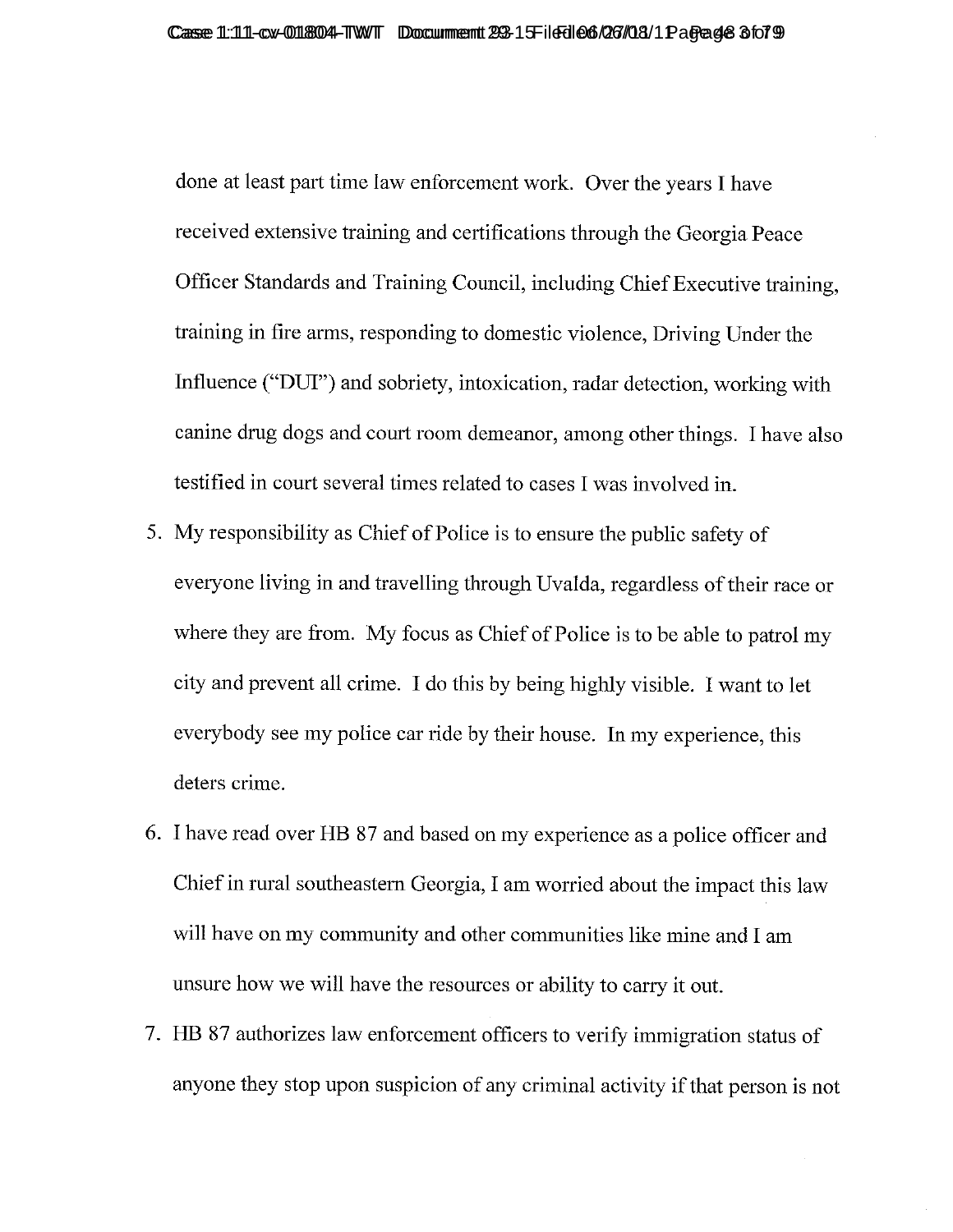able to produce one of the listed documents, like a Georgia driver's license or identification card. I say "criminal activity," but of course this includes even very minor conduct like an improper lane change, failing to use a turn signal, or going even two miles over the speed limit. Although the law does not literally require immigration status verification, in my opinion that is how it will be interpreted by law enforcement in southeast Georgia and I think that is exactly what the law intends, which after all is named the "Illegal Immigration Reform and Enforcement Act of 2011." This is going to be devastating to my community, and to many other areas in rural Georgia.

- 8. I believe this law will open the door for a lot of racial profiling, if it is implemented. There are a lot of good police officers, but there are also some bad ones out there too and if the bad ones don't like Hispanics, for whatever reason, they will have the ability to try to verify that person's immigration status. I believe that officers in many small towns will rely on physical appearance or way of talking (accent) to determine whether to stop someone and attempt to verify the person's immigration status.
- 9. I am also concerned HB 87 will negatively affect my communities' safety. Like many communities in southeastern Georgia, neither Uvalda nor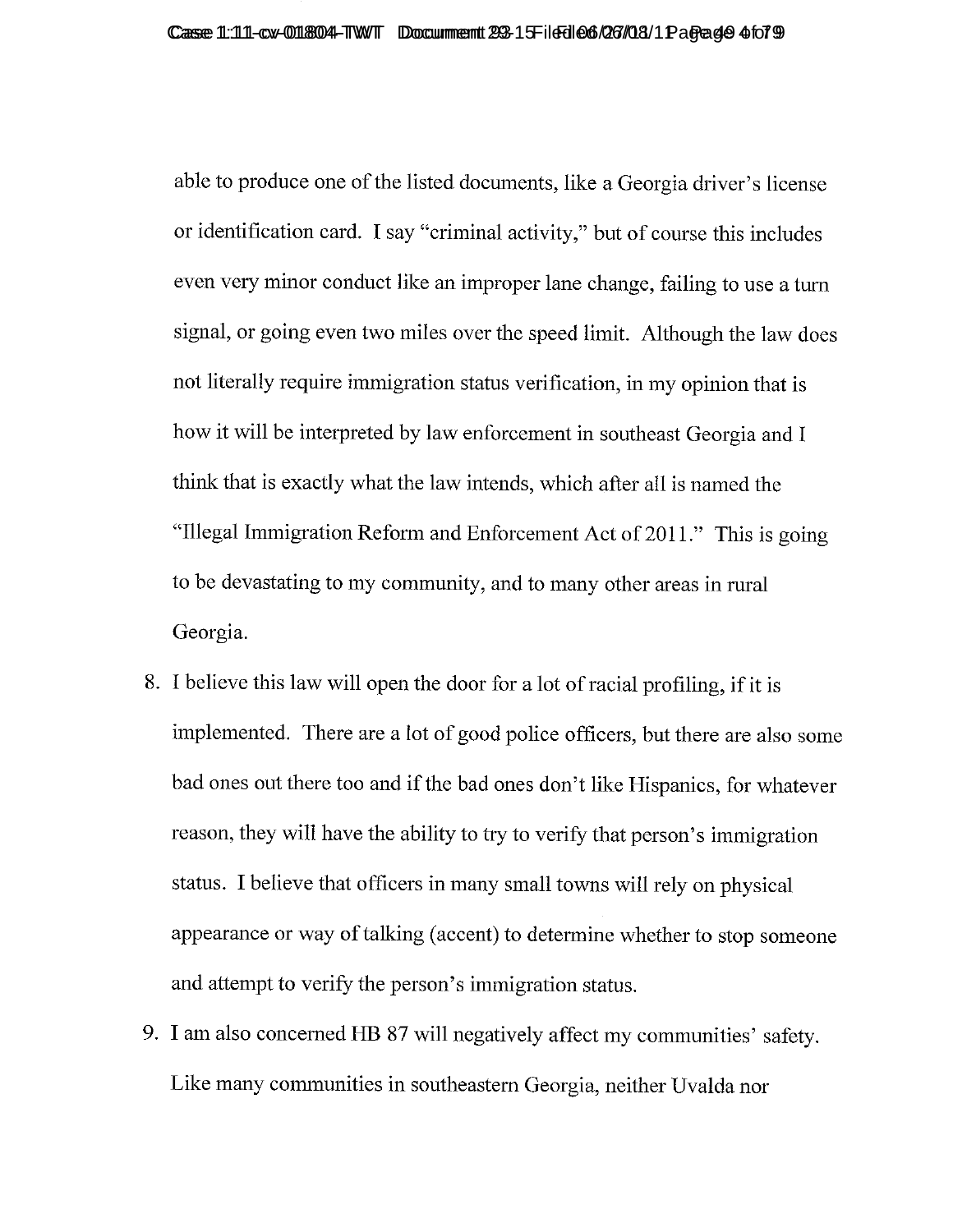Montgomery County has its own jail. The detention facility we use is 40 miles away in Soperton, Georgia, at the Treutlen County Jail. Soperton is a 40-minute drive from Uvalda. That means an hour drive there and an hour drive back. The booking process at the jail can take anywhere from 15 minutes to over an hour, depending on how busy the jail is. This means that every time I take someone to the jail I'm gone at least two hours and fifteen minutes, if not longer.

10. Every time I have to transport someone to the jail, my town is left unguarded. Because Uvalda is such a small town, everyone in town knows when I've left town and the criminal element often takes advantage of this time to commit crimes. Because immigration status is not something that police can always verify from their police cruisers, status checks under HB 87 would result in me spending more time transporting people to jail to have their immigration status verified and less time patrolling my town and preventing crime. For this reason, I can't fully enforce HB 87 because it would make my town less safe. But I expect, based on my conversations with other law enforcement officers in communities close to Uvalda and throughout the state, that police in many towns will feel compelled to always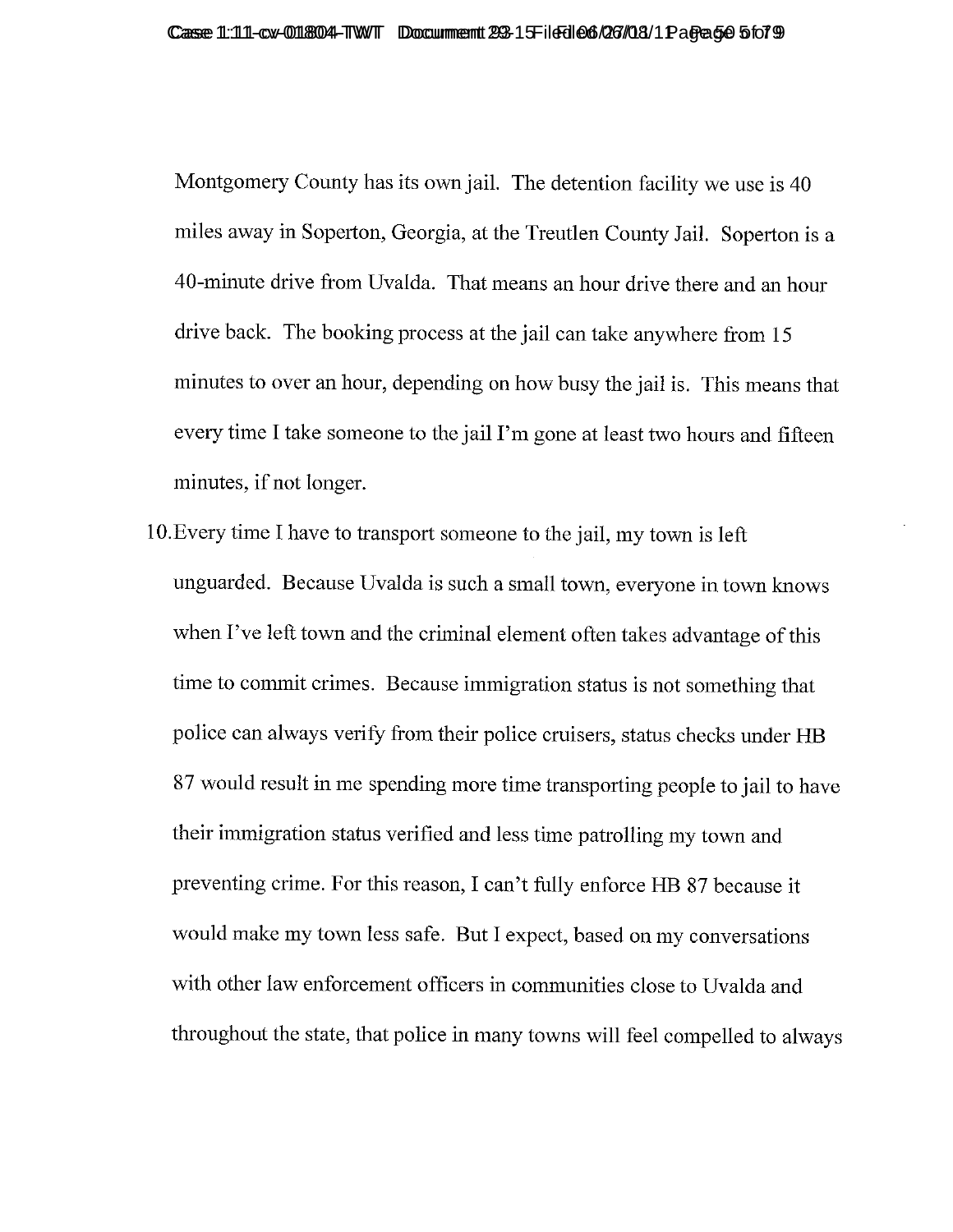exercise their authority to ask about immigration status, making many communities less safe and stretching already thin police forces to their limit.

- 11. The criminal element in Uvalda does not include the population HB 87 targets. In Uvalda, even though we are a small town, we have a big prescription drug problem resulting in break-ins, burglaries and even suicides. Hispanics, and in particular Hispanic immigrants, in Uvalda are law-abiding people. In my experience they are more conscious about obeying the law because they could lose everything if they were arrested. I currently have a good relationship with the Hispanic community, but HB 87 is going to erode the communities' trust in me. In small towns like Uvalda, life is more personal. As Chief I get to know people for who they are, rather than just a statistic or a word such as "illegal." The immigrants in my community have children and they need a chance, just like everyone else does.
- 12.I'm also concerned that HB 87 will take up already limited jail space that we need for violent offenders and drug dealers and will fill it with otherwise law-abiding people who are just trying to better themselves and take care of their families.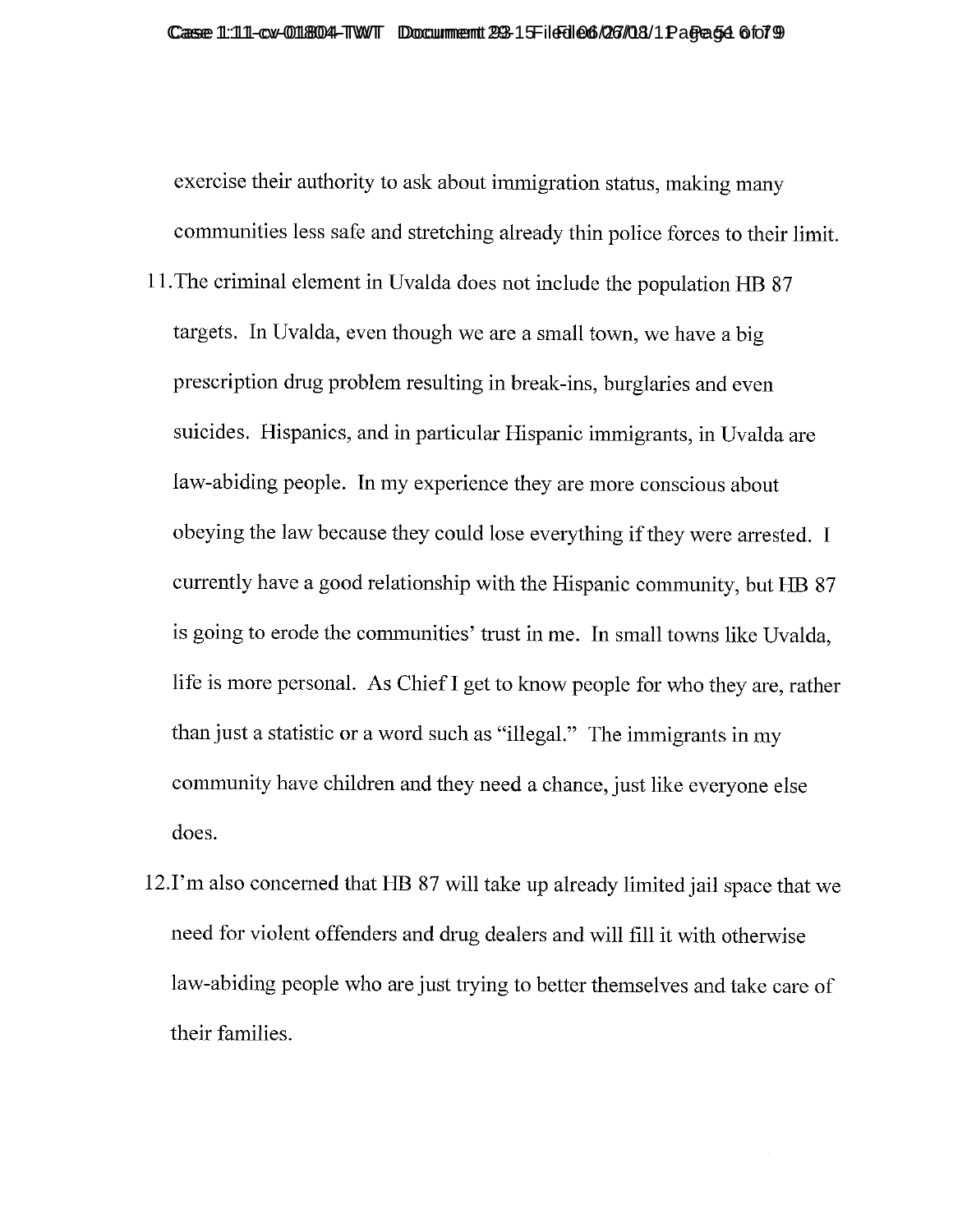- 13. Because there are so few jails near Uvalda, the facilities we do have are often filled to capacity and unable to accept new prisoners. The Treutlen County Jail holds 46 people, but often houses more. If I show up to the jail and they are full, they put my prisoner in a holding room until I can get someone in there to bond them out. If they are unable to be bonded out quickly and have nowhere to house them, they have to let them go. Because of this I often call the jail before I transport to find out whether there is space for a new prisoner. If there isn't space at the jail in Treutlen County, then I have to call the jails in Hazlehurst or Jeff Davis County to find out if there is space elsewhere. HB 87 is going to make this problem worse. If the jail in Treutlen County is full because of HB 87, I will have to travel even farther, and leave my town exposed for even longer, to get the person into a jail.
- 14. I am also very concerned about how HB 87 will usurp local police officers' decision-making authority when we stop individuals for minor infractions. Because of the limited jail space we have, and because of the limited law enforcement resources I have to keep Uvalda safe, I routinely issue citations for minor crimes when I determine that a citation will effectively deter the crime at issue and will keep Uvalda safe. A citation is often preferable to an arrest when the violation is minor because an arrest will take me out of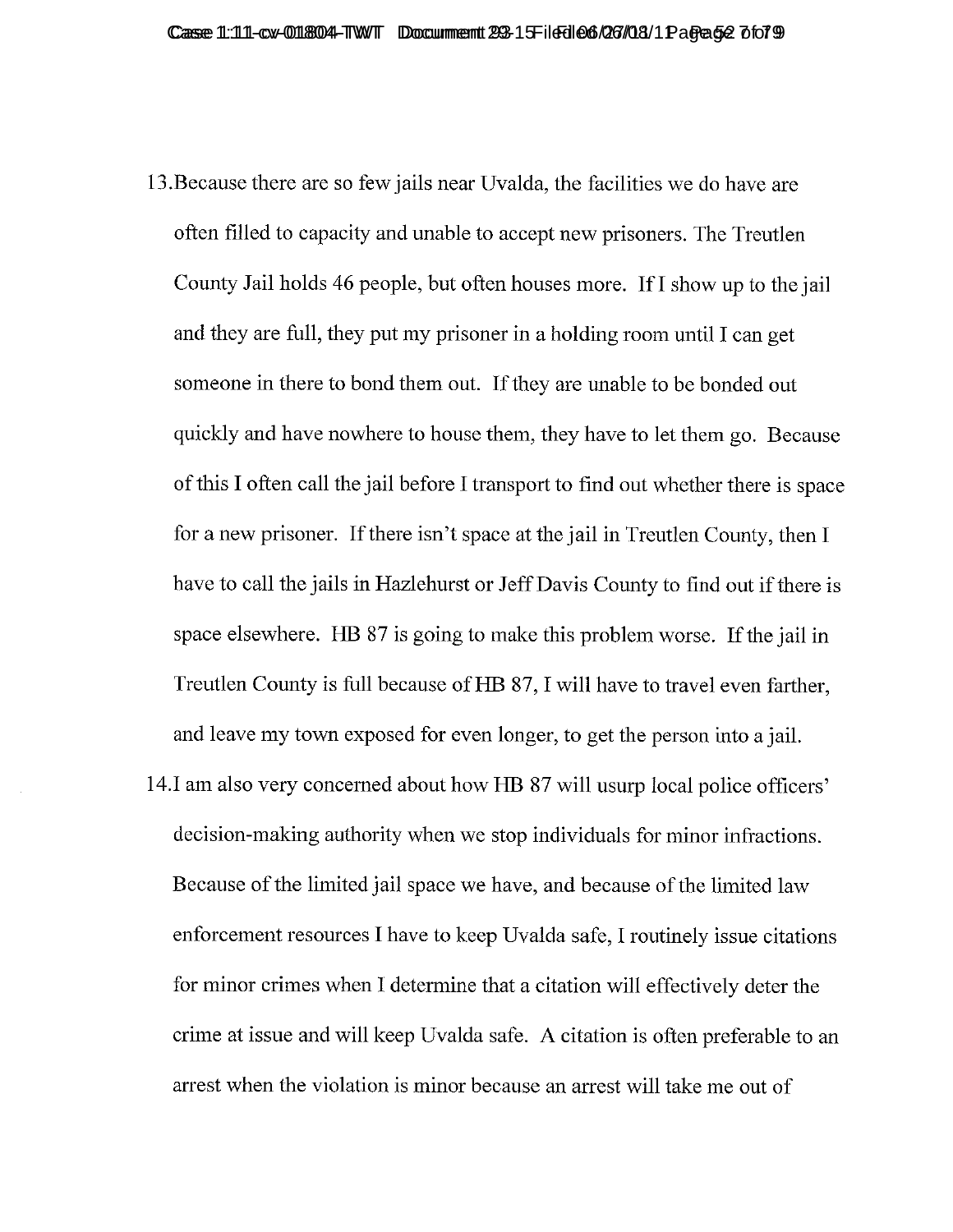service for over two hours, which is time that I am off the streets of Uvalda. For example, I routinely issue citations for all traffic offenses. In 2010, I issued approximately thirty to forty citations per month. That's an average of over four hundred citations a year. On average, it takes me about ten minutes to issue a citation, if everything goes well. In my experience, I expect many officers will view HB 87 as depriving us of the ability to make these decisions to issue citations in lieu of physical arrest, which will make all of our communities less safe. Again, though the law does not literally require this, in practice it often will because officers do not want to appear to not be fully enforcing the laws passed by the legislature.

15. I think this law unfairly targets Hispanic people. The Hispanic people living in my community are law-abiding citizens. They have family and kids. This law will result in many people many people having their immigration status checked if they don't have the right documents, even if they are just trying to get to work. I don't like the idea of having to call ICE every time I take someone in and I don't believe that ICE is going to move quickly to come to Uvalda, in rural southeast Georgia, to pick up suspected immigrants. It generally takes seven to ten days for ICE to come pick someone up in South Georgia. In the meantime that person is housed at a cost of hundreds of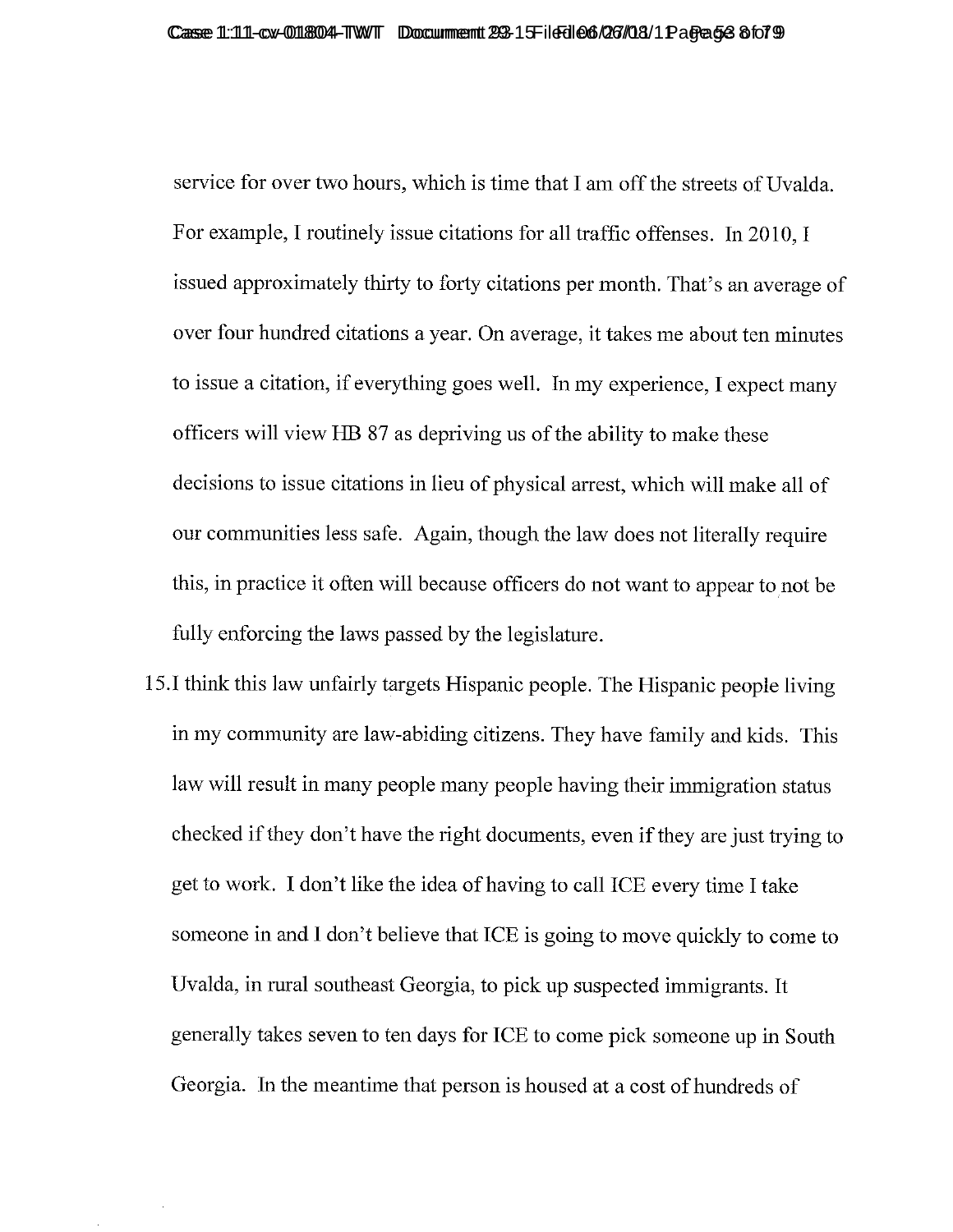dollars during that period and then, oncee someone has an ICE hold on them. they're not going to pay their ticket. It's completely fruitless for us. It takes us away from our community, making it less safe and in the meantime we don't even get the revenue we depend on from the citation.

16.HB 87 is not going to make anyone safer or bring more jobs to Georgia. HB 87 is going to banktupt small towns like Uvalda because in practice it will divert scarce manpower and fiscal resources to detaining and jailing law abiding people that are part of our community just because they lack the proper identification documents. I believe our borders should be secured, but I do not think that HB 87 or police officers acting as immigration officers will make Georgia any safer.

I declare under penalty of perjury that the foregoing is true and correct. day of June, 2011 in Uvalda, Georgia. **EXECUTED this** 7.

Chief Lewis Smith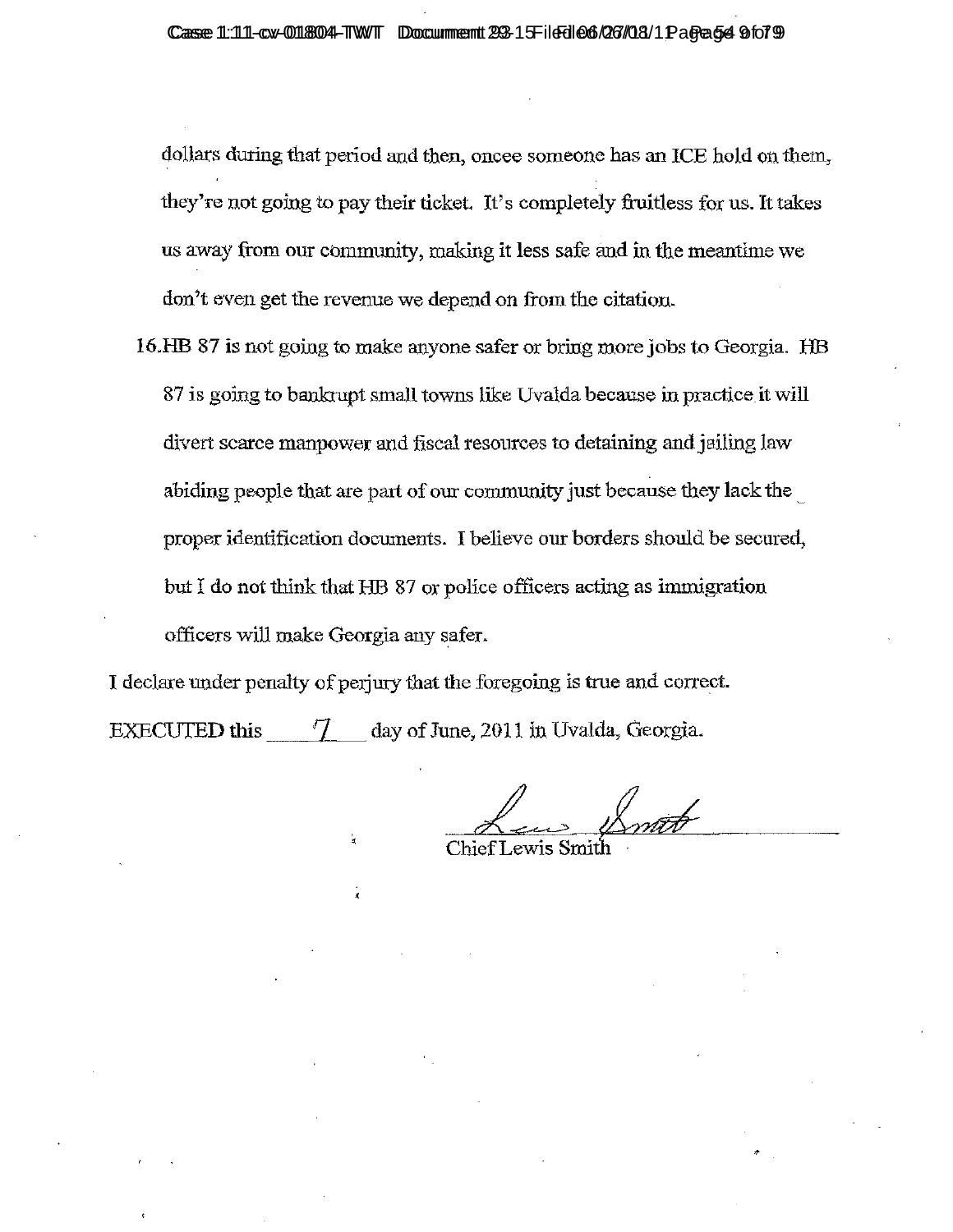**Appendix B**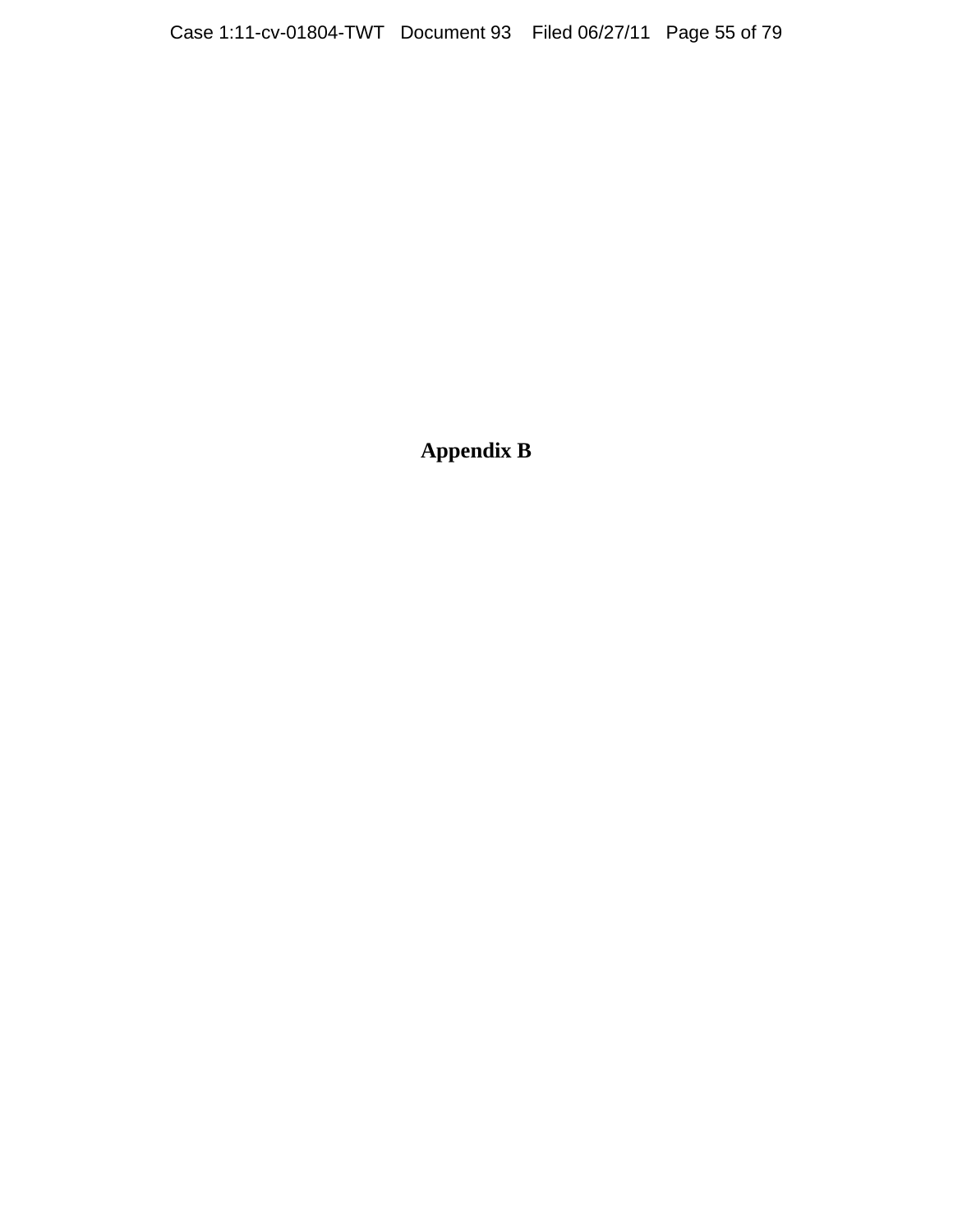### **UNITED STATES DISTRICT COURT FOR THE DISTRICT OF ARIZONA**

THE UNITED STATES OF AMERICA,

Plaintiff,

Civil Action No.

v.

THE STATE OF ARIZONA, et al.,

Defendants.

### **DECLARATION OF DANIEL H. RAGSDALE**

Pursuant to 28 U.S.C. § 1746, I, Daniel H. Ragsdale, declare and state as follows:

1. I am the Executive Associate Director for Management and Administration at

U.S. Immigration and Customs Enforcement (ICE) within the U.S. Department of Homeland Security (DHS). I have served in this position since January 2010. Before that, I served as a Senior Counselor to ICE's Assistant Secretary from November 2008 until October 2009, and, prior to that, as the Chief of the ICE Enforcement Law Division from October 2006 until November 2008. From September 1999 until September 2006, I served in several positions in ICE's Office of Chief Counsel in Phoenix, Arizona. I also was designated as a Special Assistant U.S. Attorney (SAUSA), which allowed me to prosecute immigration crimes.

2. Under the supervision of ICE's Assistant Secretary, I have direct managerial and supervisory authority over the management and administration of ICE. I am closely involved in the management of ICE's human and financial resources, matters of significance to the agency, and the day-to-day operations of the agency. I make this declaration based on personal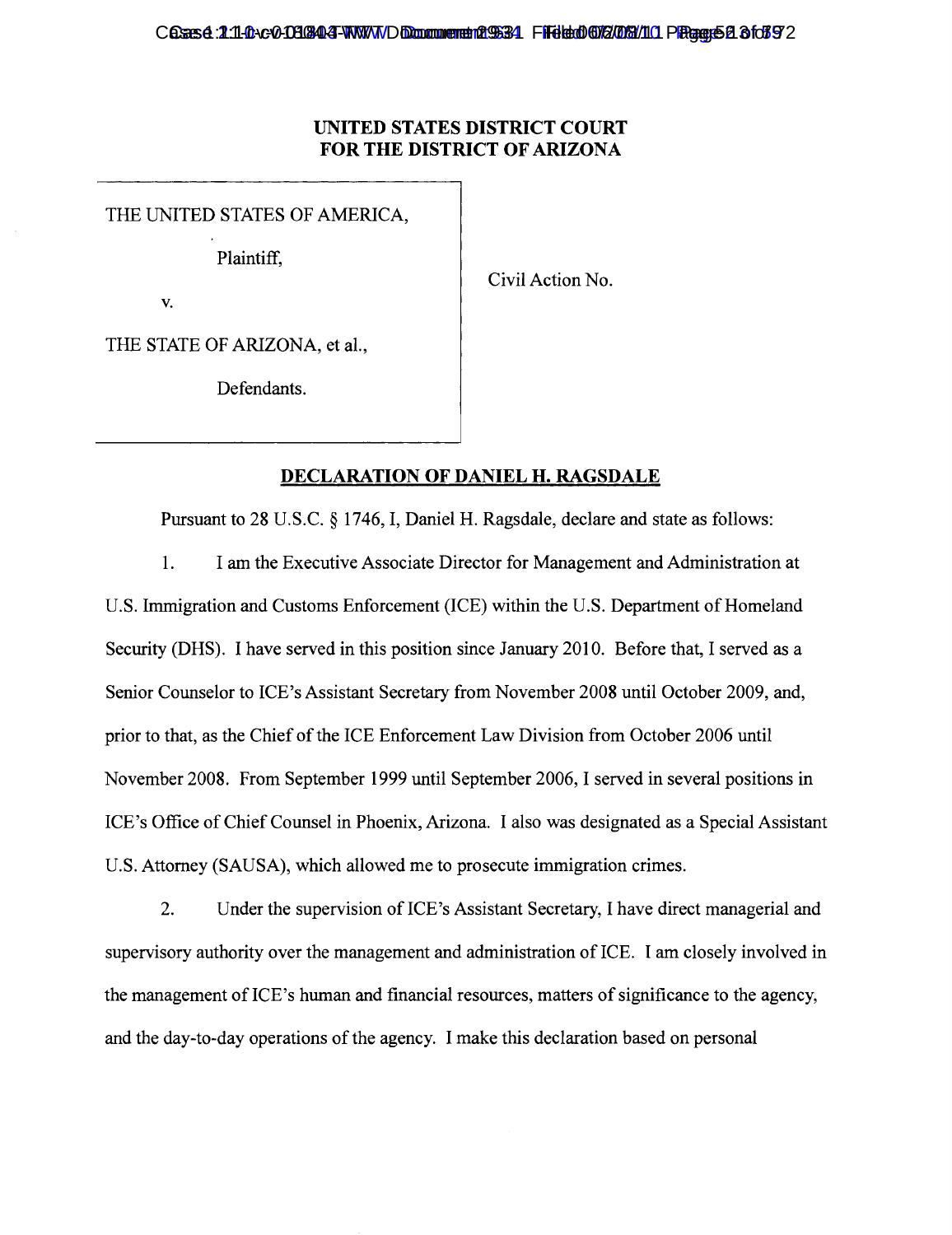#### Cases 1:11-cvc 00304-TWWW Document 2934 Filed 06/2/08/11 Preser 57 467 92

knowledge of the subject matter acquired by me in the course of the performance of my official duties.

#### *Overview ofICE Programs*

3. ICE consists of two core operational programs, Enforcement and Removal Operations (ERO), which handles civil immigration enforcement, and Homeland Security Investigations (HSI), which handles criminal investigations. I am generally aware of the operational activities of all offices at ICE, and I am specifically aware oftheir activities as they affect and interface with the programs I directly supervise.

4. HSI houses the special agents who investigate criminal violations of the federal customs and immigration laws. HSI also primarily handles responses to calls from local and state law enforcement officers requesting assistance, including calls requesting that ICE transfer aliens into detention. However, because of the policy focus on devoting investigative resources towards the apprehension of criminal aliens, the responsibility of responding to state and local law enforcement is shared with, and is increasingly transitioning to, ERO to allow HSI special agents to focus more heavily on criminal investigations. On an average day in FY 2009, HSI special agents nationwide arrested 62 people for administrative immigration violations, 22 people for criminal immigration offenses, and 42 people for criminal customs offenses.

5. ERO is responsible for detaining and removing aliens who lack lawful authority to remain in the United States. On an average day, ERO officers nationwide arrest approximately 816 aliens for administrative immigration violations and remove approximately 912 aliens, including 456 criminal aliens, from the United States to countries around the globe. As of June 2, 2010, ICE had approximately 32,313 aliens in custody pending their removal proceedings or removal from the United States.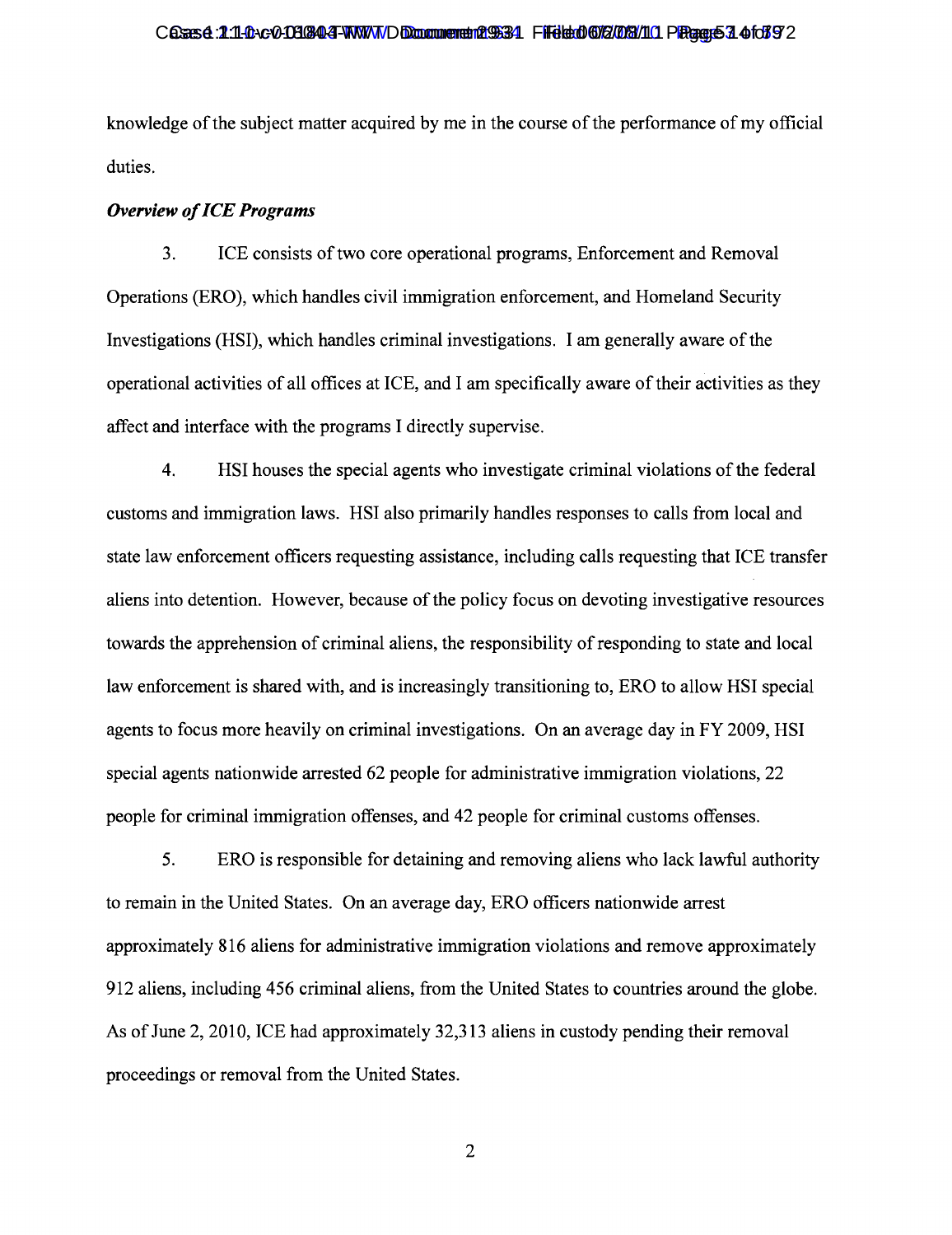#### Cases 1:11-cvc 01344-TWW Document 2934 Filed 06/2/08/11 Page 58 5for 92:10-cv-014

6. In addition to HSI and ERO, ICE has the Office of State and Local Coordination (OSLC) which focuses on outreach to state, local, and tribal law enforcement agencies to build positive relationships with ICE. In addition, OSLC administers the 287(g) Program, through which ICE enters into agreements with state, local, and tribal law enforcement agencies for those agencies to perform certain federal immigration enforcement functions under the supervision of federal officials. Each agreement is formalized through a Memorandum of Agreement (MOA) and authorized pursuant to Section  $287(g)$  of the Immigration and Nationality Act (INA), 8 U.S.C. § 1357(g).

7. Consistent with its policy of focusing enforcement efforts on criminal aliens, ICE created the Secure Communities program to improve, modernize, and prioritize ICE's efforts to identify and remove criminal aliens from the United States. Through the program, ICE has leveraged biometric information-sharing to ensure accurate and timely identification of criminal aliens in law enforcement custody. The program office arranges for willing jurisdictions to access the biometric technology so they can simultaneously check a person's criminal and immigration history when the person is booked on criminal charges. When an individual in custody is identified as being an alien, ICE must then determine how to proceed with respect to that alien, induding whether to lodge a detainer or otherwise pursue the alien's detention and removal from the United States upon the alien's release from criminal custody. ICE does not lodge detainers or otherwise pursue removal for every alien in custody, and has the discretion to decide whether lodging a detainer and / or pursuing removal reflects ICE's policy priorities.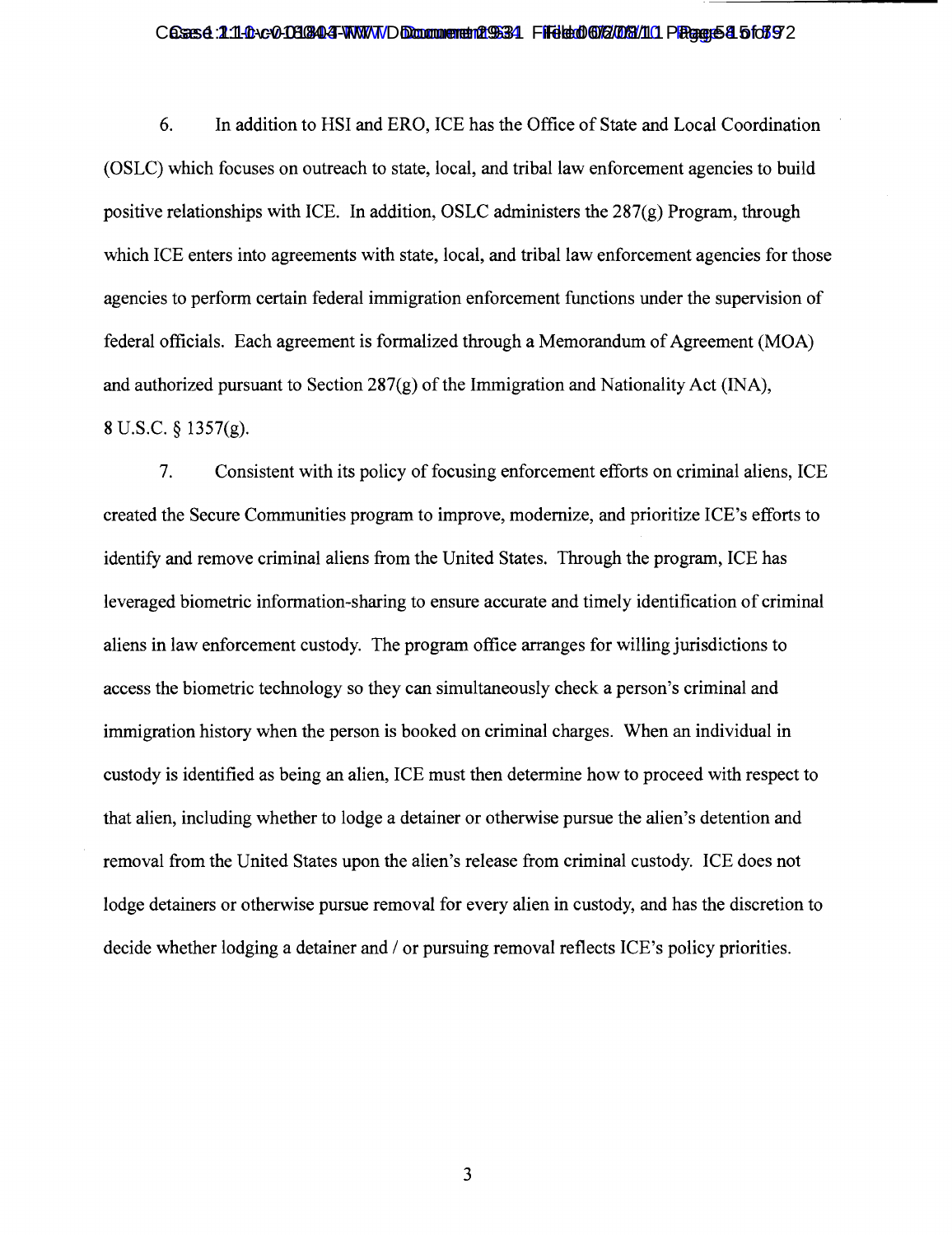#### *ICE Initiatives and Activities in Arizona and at the Southwest Border*

8. ICE has devoted substantial resources to increasing border security and combating smuggling of contraband and people. Indeed, 25 percent of all ICE special agents are stationed in the five Southwest border offices. Of those, 353 special agents are stationed in Arizona to investigate crimes, primarily cross-border crimes. ERO currently has 361 law enforcement officers in Arizona. Further, the ICE Office of the Principal Legal Advisor (OPLA) has 147 attorneys stationed in the areas of responsibility on the Southwest border, including 37 attorneys in Arizona alone to prosecute removal cases and advise ICE officers and special agents, as well as one attorney detailed to the U.S. Attorney's Office for the District ofArizona to support the prosecution of criminals identified and investigated by ICE agents. Two additional attorneys have been allocated and are expected to enter on duty as SAUSAs in the very near future.

9. ICE's attention to the Southwest Border has included the March 2009 launch of the Southwest Border Initiative to disrupt and dismantle drug trafficking organizations operating along the Southwest border. This initiative was designed to support three goals: guard against the spillover of violent crime into the United States; support Mexico's campaign to crack down on drug cartels in Mexico; and reduce movement of contraband across the border. This initiative called for additional personnel, increased intelligence capability, and better coordination with state, local, tribal, and Mexican law enforcement authorities. This plan also bolstered the law enforcement resources and information-sharing capabilities between and among DHS and the Departments of Justice and Defense. ICE's efforts on the Southwest border between March 2009 and March 2010 have resulted in increased seizures of weapons, money, and narcotics along the Southwest border as compared to the same time period between 2008 and 2009. ICE also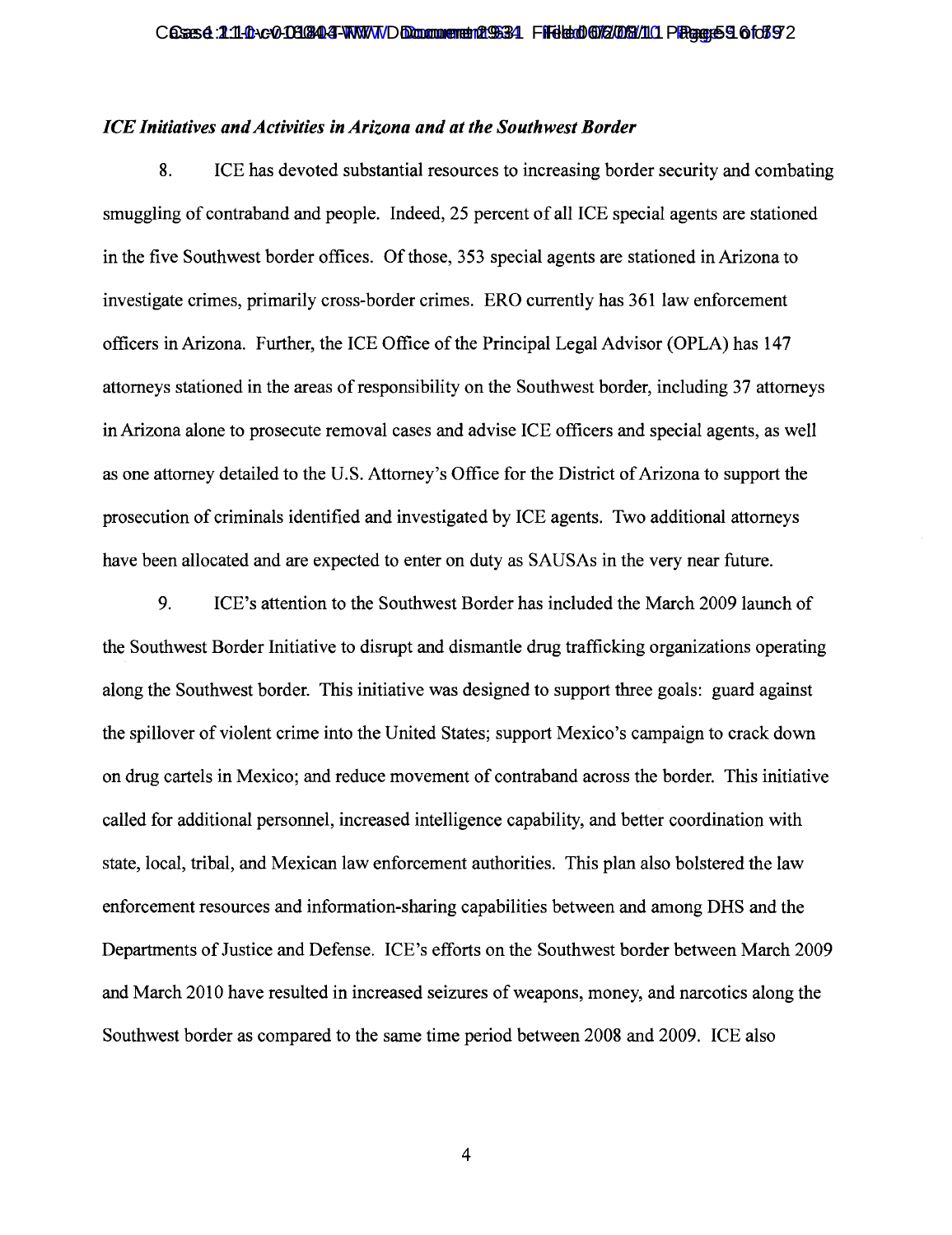#### Cases 1:11-cv-c·01344-TWWW Document 2934 File document 084 Filed 06/2004

increased administrative arrests of criminal aliens for immigration violations by **11** percent along the Southwest border during this period.

10. ICE has focused even more closely on border security in Arizona. ICE is participating in a multi-agency operation known as the Alliance to Combat Transnational Threats (ACTT) (formerly the Arizona Operational Plan). Other federal agencies, including the Department of Defense, as well as state and local law enforcement agencies also support the ACTT. To a much smaller degree, ACTT receives support from the Government of Mexico through the Merida initiative, a United States funded program designed to support and assist Mexico in its efforts to disrupt and dismantle transnational criminal organizations, build capacity, strengthen its judicial and law enforcement institutions, and build strong and resilient communities.

11. The ACTT began in September 2009 to address concerns about crime along the border between the United States and Mexico in Arizona. The primary focus of ACTT is conducting intelligence-driven border enforcement operations to disrupt and dismantle violent cross-border criminal organizations that have a negative impact on the lives of the people on both sides of the border. The ACTT in particular seeks to reduce serious felonies that negatively affect public safety in Arizona. These include the smuggling of aliens, bulk cash, and drugs; document fraud; the exportation of weapons; street violence; homicide; hostage-taking; money laundering; and human trafficking and prostitution.

12. In addition to the ACTT, the Federal Government is making other significant efforts to secure the border. On May 25, 2010, the President announced that he will be requesting \$500 million in supplemental funds for enhanced border protection and law enforcement activities, and that he would be ordering a strategic and requirements-based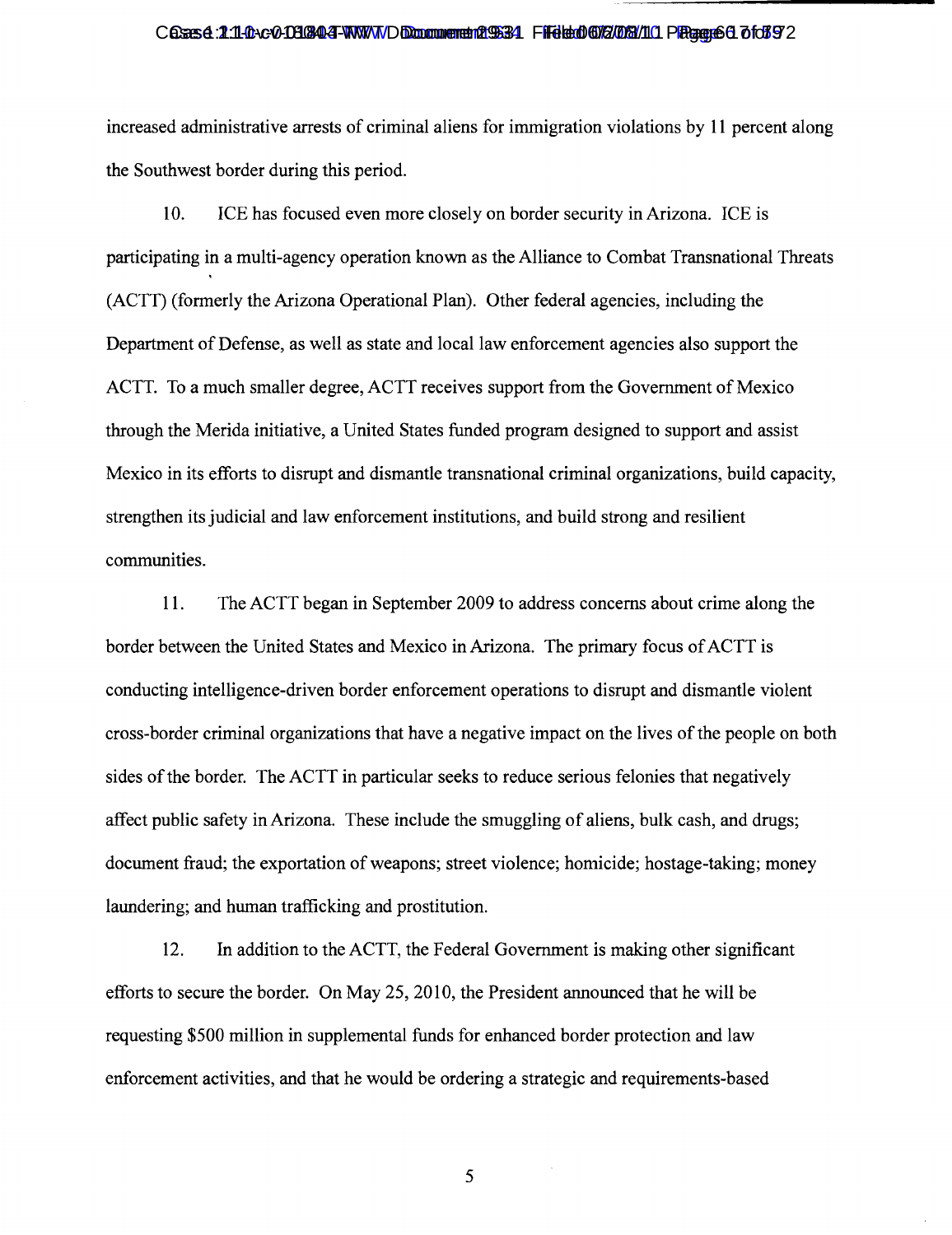#### Cases 1:11-cv-003044-WWW Document 2934 File document 084 Filed 06/2004 Case 61 of 72

deployment of 1,200 National Guard troops to the border. This influx of resources will be utilized to enhance technology at the border; share information and support with state, local, and tribal law enforcement; provide intelligence and intelligence analysis, surveillance, and reconnaissance support; and additional training capacity.

13. ICE also is paying increasing attention to alien smuggling, along with other contraband smuggling, with the goal of dismantling large organizations. Smuggling organizations are an enforcement priority because they tend to create a high risk of danger for the persons being smuggled, and tend to be affiliated with the movement of drugs and weapons. ICE has had success of late in large operations to prosecute and deter alien smugglers and those who transport smuggled aliens. During recent operations in Arizona and Texas, ICE agents made a combined total of 85 arrests, searched 18 companies, and seized more than 100 vehicles and more than 30 firearms.

14. This summer, ICE launched a surge in its efforts near the Mexican border. This surge was a component of a strategy to identify, disrupt, and dismantle cartel operations. The focus on cartel operations is a policy priority because such cartels are responsible for high degrees of violence in Mexico and the United States—the cartels destabilize Mexico and threaten regional security. For 120 days, ICE will add 186 agents and officers to its five Southwest border offices to attack cartel capabilities to conduct operations; disrupt and dismantle drug trafficking organizations; diminish the illicit flow of money, weapons, narcotics, and people into and out of the U.S.; and enhance border security. The initiative, known as Operation Southern Resolve, is closely coordinated with the Government of Mexico, as well as Mexican and U.S. federal, state and local law enforcement to ensure maximum impact. The initiative also includes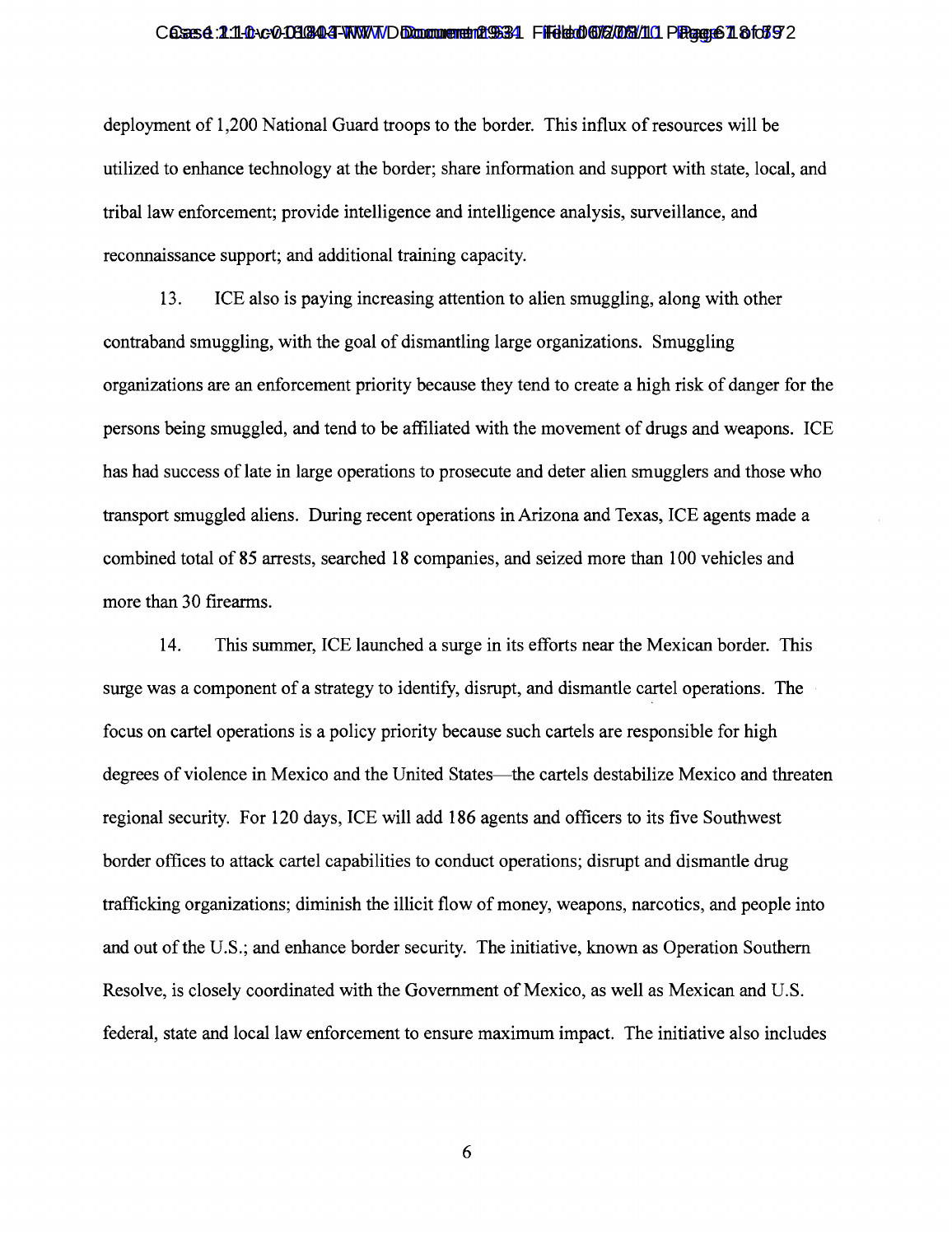#### Cases 1:11-cv-001344-TWWW Document 2934 File dolar 06/2013/11 Page 62 9:10-72

targeting transnational gang activity, targeting electronic and traditional methods of moving illicit proceeds, and identifying, arresting, and removing criminal aliens present in the region.

15. Although ICE continues to devote significant resources to immigration enforcement in Arizona and elsewhere along the Southwest border, ICE recognizes that a full solution to the immigration problem will only be achieved through comprehensive immigration reform (CIR). Thus, ICE, in coordination with DHS and the Department's other operating components, has committed personnel and energy to advancing CIR. For example, ICE's Assistant Secretary and other senior leaders have advocated for comprehensive immigration reform during meetings with, and in written letters and statements to, advocacy groups, nongovernmental organizations, members of the media, and members of Congress. Other ICE personnel have participated in working groups to develop immigration reform proposals to include in CIR and to prepare budget assessments and projections in support of those proposals. *ICE Enforcement Priorities* 

16. DHS is the federal department with primary responsibility for the enforcement of federal immigration law. Within DHS, ICE plays a key role in this enforcement by, among other functions, serving as the agency responsible for the investigation of immigration-related crimes, the apprehension and removal of individuals from the interior United States, and the representation of the United States in removal proceedings before the Executive Office for Immigration Review within the Department of Justice. As the department charged with enforcement of federal immigration laws, DHS exercises a large degree of discretion in determining how best to carry out its enforcement responsibilities. This discretion also allows ICE to forego criminal prosecutions or removal proceedings in individual cases, where such forbearance will further federal immigration priorities.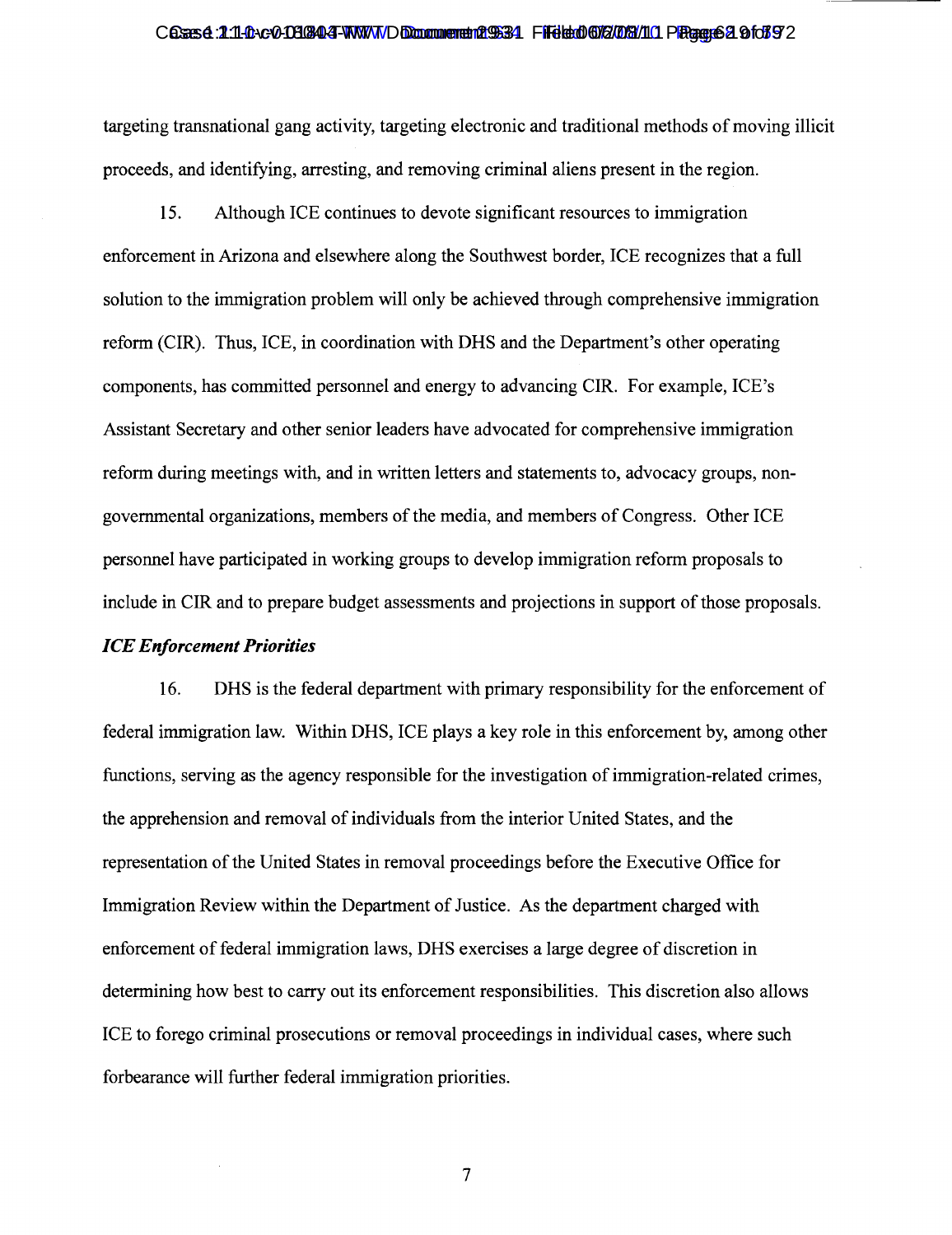#### Cases 1:11-cv-00304-TWWWDDocument 2934 File document 084 Filed 06/2004 Case 3:00:192

17. ICE's priorities at a national level have been refined to reflect Secretary Napolitano's commitment to the "smart and tough enforcement of immigration laws." Currently, ICE's highest enforcement priorities—meaning, the most important targets for apprehension and removal efforts—are aliens who pose a danger to national security or a risk to public safety, including: aliens engaged in or suspected of terrorism or espionage; aliens convicted of crimes, with a particular emphasis on violent criminals, felons, and repeat offenders; certain gang members; and aliens subject to outstanding criminal warrants.

18. Other high priorities include aliens who are recent illegal entrants and "fugitive aliens" *(i.e., aliens who have failed to comply with final orders of removal)*. The attention to fugitive aliens, especially those with criminal records, recognizes that the government expends significant resources providing procedural due process in immigration proceedings, and that the efficacy of removal proceedings is undermined if final orders of removal are not enforced. Finally, the attention to aliens who are recent illegal entrants is intended to help maintain control at the border. Aliens who have been present in the U.S. without authorization for a prolonged period oftime and who have not engaged in criminal conduct present a significantly lower enforcement priority. And aliens who meet certain humanitarian criteria may not be an "enforcement" priority at all—in such humanitarian cases, federal immigration priorities may recommend forbearance in pursuing removal.

19. ICE bases its current priorities on a number of different factors. One factor is the differential between the number of people present in the United States illegally—approximately 10.8 million aliens, including 460,000 in Arizona—and the number of people ICE is resourced to remove each year—approximately 400,000. This differential necessitates prioritization to ensure that ICE expends resources most efficiently to advance the goals of protecting national security,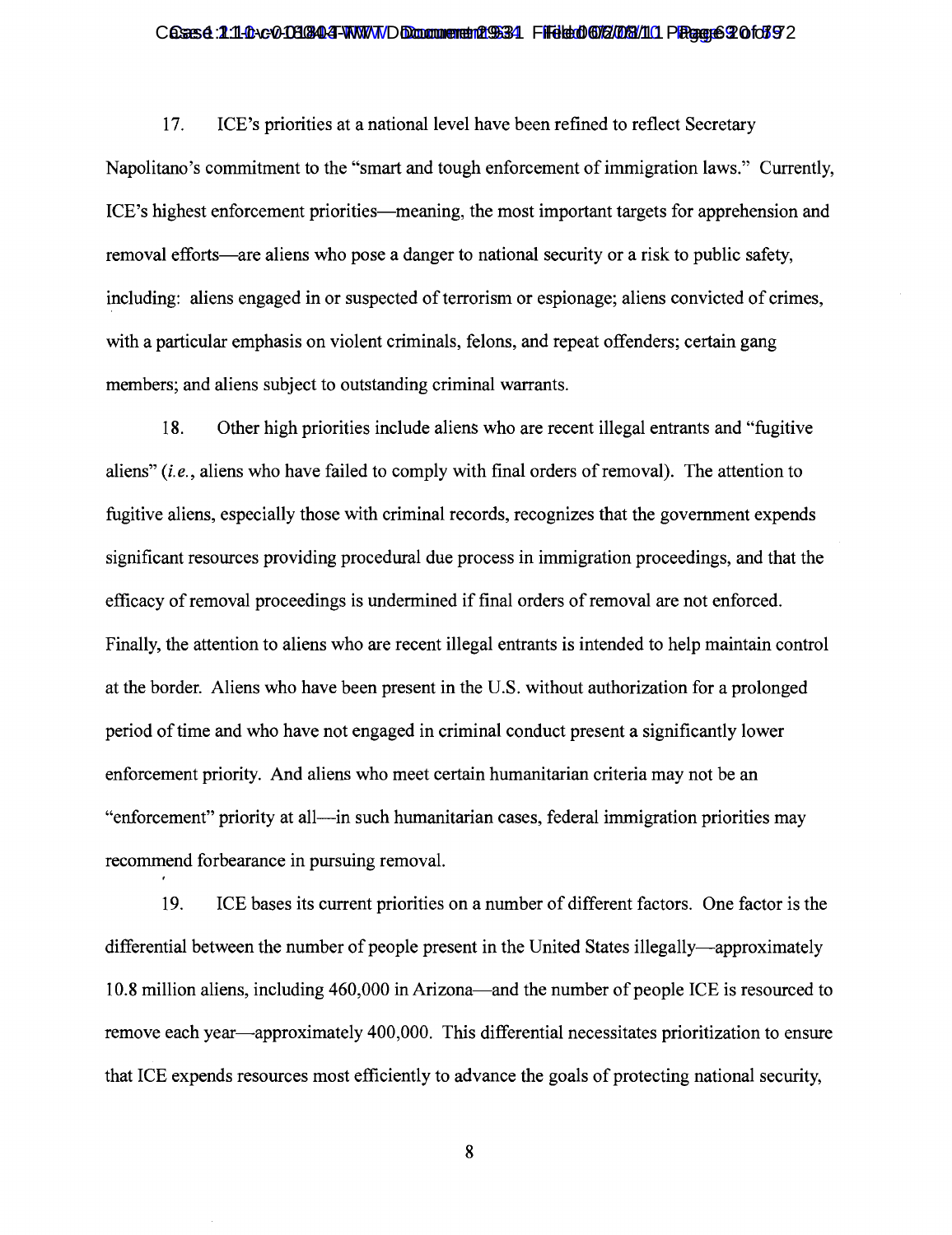#### Cases 21:11 Cac COUS CADE TWW DO comment 8-31 Filed 06/27/08/101 Page 64 to 575 2

protecting public safety, and securing the border. Another factor is ICE's consideration of humanitarian interests in enforcing federal immigration laws, and its desire to ensure aliens in the system are treated fairly and with appropriate respect given their individual circumstances. Humanitarian interests may, in appropriate cases, support a conclusion that an alien should not be removed or detained at all. And yet another factor is ICE's recognition that immigration detainees are held for a civil purpose—namely, removal—and not for punishment. Put another way, although entering the United States illegally or failing to cooperate with ICE during the removal process is a crime, being in the United States without authorization is not itself a crime. ICE prioritizes enforcement to distinguish between aliens who commit civil immigration violations from those commit or who have been convicted of a crime. I

,

r

**International Contract** 

**INVESTIGATION** 

i

20. Consequently, ICE is revising policies and practices regarding civil immigration enforcement and the immigration detention system to ensure the use of its enforcement personnel, detention space, and removal resources are focused on advancing these priorities. For J example, ICE has two programs within ERO designed to arrest convicted criminal aliens and l alien fugitives. These are the Criminal Alien Program (CAP) and the National Fugitive Operations Program (fugitive operations). ICE officers assigned to CAP identify criminal aliens who are incarcerated within federal, state, and local prisons and jails, as well as aliens who have been charged or arrested and remain in the custody of the law enforcement agency. ICE officers assigned to fugitive operations seek to locate and arrest aliens with final orders of removal. These officers also seek to locate, arrest, and remove convicted criminal aliens living at large in communities and aliens who previously have been deported but have returned unlawfully to the United States. They also present illegal reentry cases for prosecution in federal courts to deter such recidivist conduct.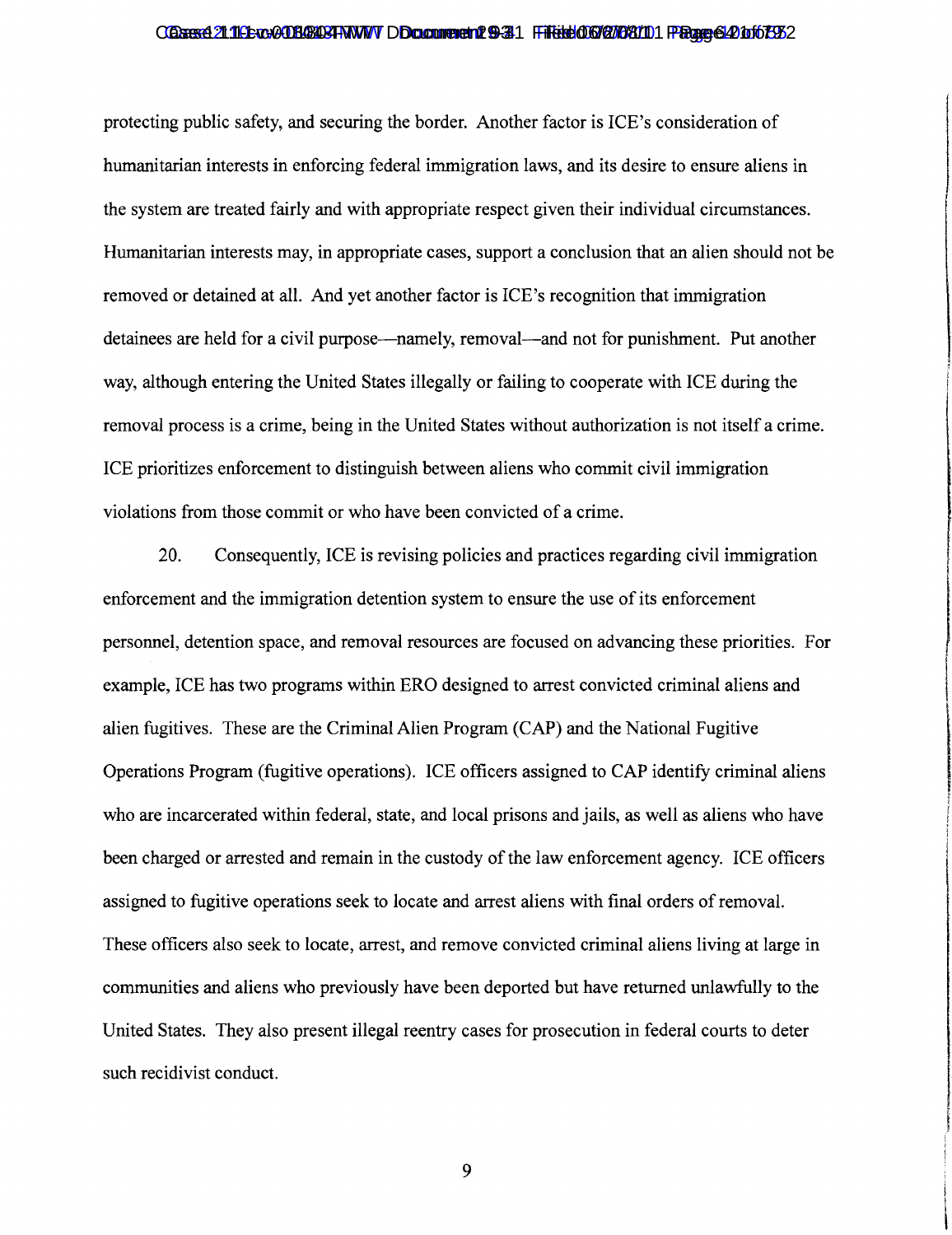#### Cases 21:11 Cox 2008 B403 FWW DD cument 12 9-31 Filed 06/27/08/10 Page 65 20 ft 73 2

21. Likewise, in keeping with the Secretary's policy determination that immigration enforcement should be "smart and tough" by focusing on specific priorities, ICE issued a new strategy regarding worksite enforcement. This strategy shift prioritized the criminal investigation and prosecution of employers and de-emphasized the apprehension and removal of illegal aliens working in the United States without authorization. Although Federal law does not make it a distinct civil or criminal offense for unauthorized aliens merely to seek employment in the U.S., such aliens may be removed for being in the U.S. illegally. ICE's new strategy acknowledges that many enter the United States illegally because of the opportunity to work. Thus, the strategy seeks to address the root causes of illegal immigration and to do the following: (i) penalize employers who knowingly hire illegal workers; (ii) deter employers who are tempted to hire illegal workers; and (iii) encourage all employers to take advantage of well-crafted compliance tools. At the same time, the policy recognizes that humanitarian concerns counsel against focusing enforcement efforts on unauthorized workers. The strategy permits agents to exercise discretion and work with the prosecuting attorney to assess how to best proceed with respect to illegal alien witnesses. One of the problems with Arizona Senate Bill 1070 (SB 1070) is that it will divert focus from this "smart and tough" focus on employers to responses to requests from local law enforcement to apprehend aliens not within ICE's priorities.

22. In addition to refocusing ICE's civil enforcement priorities, ICE has also refocused the 287(g) program so that state and local jurisdictions with which ICE has entered into agreements to exercise federal immigration authority do so in a manner consistent with ICE's priorities. The mechanism for this refocusing has been a new MOA with revised terms and conditions. Jurisdictions that already had agreements were required to enter into this revised MOA in October of 2009. Also, ICE opted not to renew  $287(g)$  agreements with task force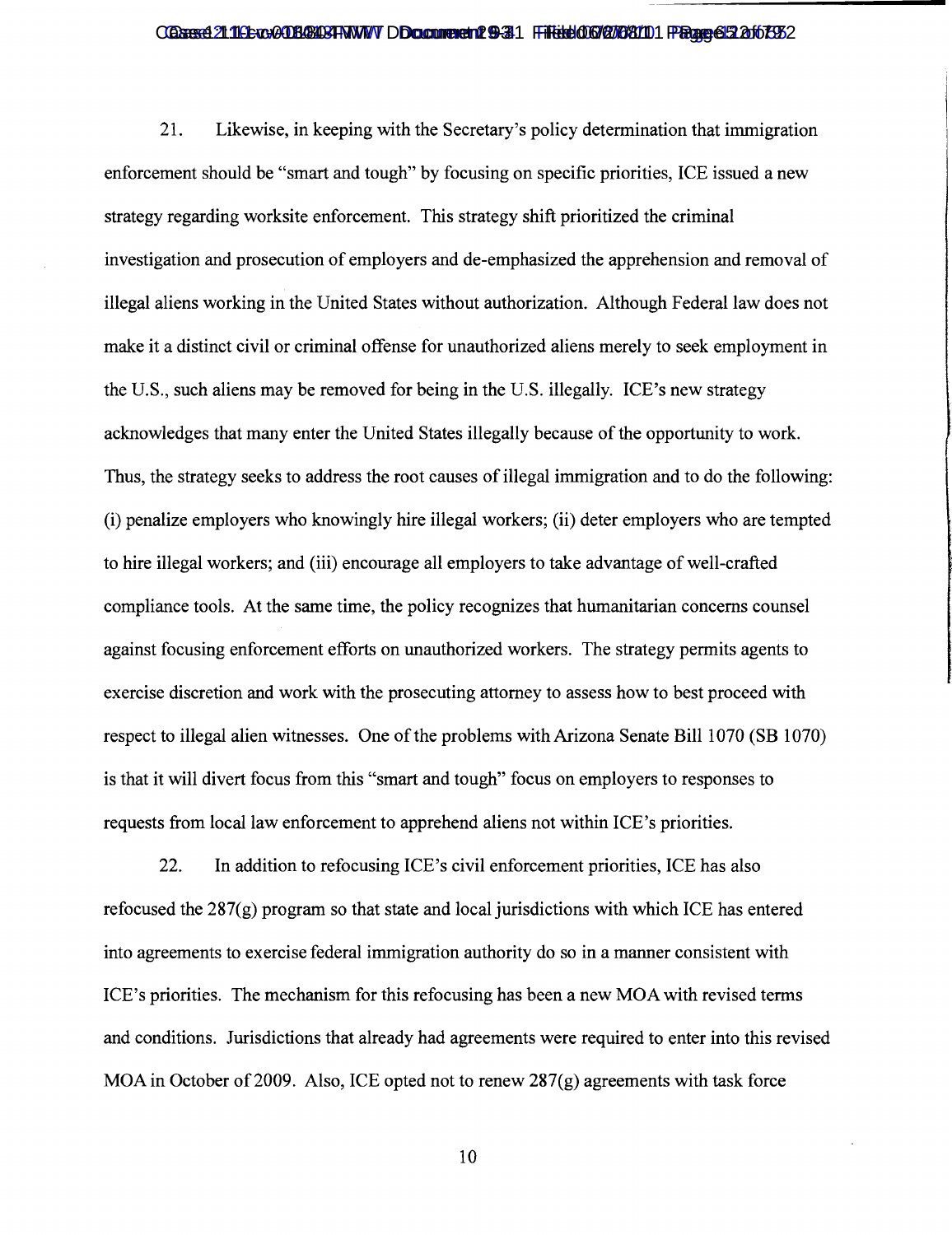#### Cases 21:11 Cox 2008 BANT TWW Document 12 9-31 Filed 06/27/08/10 Page 662 of 673 /

officers with the Maricopa County Sheriff's Office and officers stationed within the Los Angeles County Sheriff's Office's jail. These decisions were based on inconsistency between the expectations of the local jurisdiction and the priorities of ICE.

23. ICE communicates its enforcement priorities to state and local law enforcement officials in a number of ways. With respect to the  $287(g)$  program, the standard MOA describes the focus on criminals, with the highest priority on the most serious offenders. In addition, when deploying interoperability technology through the Secure Communities program, local jurisdictions are advised of ICE's priorities in the MOA and in outreach materials.

24. In addition to the dissemination of national civil enforcement priorities to the field, the refocusing of existing ICE programs, and other efforts to prioritize immigration enforcement to most efficiently protect the border and public safety, the Assistant Secretary and his senior staffroutinely inform field locations that they have the authority and should exercise discretion in individual cases. This includes when deciding whether to issue charging documents, institute removal proceedings, release or detain aliens, place aliens on alternatives to detention *(e.g.,* electronic monitoring), concede an alien's eligibility for relief from removal, move to terminate cases where the alien may have some other avenue for relief, stay deportations, or defer an alien's departure.

25. The Assistant Secretary has communicated to ICE personnel that discretion is particularly important when dealing with long-time lawful permanent residents, juveniles, the immediate family members of U.S. citizens, veterans, members of the armed forces and their families, and others with illnesses or special circumstances.

26. ICE exercises prosecutorial discretion throughout all the stages of the removal process—investigations, initiating and pursuing proceedings, which charges to lodge, seeking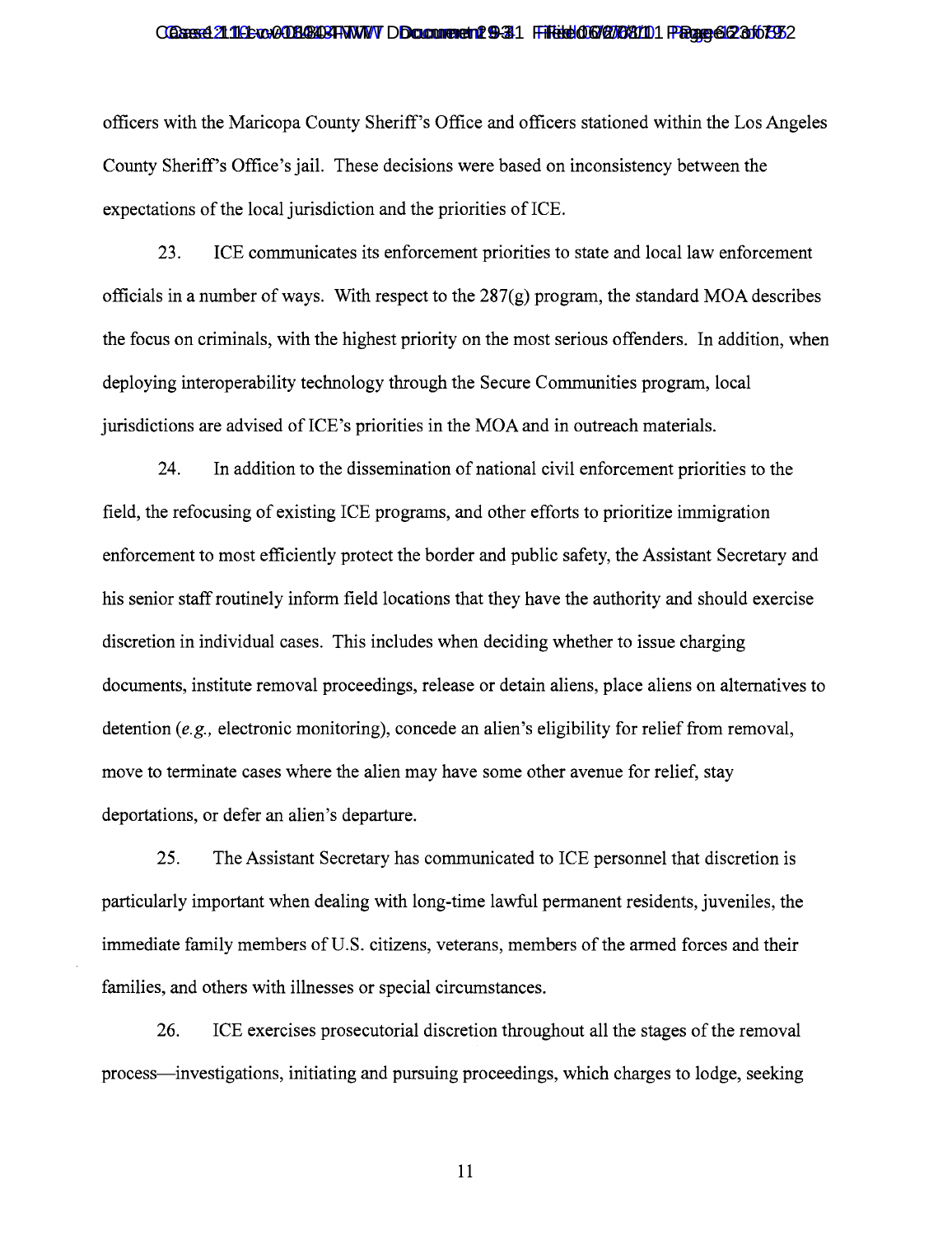#### Cases 21:11 Cro30303403 TWW DD comment 8-31 Filed 06/27/08/101 Page 672 4:10 F32

tennination of proceedings, administrative closure of cases, release from detention, not taking an appeal, and declining to execute a removal order. The decision on whether and how to exercise prosecutorial discretion in a given case is largely infonned by ICE's enforcement priorities. During my tenure at ICE as an attorney litigating administrative immigration cases, as well as my role as a SAUSA prosecuting criminal offenses and in my legal and management roles at ICE headquarters, I am aware of many cases where ICE has exercised prosecutorial discretion to benefit an alien who was not within the stated priorities of the agency or because of humanitarian factors. For example, ICE has released an individual with medical issues from detention, tenninated removal proceedings to allow an alien to regularize her immigration status, declined to assert the one year filing deadline in order to allow an individual to apply for asylum before the immigration judge, and terminated proceedings for a long-term legal permanent resident who served in the military, among numerous other examples.

27. ICE's exercise of discretion in enforcement decisions has been the subject of several internal agency communications. For example, Attachment A is a true and accurate copy of a November 7, 2007 memorandum from ICE Assistant Secretary Julie Myers to ICE Field I Office Directors and ICE Special Agents in Charge. Pursuant to this memorandum, ICE agents and officers should exercise prosecutorial discretion when making administrative arrests and custody determinations for aliens who are nursing mothers absent any statutory detention requirement or concerns such as national security or threats to public safety. Attachment B is a true and accurate copy, omitting attachments thereto, of an October 24, 2005 memorandum from ICE Principal Legal Advisor William J. Howard to OPLA Chief Counsel as to the manner in which prosecutorial discretion is exercised in removal proceedings. Attachment C is a true and accurate copy of a November 17,2000 memorandum from Immigration and Naturalization

**International Property** 

,

,

,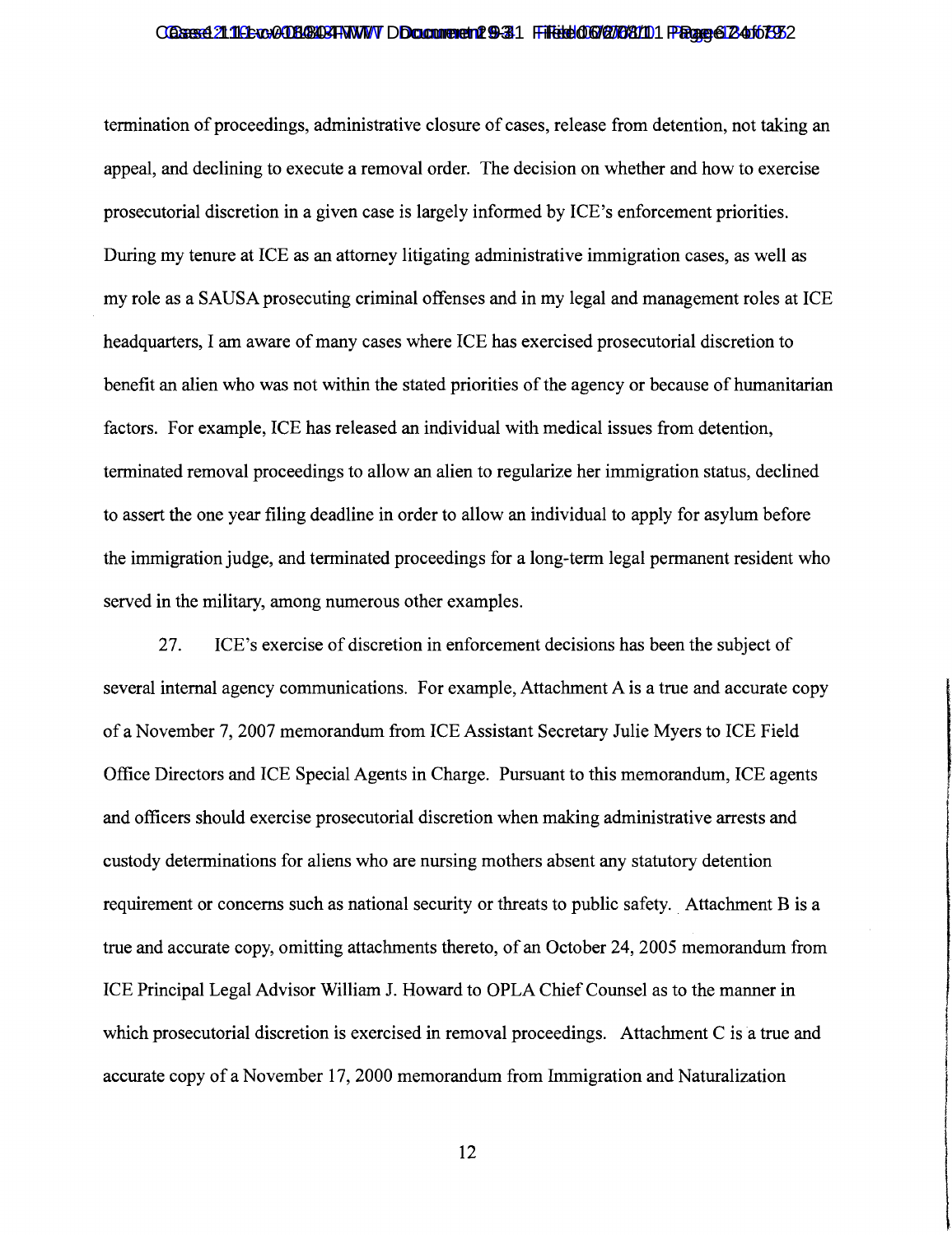#### Cases 21:11 Cac CO8034 TWW DDcument 6-31 Filed 06/07/08/10 Page 68 of 73 2:

Service (INS) Commissioner Doris Meissner to various INS personnel concerning the exercise of prosecutorial discretion. The Assistant Secretary also outlined in a recent memorandum to all ICE employees the agency's civil immigration enforcement priorities relating to the apprehension, detention, and removal of aliens (available at http://www.ice.gov/doclib/civil enforcement priorities.pdf).

28. In sum, ICE does not seek to arrest, detain, remove, or refer for prosecution, all aliens who may be present in the United States illegally. ICE focuses its enforcement efforts in a manner that is intended to most effectively further national security, public safety, and security of the border, and has affirmative reasons not to seek removal or prosecution of certain aliens.

### *International Cooperation with ICE Enforcement*

29. ICE cooperates with foreign governments to advance our criminal investigations of transnational criminal organizations (such as drug cartels, major gangs, and organized alien smugglers) and to repatriate their citizens and nationals who are facing deportation. With respect to our criminal investigations, ICE's Office of International Affairs has 63 offices in 44 countries staffed with special agents who, among other things, investigate crime. In Mexico alone, ICE has five offices consisting of a total of 38 personnel. Investigators in ICE attache offices investigate cross-border crime, including crime that affects Arizona and the rest of the Southwest. In addition, they work with foreign governments to secure travel documents and clearance for ICE to remove aliens from the United States. ICE negotiates with foreign governments to expedite the removal process, including negotiating electronic travel document arrangements. International cooperation for ICE is critical.

30. International cooperation advances ICE's goal of making the borders more secure. To address cross-border crime at the Southwest border, ICE is cooperating very closely with the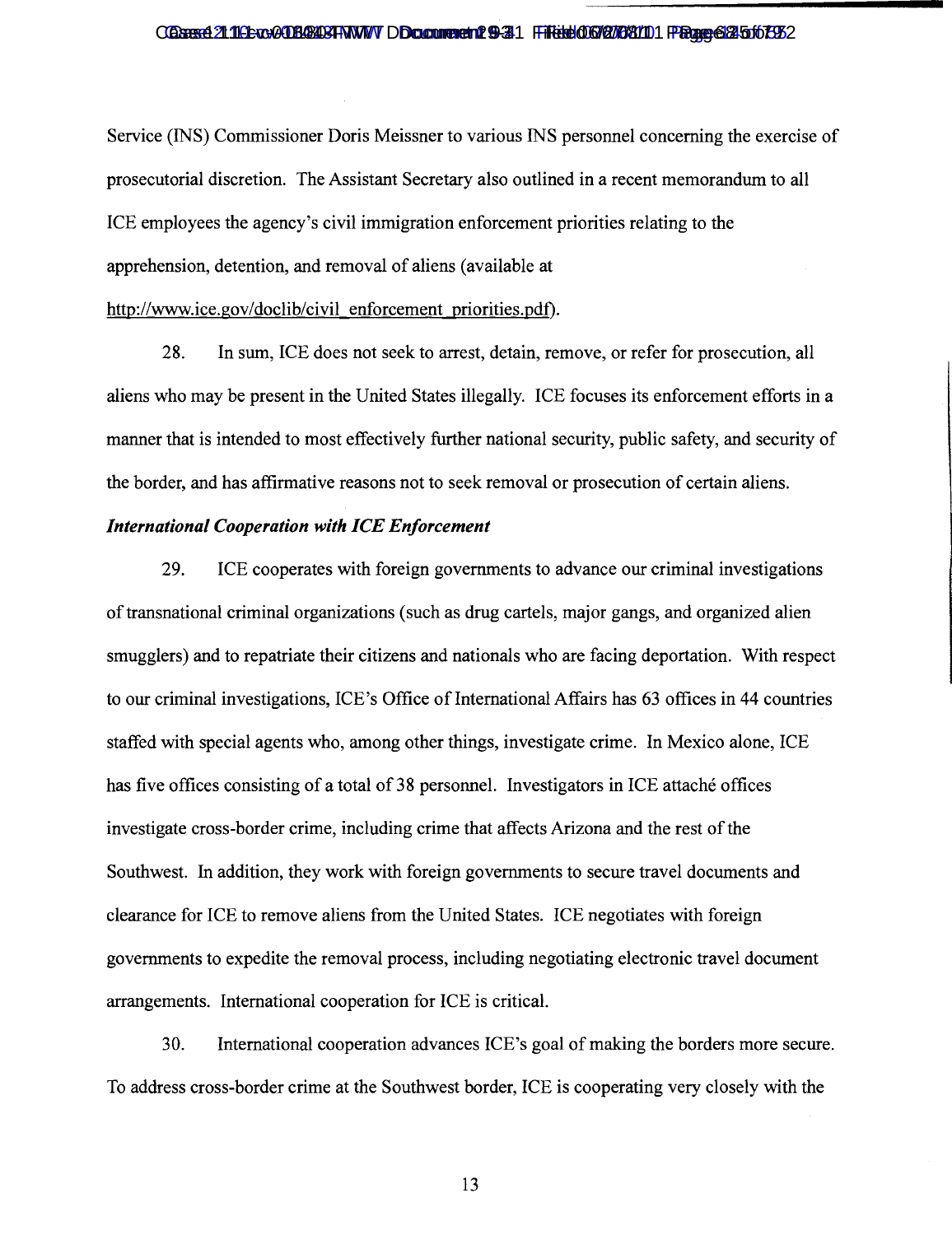#### Cases 21:11 Cox 2008 B403 FWW DD comment 8-31 Filed 06/27/08/10 Page 69 60 ft 75 2

Government of Mexico in particular. Two prime examples of ICE and Mexican cooperation include Operation Armas Cruzadas, designed to improve information sharing and to identify, disrupt, and dismantle criminal networks engaged in weapons smuggling, and Operation Firewall, as part of which Mexican customs and ICE-trained Mexican Money Laundering-Vetted Units target the illicit flow of money out of Mexico on commercial flights and in container shipments.

31. Also to improve border security and combat cross-border crime, ICE is engaged in other initiatives with the Government of Mexico. For instance, ICE is training Mexican customs investigators. ICE also provides Mexican law enforcement officers and prosecutors training in human trafficking, child sexual exploitation, gang investigations, specialized investigative techniques, and financial crimes. ICE has recruited Mexican federal police officers to participate in five of the ICE-led Border Enforcement Security Task Forces (BESTs). The BEST platform brings together multiple law enforcement agencies at every level to combat cross-border crime, including crime touching Arizona. Sharing information and agents is promoting more efficient and effective investigations. ICE has benefited from the Government of Mexico's increased cooperation, including in recent alien smuggling investigations that resulted in arrests in Mexico and Arizona.

32. In addition to the importance of cooperation from foreign governments in criminal investigations, ICE also benefits from good relationships with foreign governments in effecting removals of foreign nationals. Negotiating removals, including country clearance, to approvals and securing travel documents, is a federal matter and often one that requires the cooperation of the country that is accepting the removed alien. ICE removes more nationals of Mexico than of any other country. In FY 2009, ICE removed or returned approximately 275,000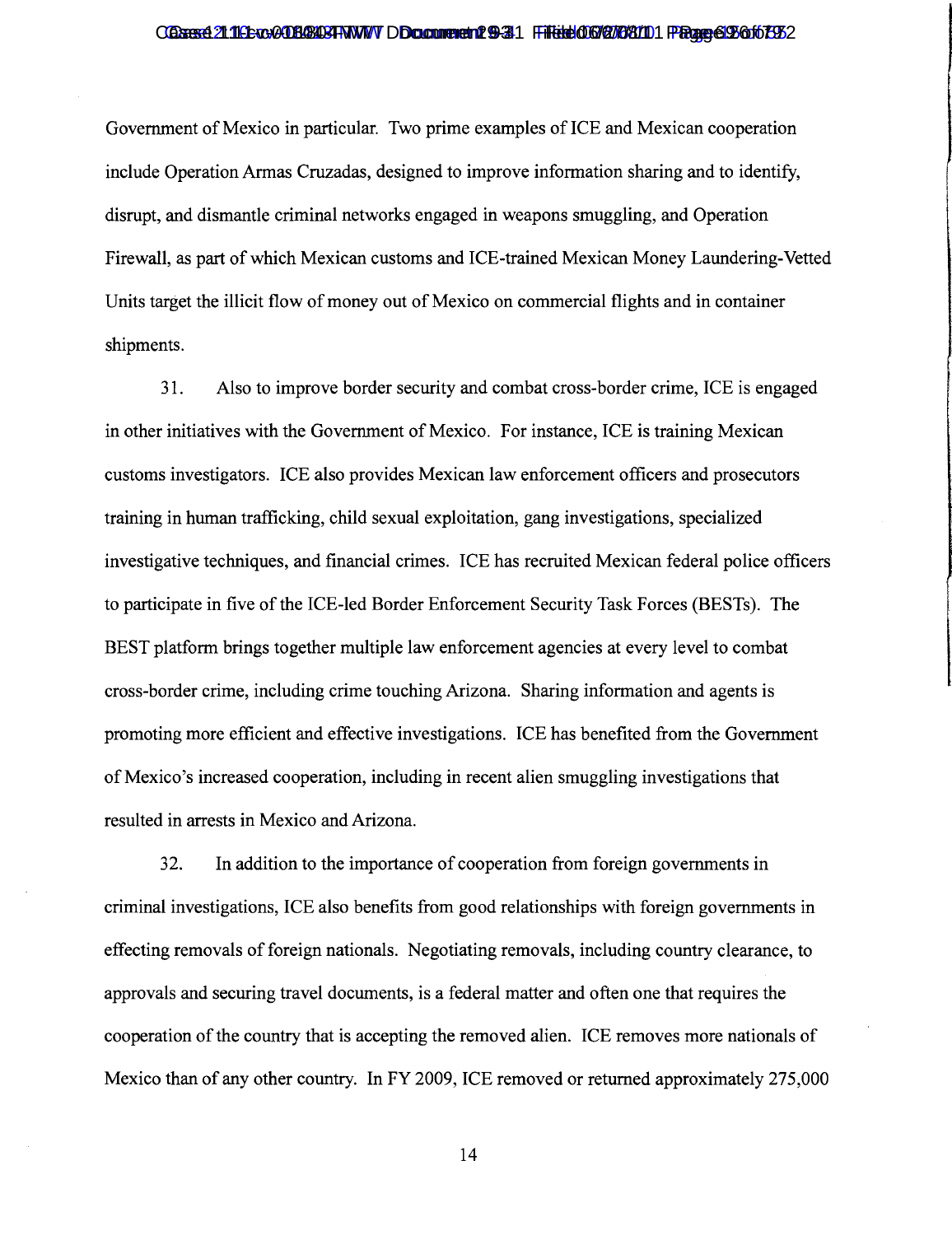#### Cases 21:112 co-018403 FWW Document 6-31 Filed 06/27/08/10 Page 706/07/27

Mexican nationals, which constitutes more than 70 percent of all removals and returns. Not all countries are equally willing to repatriate their nationals. Delays in repatriating nationals of foreign countries causes ICE financial and operational challenges, particularly when the aliens are detained pending removal. Federal law limits how long ICE can detain an alien once the alien is subject to a final order of removal. Therefore, difficulties in persuading a foreign country to accept a removed alien runs the risk of extending the length of time that a potentially dangerous or criminal alien remains in the United States. Thus, the efficient operation of the immigration system relies on cooperation from foreign governments.

### *Reliance on Illegal Aliens in Enforcement and Prosecution*

33. ICE agents routinely rely on foreign nationals, including aliens unlawfully in the United States, to build criminal cases, including cases against other aliens in the United States illegally. Aliens who are unlawfully in the United States, like any other persons, may have important information about criminals they encounter-from narcotics smugglers to alien smugglers and beyond—and routinely support ICE's enforcement activities by serving as confidential informants or witnesses. When ICE's witnesses or informants are illegal aliens who are subject to removal, ICE can exercise discretion and ensure the alien is able to remain in the country to assist in an investigation, prosecution, or both. The blanket removal or incarceration of all aliens unlawfully present in Arizona or in certain other individual states would interfere with ICE's ability to pursue the prosecution or removal of aliens who pose particularly significant threats to public safety or national security. Likewise, ICE can provide temporary and long-term benefits to ensure victims of illegal activity are able to remain in the United States.

34. Tools relied upon by ICE to ensure the cooperation of informants and witnesses include deferred action, stays of removal, U visas for crime victims, T visas for victims of human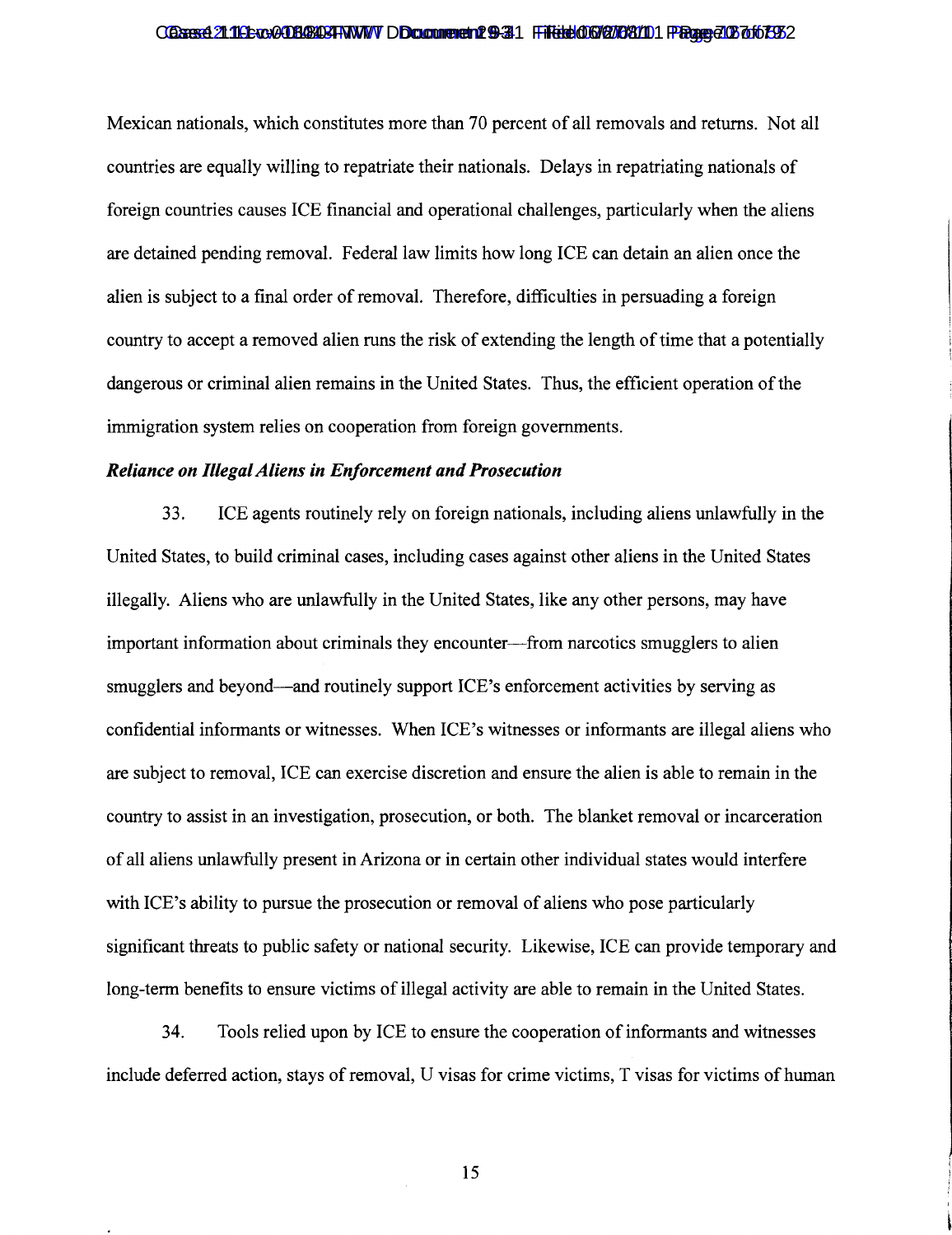#### Cases 21:11 Cox 2008 B403 FWW DDcument 12 9-31 Filed 06/27/08/10 Page 71 2 of 575 2

trafficking, and S visas for significant cooperators against other criminals and to support investigations. These tools allow aliens who otherwise would face removal to remain in the United States either temporarily or permanently, and to work in the United States in order to support themselves while here. Many of these tools are employed in situations where federal immigration policy suggests an affirmative benefit that can only be obtained by not pursuing an alien's removal or prosecution. Notably, utilization of these tools is a dynamic process between ICE and the alien, which may play out over time. An alien who ultimately may receive a particular benefit-for example, an S visa-may not immediately receive that visa upon initially coming forward to ICE or other authorities, and thus at a given time may not have documentation or evidence of the fact that ICE is permitting that alien to remain in the United States.

35. Although ICE may rely on an illegal alien as an informant in any type of immigration or custom violation it investigates, this is particularly likely in alien smuggling and illegal employment cases. Aliens who lack lawful status in the United States are routinely witnesses in criminal cases against alien smugglers. For example, in an alien smuggling case, the smuggled aliens are in a position to provide important information about their journey to the United States, including how they entered, who provided them assistance, and who they may have paid. If these aliens were not available to ICE, special agents would not be positioned to build criminal cases against the smuggler. ICE may use a case against the smuggler to then build a larger case against others in the smuggling organization that assisted the aliens across the border.

36. ICE also relies heavily on alien informants and witnesses in illegal employment cases. In worksite cases, the unauthorized alien workers likewise have important insight and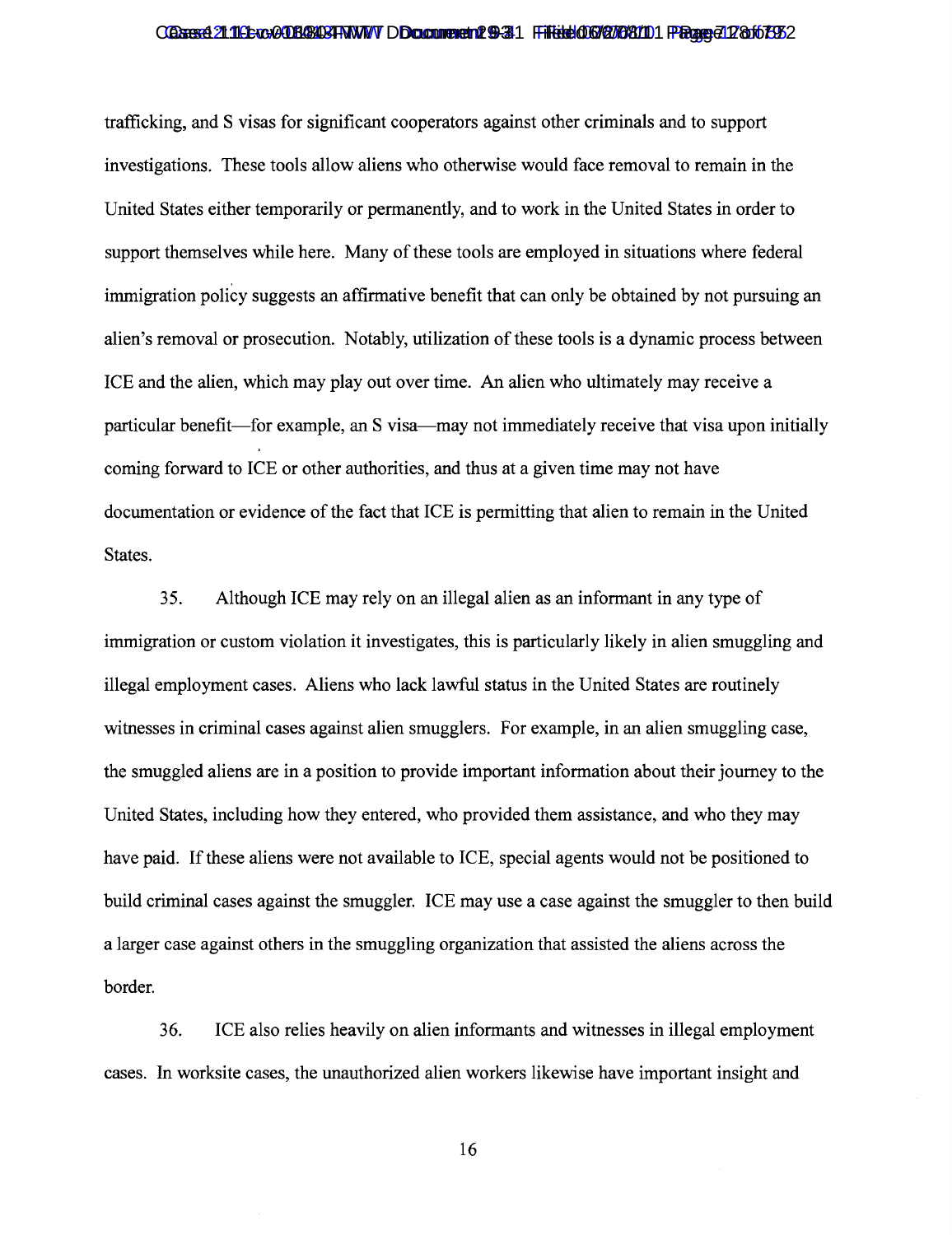#### CGare 21:113-xx 2008 B494 TWW DDcument 129-31 Filed 06/27/08/10 Page 72 0f 07/2

information about the persons involved in the hiring and employment process, including who may be amenable to a criminal charge.

37. ICE also relies heavily on alien informants and cooperators in investigations of transnational gangs, including violent street gangs with membership and leadership in the United States and abroad. Informants and cooperating witnesses help ICE identify gang members in the United States and provide information to support investigations into crimes the gang may be committing. In some cases, this includes violent crime in aid of racketeering, narcotics trafficking, or other crimes.

38. During my years at ICE, I have heard many state and local law enforcement and immigration advocacy groups suggest that victims and witnesses of crime may hesitate to come forward to speak to law enforcement officials if they lack lawful status. The concern cited is that, rather than finding redress for crime, victims and witnesses will face detention and removal from the United States. To ensure that illegal aliens who are the victims of crimes or have witnessed crimes come forward to law enforcement, ICE has a robust outreach program, particularly in the context of human trafficking, to assure victims and witnesses that they can safely come forward against traffickers without fearing immediate immigration custody, extended detention, or removal. If this concern manifested itself-and if crime victims became reluctant to come forward-ICE would have a more difficult time apprehending, prosecuting, and removing particularly dangerous aliens.

### **Potential Adverse Impact of SB 1070 on ICE's Priorities and Enforcement Activities**

39. I am aware that the State of Arizona has enacted new immigration legislation, known as SB 1070. I have read SB 1070, and I am generally familiar with the purpose and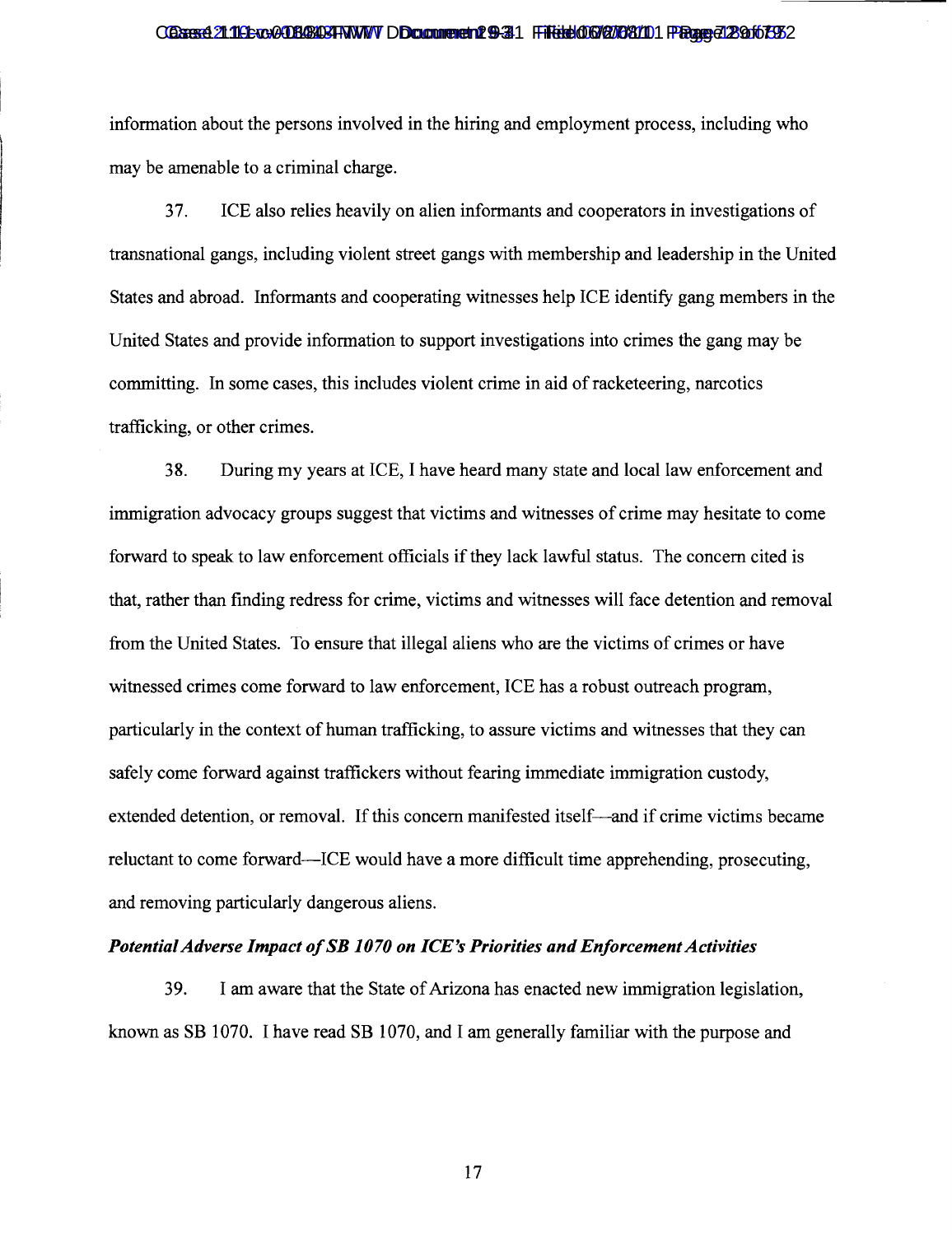### Cases 21:11 Cox 2008 B403 FWW DD cument 12 9-31 Filed 06/07/08/10 Page 7:30 for 53 Case 19 Tage 19 Of 6 Tag

provisions of that legislation. SB 1070 will adversely impact ICE's operational activities with respect to federal immigration enforcement.

40. I understand that section two of SB 1070 generally requires Arizona law enforcement personnel to inquire as to the immigration status of any individual encountered during "any lawful stop, detention or arrest" where there is a reasonable suspicion to believe that the individual is unlawfully present in the United States. I also understand that section two contemplates referral to DHS of those aliens confirmed to be in the United States illegally.

41. As a federal agency with national responsibilities, the burdens placed by SB 1070 on the Federal Government will impair ICE's ability to pursue its enforcement priorities. For example, referrals by Arizona under this section likely would be handled by either the Special Agent in Charge (SAC) Phoenix (the local HSI office), or the Field Office Director (FOD) Phoenix (the local ERO office). Both offices currently have broad portfolios of responsibility. Notably, SAC Phoenix is responsible for investigating crimes at eight ports of entry and two international airports. FOD Phoenix is responsible for two significant detention centers located in Florence and Eloy, Arizona, and a large number of immigration detainees housed at a local county jail in Pinal County, Arizona. FOD Phoenix also has a fugitive operations team, a robust criminal alien program, and it manages the  $287(g)$  programs in the counties of Maricopa, Yavapai, and Pinal, as well as at the Arizona Department of Corrections.

42. Neither the SAC nor the FOD offices in Phoenix are staffed to assume additional duties. Inquiries from state and local law enforcement officers about a subject's immigration status could be routed to the Law Enforcement Support Center in Vermont or to agents and officers stationed at SAC or FOD Phoenix. ICE resources are currently engaged in investigating criminal violations and managing the enforcement priorities and existing enforcement efforts,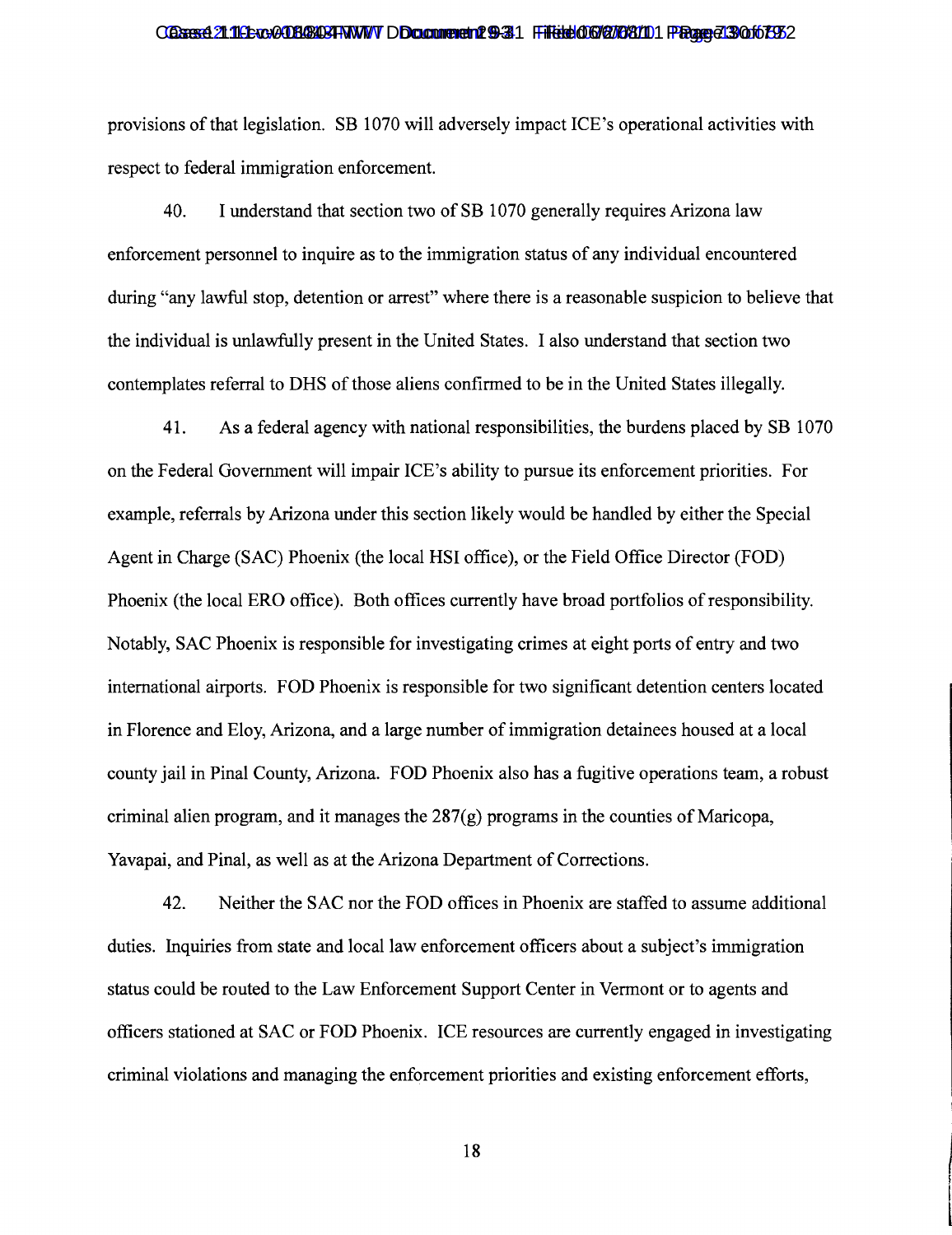# CGare 21:113-xx 2008 B494 TWW DDcument 129-31 Filed 06/27/08/10 Page 24 to 679 2

and neither the SAC nor FOD Phoenix are scheduled for a significant increase in resources to accommodate additional calls from state and local law enforcement. Similarly, the FOD and SAC offices in Arizona are not equipped to respond to any appreciable increase in requests from Arizona to take custody of aliens apprehended by the state.

43. Moreover, ICE's detention capacity is limited. **In** FY 2009, FOD Phoenix was provided with funds to detain no more than approximately 2,900 detention beds on an average day. FOD Phoenix uses that detention budget and available bed space not only for aliens arrested in Arizona, but also aliens transferred from Los Angeles, San Francisco, and San Diego. Notably, the President's budget for FY 2011 does not request an increase in money to purchase detention space. And with increasing proportions of criminal aliens in ICE custody and static bed space, the detention resources will be directed to those aliens who present a danger to the community and the greatest risk of flight.

44. Thus, to respond to the number of referrals likely to be generated by enforcement of SB 1070 would require ICE to divert existing resources from other duties, resulting in fewer resources being available to dedicate to cases and aliens within ICE's priorities. This outcome is especially problematic because ICE's current priorities are focused on national security, public safety, and security of the border. Diverting resources to cover the influx of referrals from Arizona (and other states, to the extent similar laws are adopted) could, therefore, mean decreasing ICE's ability to focus on priorities such as protecting national security or public safety in order to pursue aliens who are in the United States illegally but pose no immediate or known danger or threat to the safety and security of the public.

45. An alternative to responding to the referrals from Arizona, and thus diverting resources, is to largely disregard referrals from Arizona. But this too would have adverse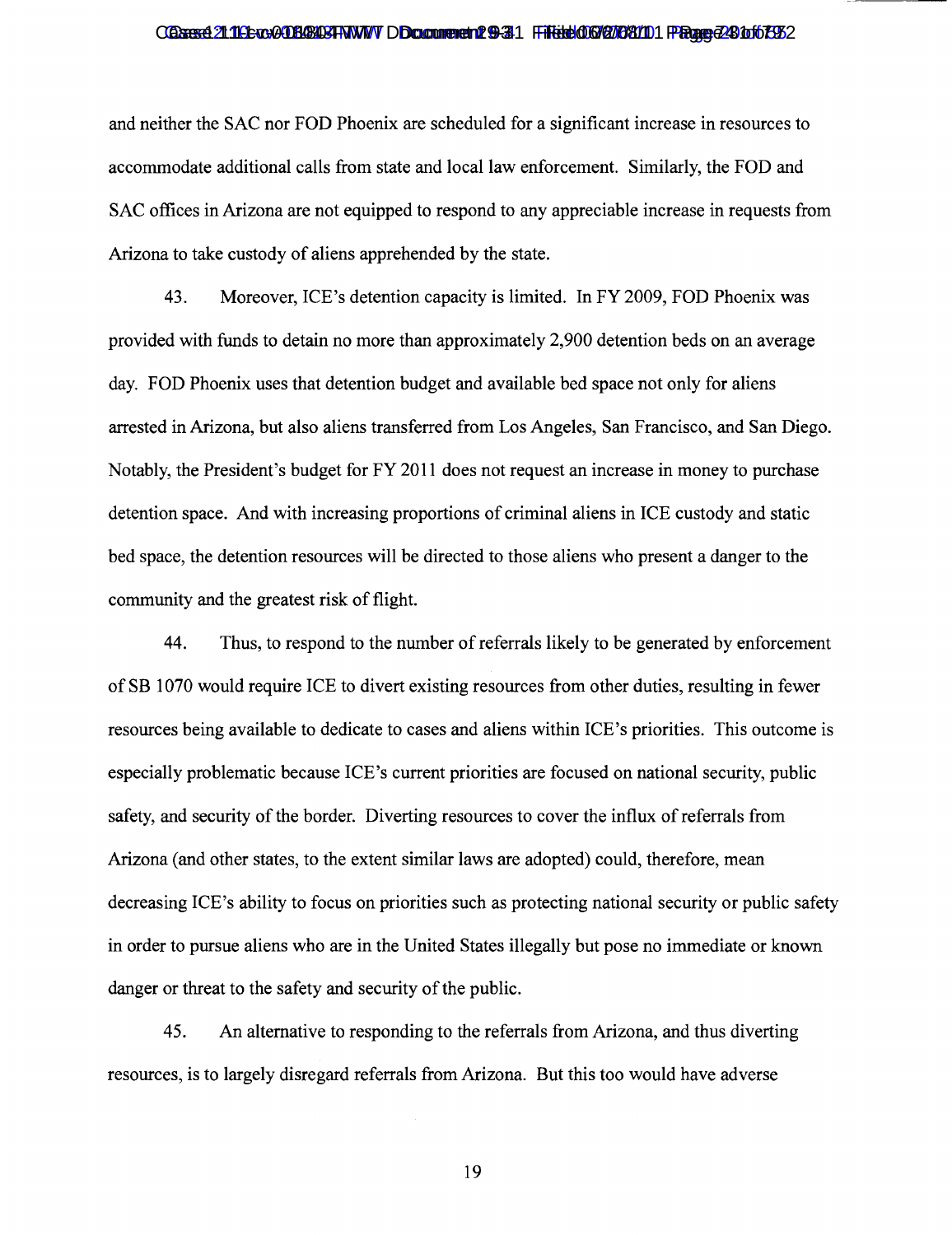#### Cases 21:11 Crec 0108404 FWW DDcument 129-31 Filed 06/07/08/10 Page 2:32 for 792

consequences in that it could jeopardize ICE's relationships with state and local law enforcement agencies (LEAs). For example, LEAs often request ICE assistance when individuals are encountered who are believed to be in the United States illegally. Since ICE is not always available to immediately respond to LEA calls, potentially removable aliens are often released back into the community. Historically, this caused some LEAs to complain that ICE was unresponsive. In September 2006, to address this enforcement gap, the FOD office in Phoenix created the Law Enforcement Agency Response (LEAR) Unit, a unit of officers specifically dedicated to provide 24-hour response, 365 days per year. ICE's efforts with this project to ensure better response to LEAs would be undermined if ICE is forced to largely disregard referrals from Arizona, and consequently may result in LEAs being less willing to cooperate with ICE on various enforcement matters, including those high-priority targets on which ICE enforcement is currently focused.

46. In addition to section two of SB 1070, I understand that the stated purpose of the act is to "make attrition through enforcement the public policy of all state and local government agencies in Arizona," and that the "provisions of this act are intended to work together to discourage and deter the unlawful entry and presence of aliens and economic activity by persons unlawfully present in the United States." To this end, I understand that section three of SB 1070 authorizes Arizona to impose criminal penalties for failing to carry a registration document, that sections four and five, along with existing provisions of Arizona law, prohibit certain alien smuggling activity, as well as the transporting, concealing, and harboring of illegal aliens, and that section six authorizes the warrantless arrest of certain aliens believed to be removable from the United States.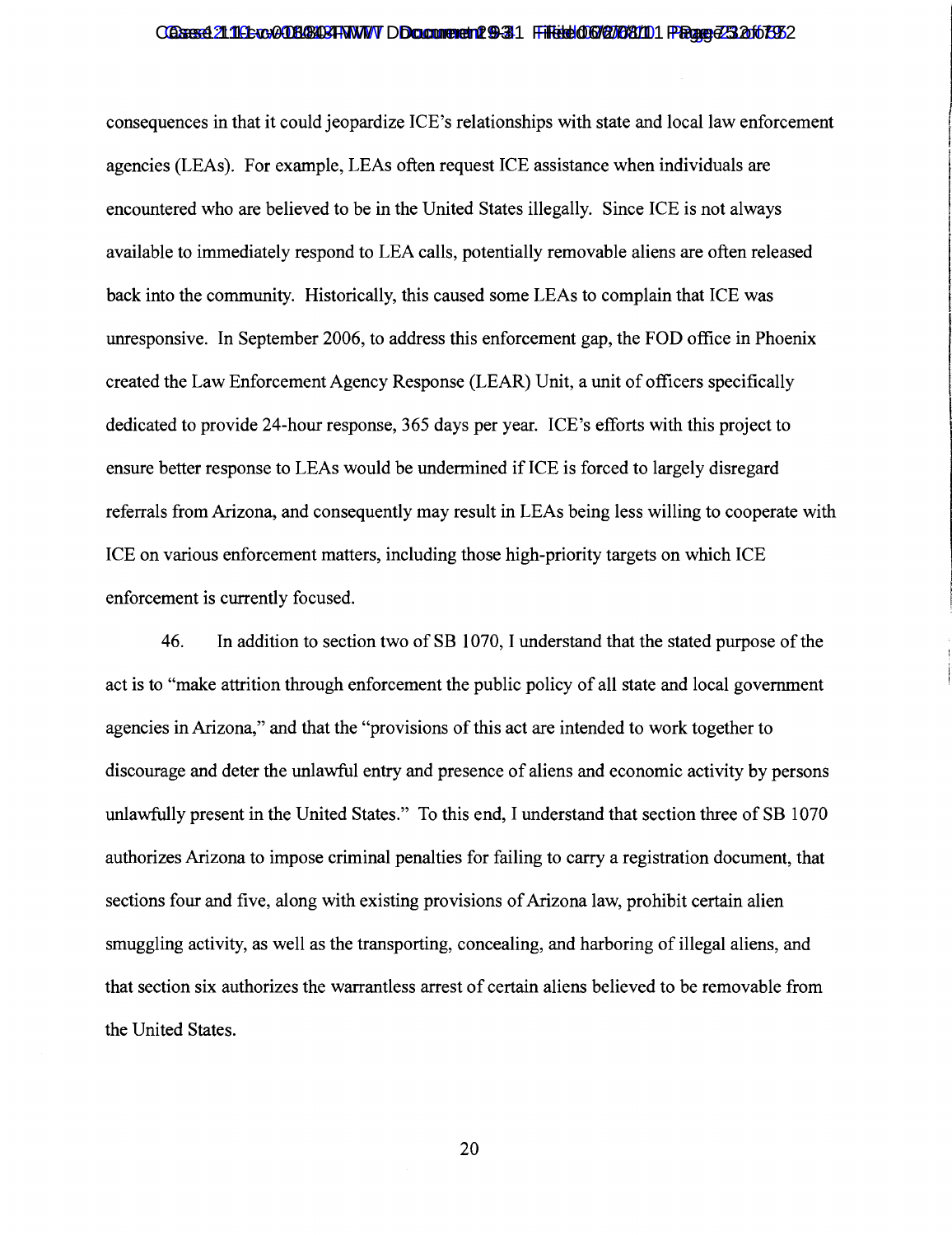### Cases 21:11 Cac COUS GABINATY DDcument 12 9-31 Filed 06/07/08/10 Page 23 of 53 C

47. The Arizona statute does not appear to make any distinctions based on the circumstances ofthe individual aliens or to take account ofthe Executive Branch's determination with respect to individual aliens, such as to not pursue removal proceedings or grant some form ofrelief from removal. Thus, an alien for whom ICE deliberately decided for humanitarian reasons not to pursue removal proceedings or not to refer for criminal prosecution, despite the fact that the alien may be in the United States illegally, may still be prosecuted under the provisions of the Arizona law. DHS maintains the primary interest in the humane treatment of aliens and the fair administration of federal immigration laws. The absence of a federal prosecution does not necessarily indicate a lack of federal resources; rather, the Federal Government often has affirmative reasons for not prosecuting an alien. For example, ICE may exercise its discretionary authority to grant deferred action to an alien in order to care for a sick child. ICE's humanitarian interests would be undermined if that alien was then detained or arrested by Arizona authorities for being illegally present in the United States.

48. Similarly, certain aliens who meet statutory requirements may seek to apply for asylum in the United States, pursuant to 8 U.S.C. § 1158, based on their having been persecuted in the past or because of a threat of future persecution. The asylum statute recognizes a policy in favor of hospitality to persecuted aliens. In many cases, these aliens are not detained while they pursue protection, and they do not have the requisite immigration documents that would provide them lawful status within the United States during that period. Under SB 1070, these aliens could be subjected to detention or arrest based on the state's priorities, despite the fact that affirmative federal policy supports not detaining or prosecuting the alien.

49. Additionally, some aliens who do not qualify for asylum may qualify instead for withholding of removal under  $8 \text{ U.S.C.} \$   $1231(b)(3)$ . Similar to asylum, withholding of removal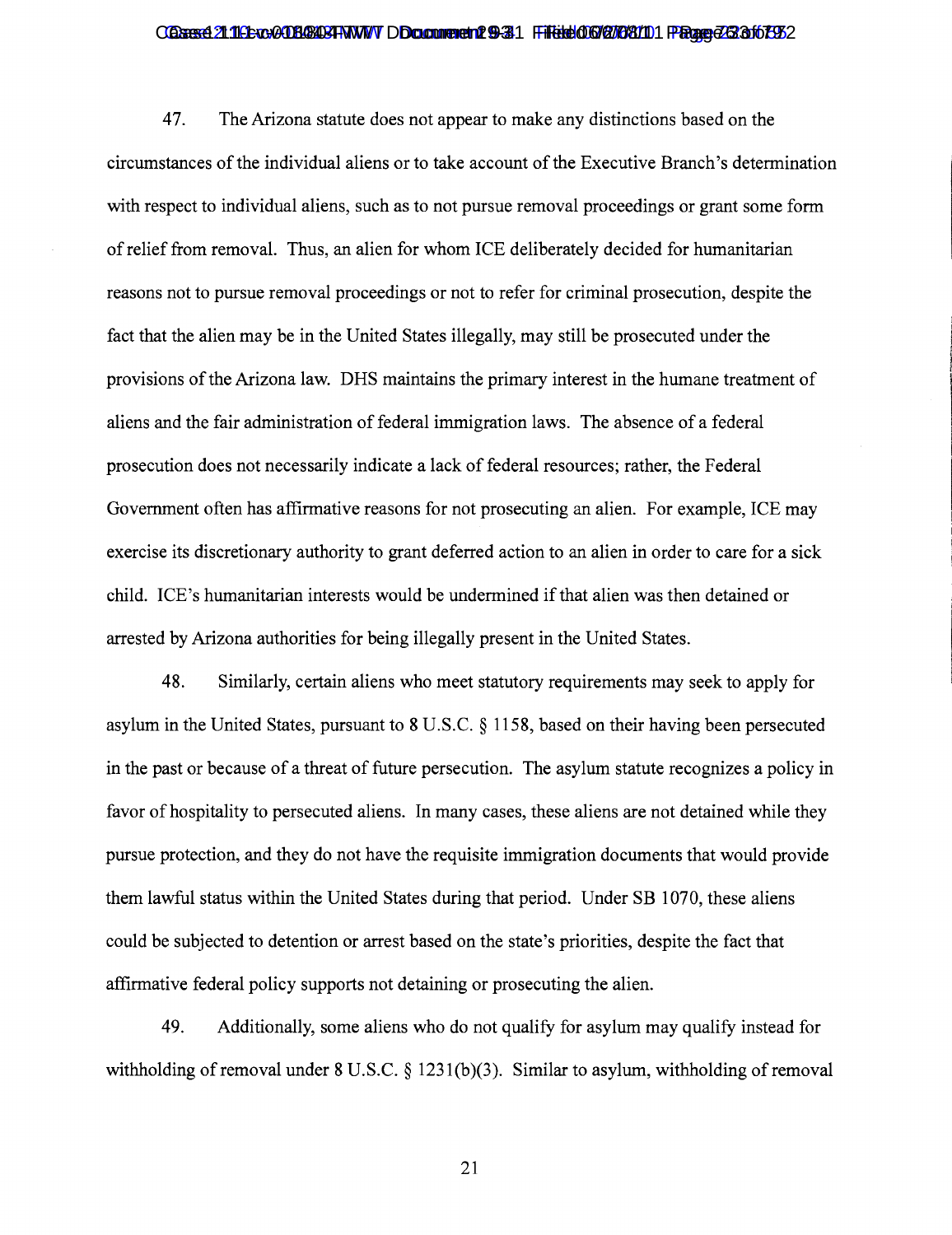# Cases 21:11 Cac COUS CARD THAN TO Document 12 9-31 Filed 06/07/08/10 Page 273 4:10 FS

provides protection in the United States for aliens who seek to escape persecution. Arizona's detention or arrest of these aliens would not be consistent with the Government's desire to ensure their humanitarian treatment.

50. Further, there are many aliens in the United States who seek protection from removal under the federal regulatory provisions at 8 C.F.R. § 208.18 implementing the Government's *non-refoulement* obligations under Article 3 of the United Nations Convention Against Torture and Other Cruel, Inhuman or Degrading Treatment or Punishment (CAT). In many cases, these aliens are not detained while they pursue CAT protection. Under SB 1070, these aliens could be subjected to detention or arrest based on the state's priorities. The detention or arrest of such aliens would be inconsistent with the Government's interest in ensuring their humane treatment, especially where such aliens may have been subject to torture before they came to the U.S.

51. Application of SB 1070 also could undermine ICE's efforts to secure the cooperation of confidential informants, witnesses, and victims who are present in the United States without legal status. The stated purpose of SB 1070, coupled with the extensive publicity surrounding this law, may lead illegal aliens to believe, rightly or wrongly, that they will be subject to immigration detention and removal if they cooperate with authorities, not to mention the possibility that they may expose themselves to sanctions under Arizona law ifthey choose to cooperate with authorities. Consequently, SB 1070 very likely will chill the willingness of certain aliens to cooperate with ICE. Although ICE has tools to address those concerns, SB 1070 would undercut those efforts, and thus risks ICE's investigation and prosecution of criminal activity, such as that related to illegal employment, the smuggling of contraband or people, or human trafficking.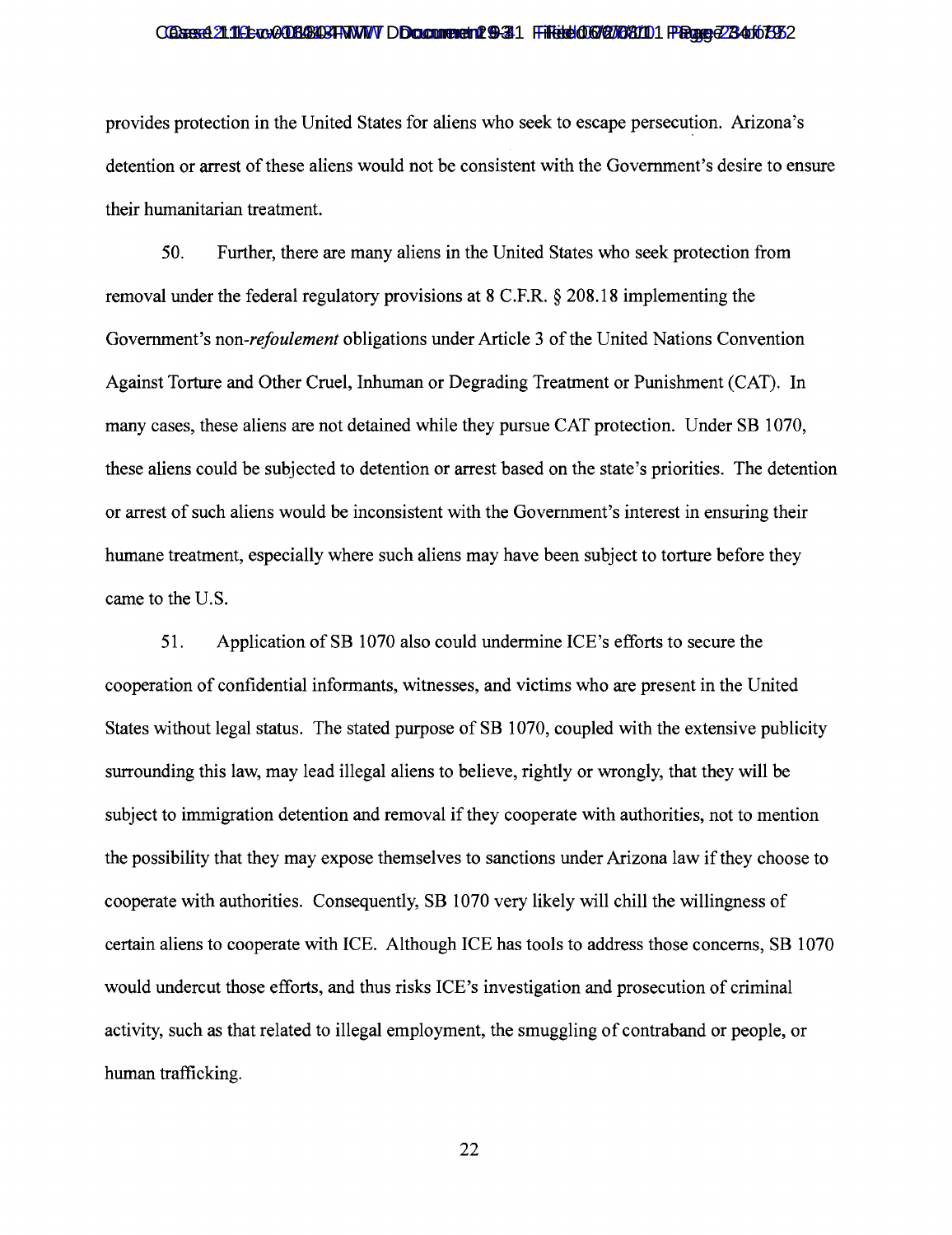### Cases 21:116exe008034934WWVDDocument 129-31 Filed 06/27/08/101 Page 235 6167932

52. Moreover, just as the ICE offices in Arizona are not staffed to respond to additional inquiries about the immigration status of individuals encountered by Arizona, or to and arrest or detain appreciably more aliens not within ICE's current priorities, the offices are not staffed to provide personnel to testify in Arizona state criminal proceedings related to a defendant's immigration status, such as a "Simpson Hearing" where there is indication that a person may be in the United States illegally and the prosecutor invokes Arizona Revised Statute  $\S$  13-3961(A)(a)(ii) (relating to determination of immigration status for purposes of bail). In some federal criminal immigration cases, Assistant United States Attorneys call ICE special agents to testify to provide such information as a person's immigration history or status. If ICE agents are asked to testify in a significant number of state criminal proceedings, as contemplated under SB 1070, they will be forced either to divert resources from federal priorities, or to refuse to testify in those proceedings, thus damaging their relationships with the state and local officials whose cooperation is often of critical importance in carrying out federal enforcement priorities.

53. Enforcement of SB 1070 also threatens ICE's cooperation from foreign governments. For example, the Government of Mexico, a partner to ICE in many law enforcement efforts and in repatriation of Mexican nationals, has expressed strong concern about Arizona's law. On May 19,2010, President Barack Obama and Mexican President Felipe Calderón held a joint news conference, during which President Calderón criticized the Arizona immigration law, saying it criminalized immigrants. President Calderón reiterated these concerns to a joint session of the United States Congress on May 20, 2010. Any decrease in participation and support from the Government of Mexico will hinder ICE efforts to prioritize and combat cross-border crime.